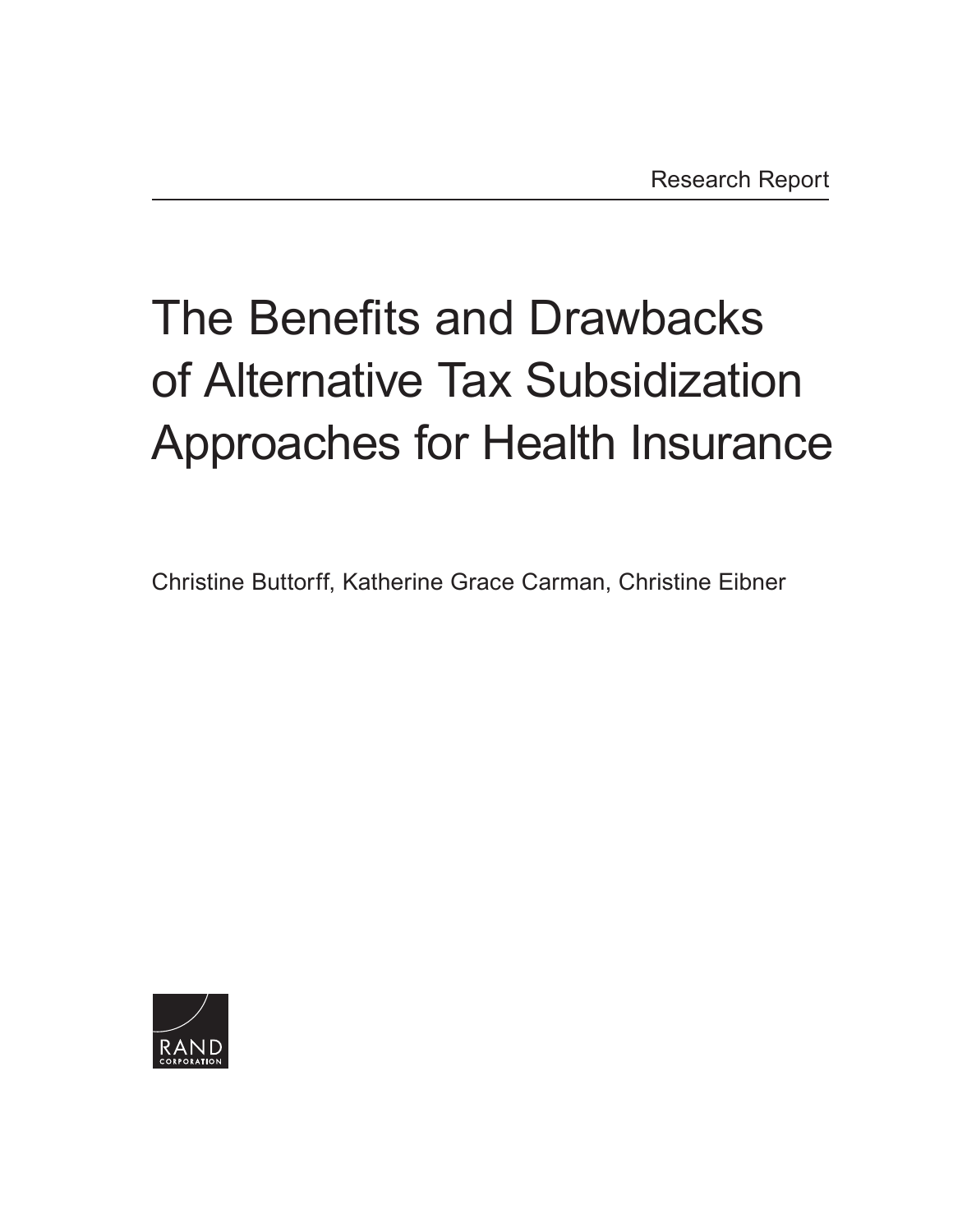For more information on this publication, visit [www.rand.org/t/RR1961](http://www.rand.org/t/RR1961)

Library of Congress Cataloging-in-Publication Data is available for this publication.

ISBN: 978-0-8330-9875-7

Published by the RAND Corporation, Santa Monica, Calif. © Copyright 2017 RAND Corporation RAND<sup>®</sup> is a registered trademark.

#### Limited Print and Electronic Distribution Rights

This document and trademark(s) contained herein are protected by law. This representation of RAND intellectual property is provided for noncommercial use only. Unauthorized posting of this publication online is prohibited. Permission is given to duplicate this document for personal use only, as long as it is unaltered and complete. Permission is required from RAND to reproduce, or reuse in another form, any of its research documents for commercial use. For information on reprint and linking permissions, please visit [www.rand.org/pubs/permissions.](http://www.rand.org/pubs/permissions)

The RAND Corporation is a research organization that develops solutions to public policy challenges to help make communities throughout the world safer and more secure, healthier and more prosperous. RAND is nonprofit, nonpartisan, and committed to the public interest.

RAND's publications do not necessarily reflect the opinions of its research clients and sponsors.

Support RAND Make a tax-deductible charitable contribution at [www.rand.org/giving/contribute](http://www.rand.org/giving/contribute)

[www.rand.org](http://www.rand.org)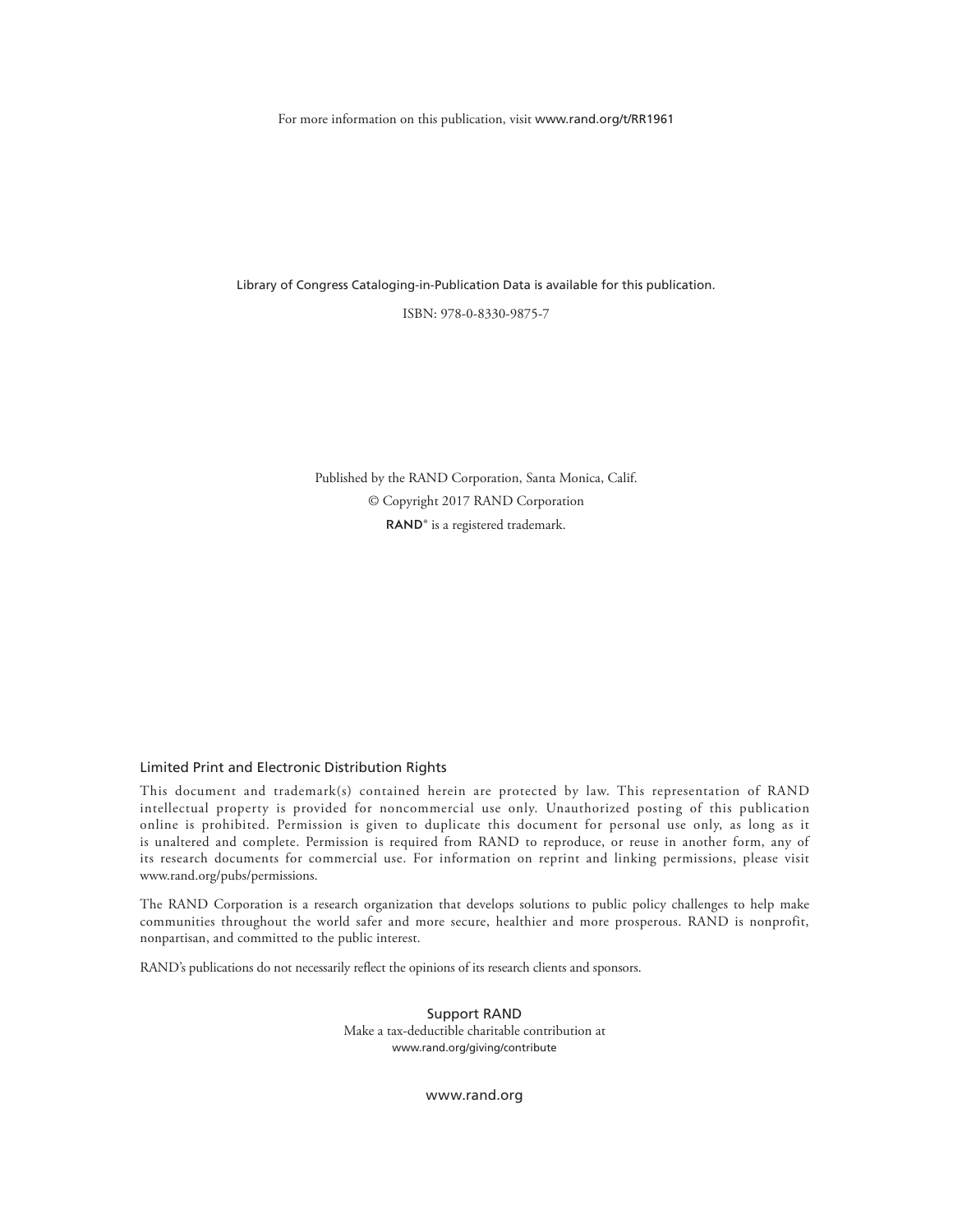# Preface

This report describes tax-based approaches to subsidizing health insurance enrollment in the individual insurance market. We summarize different ways of structuring tax credits or deductions and discuss how these approaches may affect such outcomes as consumer premium payments, health insurance enrollment, and federal costs. The report will inform the ongoing debate over health policy reforms that affect the individual health insurance market and may be of interest to the media, policymakers, and consumers, among others. This work was sponsored by the Robert Wood Johnson Foundation through a Policy-Relevant Insurance Study (PRIS) grant. The research was conducted in RAND Health, a division of the RAND Corporation. A profile of RAND Health, abstracts of its publications, and ordering information can be found at [www.rand.org/health.](http://www.rand.org/health)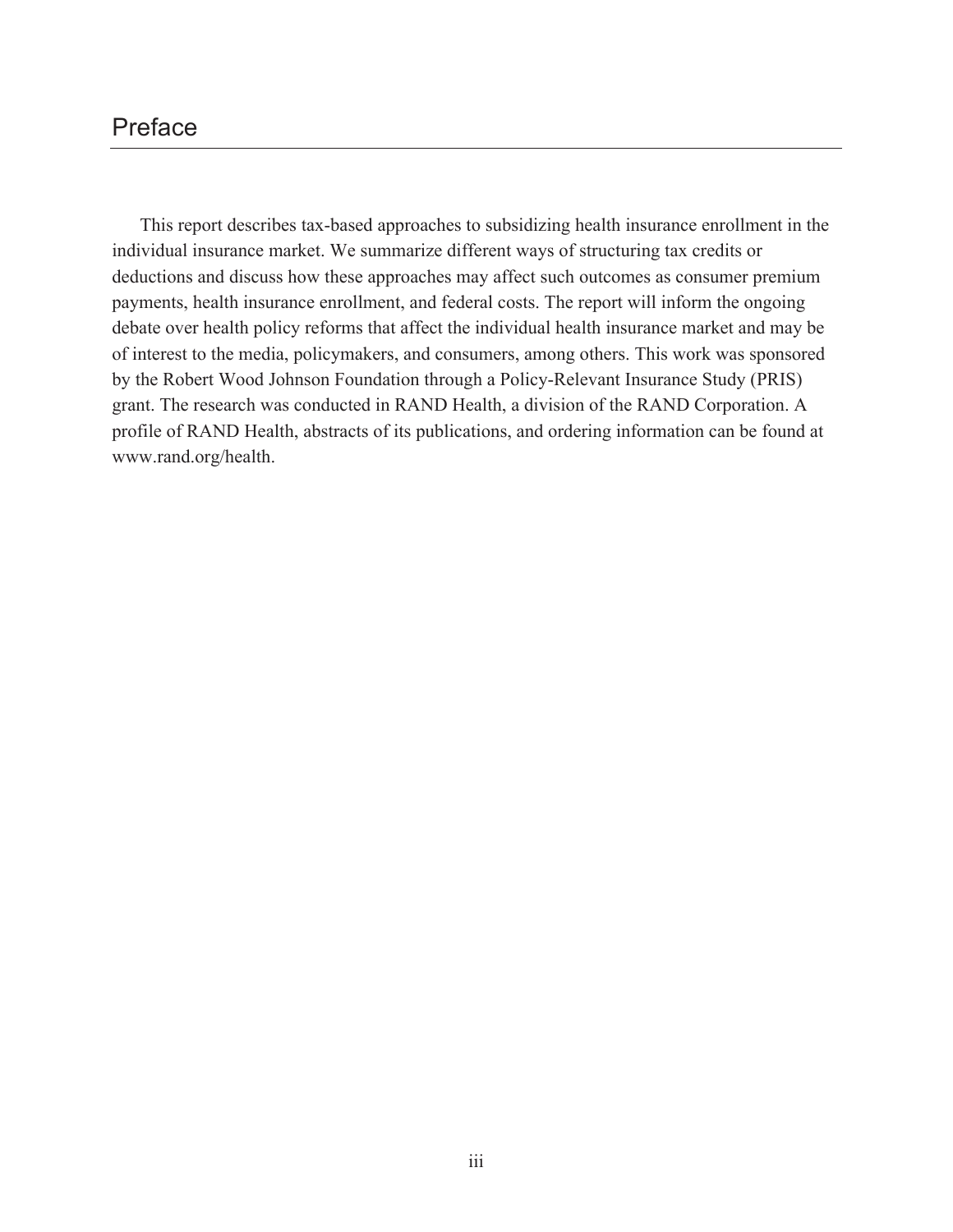# Contents

| 27 |
|----|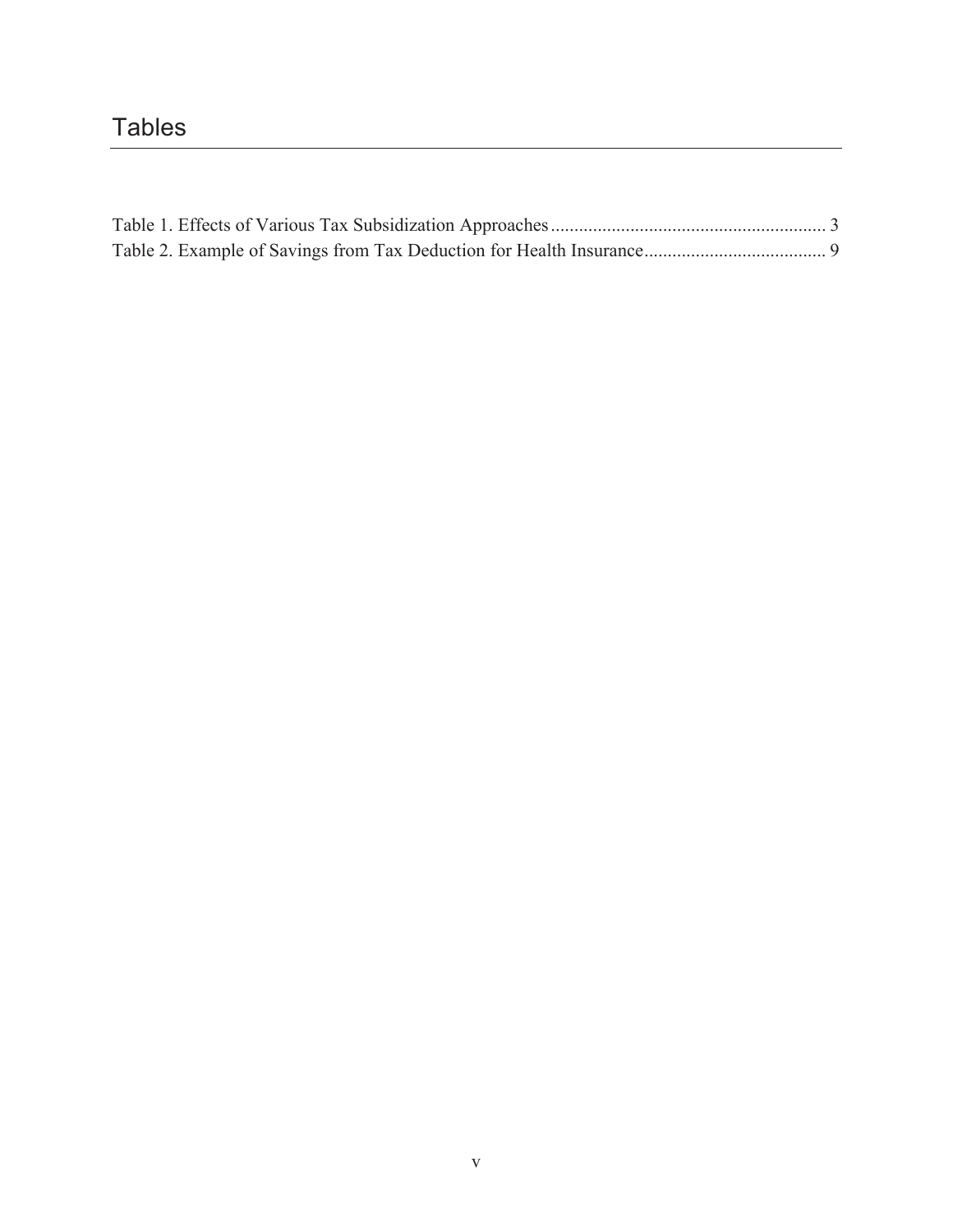We would like to thank Dan Sacks and Michael Dworsky for their insightful reviews of this report and RAND programmer Mike Cui for his excellent assistance with data analysis. A Policy-Relevant Insurance Study grant from the Robert Wood Johnson Foundation supported this work.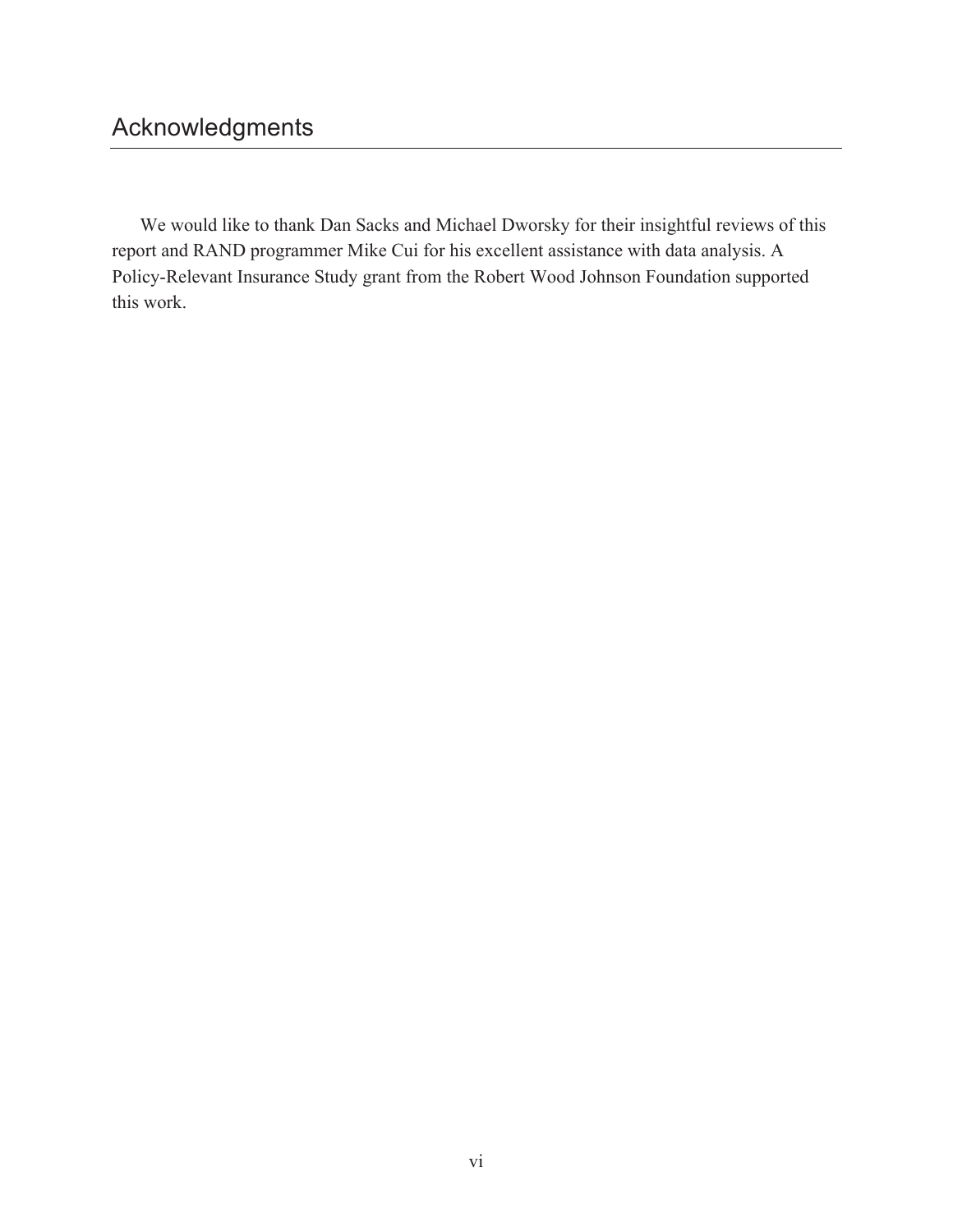# Abbreviations

| ACA         | Affordable Care Act                   |
|-------------|---------------------------------------|
| <b>AHCA</b> | American Health Care Act              |
| <b>BCRA</b> | <b>Better Care Reconciliation Act</b> |
| <b>CBO</b>  | Congressional Budget Office           |
| FPL.        | federal poverty level                 |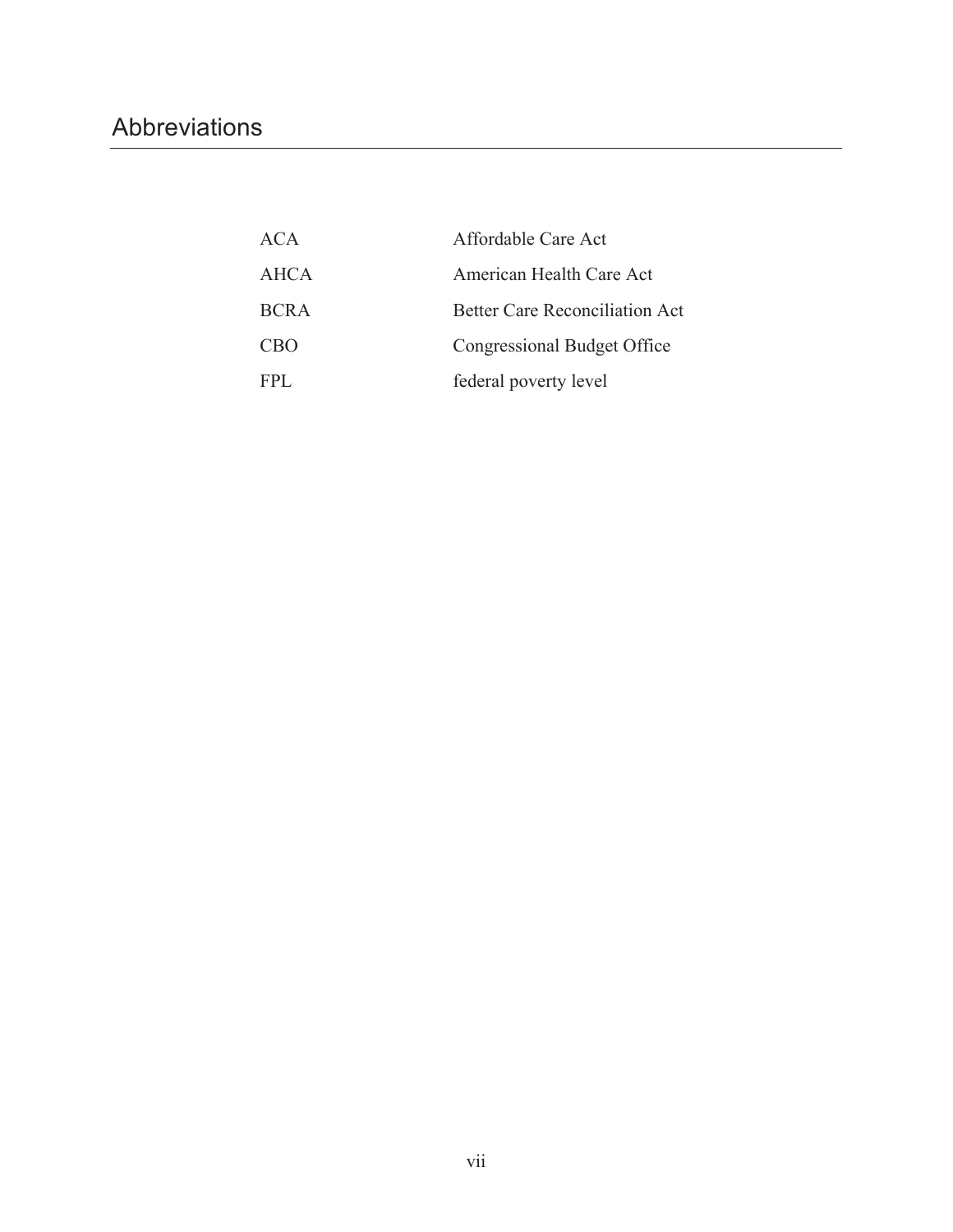# **Overview**

One way to make health insurance more affordable and to increase enrollment is to subsidize the purchase of insurance through tax policy. Along with numerous other reforms, the Patient Protection and Affordable Care Act (hereafter, ACA) introduced tax credits for consumers who did not have access to affordable health insurance from an employer or another source. Because there are already substantial tax benefits associated with employment-based health insurance, the ACA's tax credits focused on the individual market, or the market for nonemployer insurance. The tax credits under the ACA were intended to improve the affordability of coverage for lowand middle-income consumers; however, the credits represent only one of many ways that the tax code can be used to increase the affordability of coverage. The precise design and implementation of tax incentives to encourage enrollment can affect how many people enroll in insurance, which people choose to enroll, and costs to consumers and the government.

In this report, we review the implications of tax-based approaches to subsidizing health insurance enrollment in the individual market. We compare three approaches: (1) pegging a tax credit to the price of a benchmark plan, as is done under the ACA and proposed under the Senate's Better Care Reconciliation Act (BCRA); (2) capping the federal government's contribution for each consumer, as proposed under the House's American Health Care Act (AHCA); and (3) using a tax deduction method, as was proposed by President Donald Trump during the 2016 election campaign. We also consider possible adjustments to these tax-based subsidies that address variation in the price of health insurance and in consumers' ability to afford coverage. Our goal is to consider how various design options for tax policy may affect outcomes, including health insurance enrollment and federal costs, and to discuss possible unintended consequences. For example, targeting tax subsidies based on income could penalize people whose incomes increase because of new employment opportunities or promotions. Hence, a possible unintended consequence of tax-based subsidies that decline in value as income rises is that they could discourage employment.

Tax subsidies for health insurance are often proposed in the context of other reforms that could affect insurance prices. Although we mention these other factors where appropriate, we aim to compare various tax subsidization approaches while holding constant the regulatory environment. We also do not provide a quantitative analysis of the costs and benefits of choosing alternative tax subsidization approaches, because doing so would require greater specifics about eligibility and the size of the subsidy under each alternative approach. However, the optimal tax policies to support the health insurance market should take into account anticipated costs and benefits.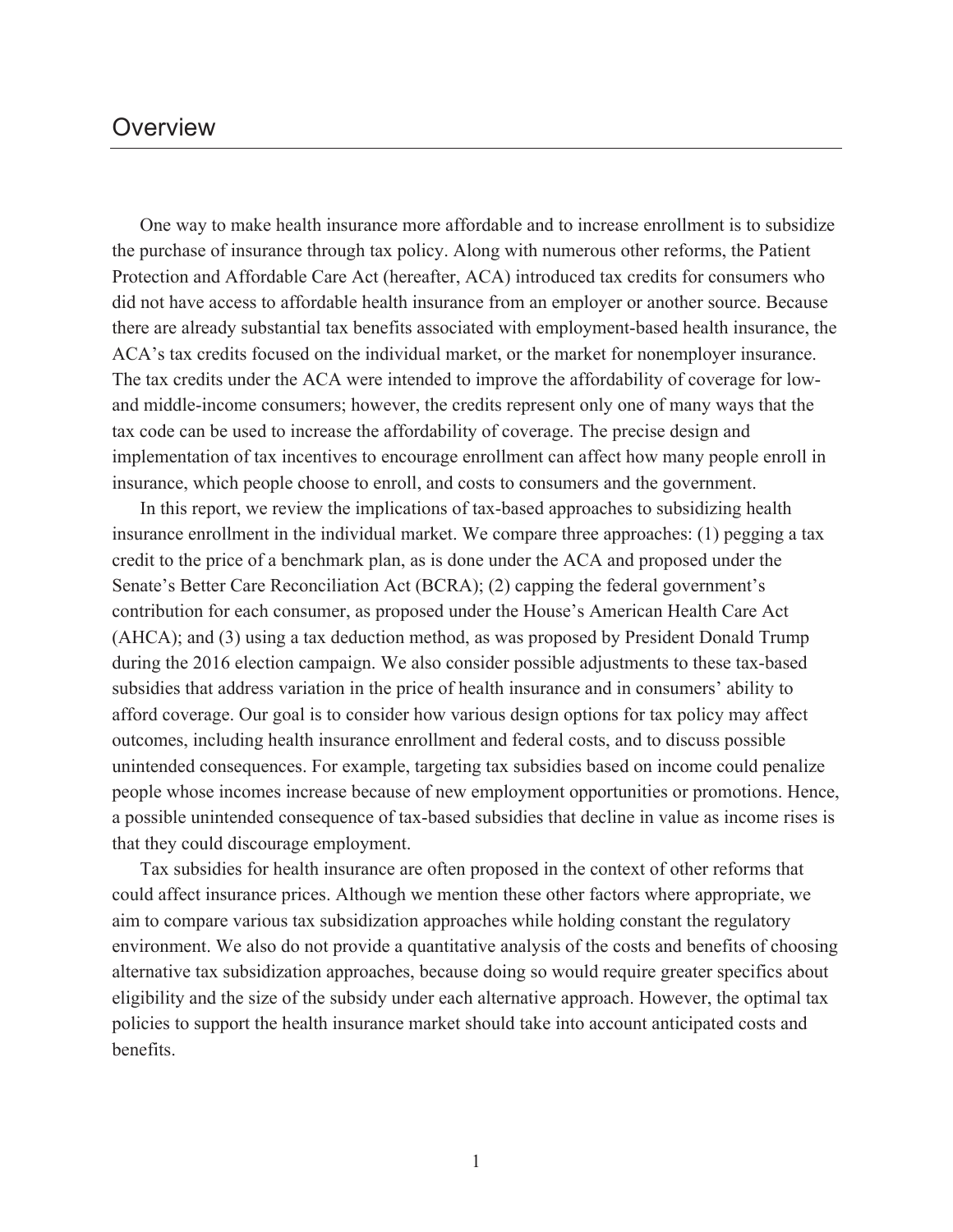# Description of Approaches to Subsidizing Health Insurance Through the Tax Code

Tax subsidies can be offered as either credits or deductions. Tax credits directly reduce the amount that a person or family has to pay in taxes. For example, a tax credit of \$1,000 reduces an individual's tax liability by \$1,000. Credits can be set to a fixed amount for each person or can vary based on the value of the health insurance premium or the individual's income. Credits can also be adjusted to account for factors that make health insurance more expensive for some groups, such as age or location. Tax credits can be structured to be *refundable*, meaning that if the individual's tax liability is lower than the amount of the credit, the consumer receives the difference in the form of a refund. Tax credits can also be *advanceable*, meaning that they are provided to the individual before taxes are due. The ACA's tax credits are both refundable and advanceable, and—as a result—eligible individuals receive the credit when they enroll in health insurance, based on estimated income for the coming year. The ACA's tax credits must then be reconciled with actual income, requiring some consumers to pay back excess tax credits (e.g., if actual income exceeds estimated income).

Tax deductions, on the other hand, are subtracted from a person's income before calculating his or her tax liability when income taxes are due. A tax deduction of \$1,000 reduces taxable income by \$1,000, and the value of the reduction in taxes depends on the person's marginal tax rate. Deductions for health insurance can be standardized so they are the same amount for everyone purchasing health insurance, or they can be set at the value of the health insurance purchased. Tax deductions are not advanceable, nor are they refundable. Furthermore, tax deductions have no value for households whose incomes are too low to be taxable.

Below, we describe the three main approaches to providing tax credits or deductions for insurance that have been recently considered in the debate over ACA reform, summarized in Table 1. We compare the approaches across several important dimensions (the columns): consumer premium payments, enrollment, federal costs, total health spending, and labor market effects. When discussing the effects of proposed approaches, we use the ACA as the baseline, because it is current law.

In the sections that follow, we describe the three approaches to subsidizing health insurance through the tax code and then provide a conceptual discussion of how each approach affects the outcomes listed in Table 1.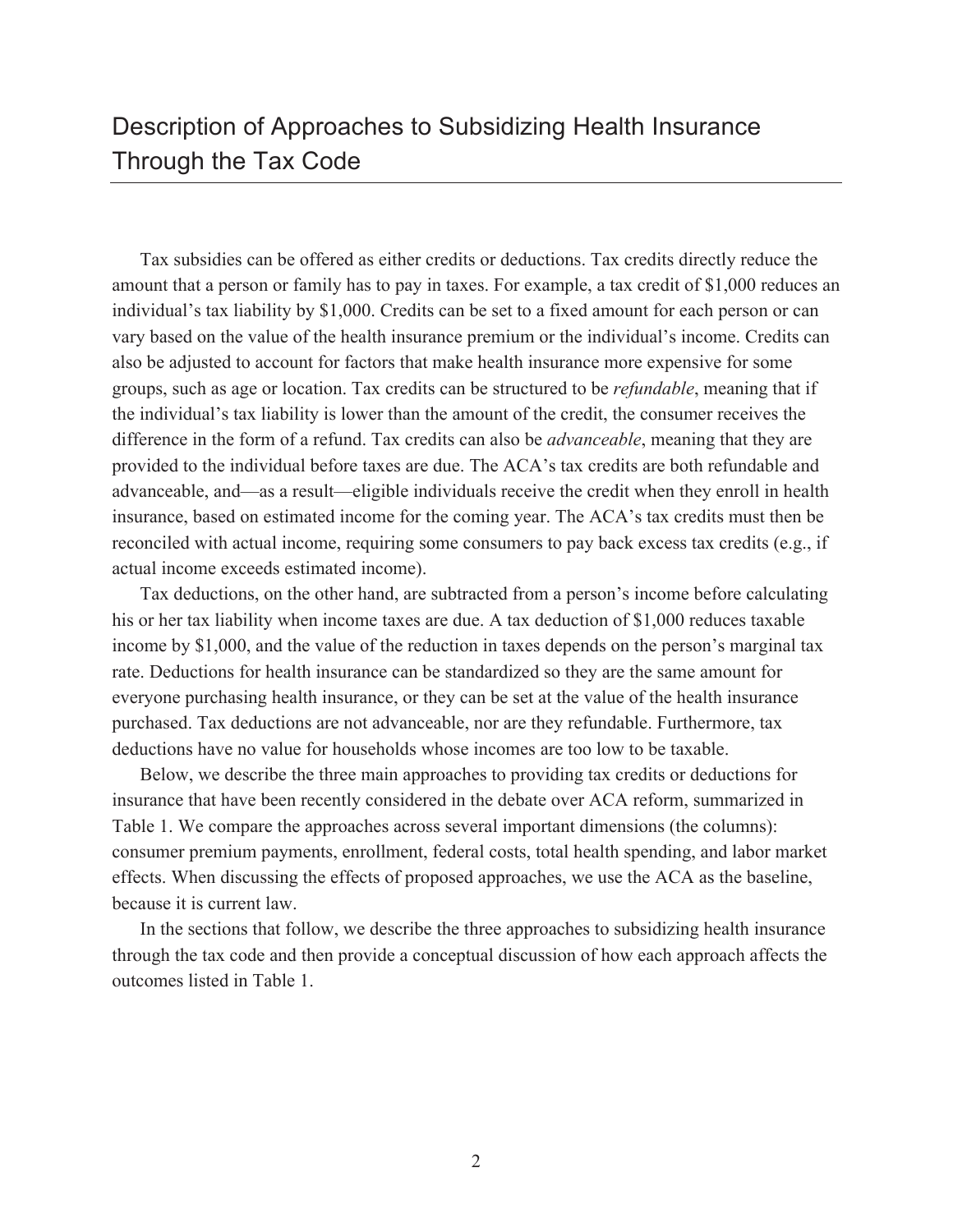|  | Table 1. Effects of Various Tax Subsidization Approaches |
|--|----------------------------------------------------------|
|--|----------------------------------------------------------|

|                                     |                                                                    | <b>Consumer</b><br>Premium                                                                         | <b>Enrollment</b>                                                                                                    |                                                                                                                                | <b>Total Health</b>                                                                                                      | <b>Labor Market</b>                                                                                  |
|-------------------------------------|--------------------------------------------------------------------|----------------------------------------------------------------------------------------------------|----------------------------------------------------------------------------------------------------------------------|--------------------------------------------------------------------------------------------------------------------------------|--------------------------------------------------------------------------------------------------------------------------|------------------------------------------------------------------------------------------------------|
| <b>Tax Code Approach</b>            |                                                                    | <b>Payments</b>                                                                                    | (Take-Up)                                                                                                            | <b>Federal Costs</b>                                                                                                           | Spending                                                                                                                 | <b>Effects</b>                                                                                       |
| Benchmark-<br>plan-based<br>credits | Income-<br>based<br>premium<br>caps<br>(ACA)                       | Consumer<br>payments capped<br>at a percentage<br>of income for<br>benchmark plan                  | Encourages take-<br>up for low-<br>income, older<br>consumers and<br>those in high-cost<br>areas                     | Federal<br>government at<br>risk for paying for<br>premium variation<br>and growth                                             | Encourages<br>consumer<br>selection of silver<br>or bronze plans                                                         | May tend to<br>reduce labor<br>supply; could be<br>different in non-<br>Medicaid<br>expansion states |
|                                     | Income-<br>and age-<br>based<br>premium<br>caps<br>(e.g.,<br>BCRA) | Consumer<br>payments capped<br>at a percentage<br>of income for<br>given age for<br>benchmark plan | Encourages take-<br>up for some<br>groups but<br>discourages for<br>others relative to<br>the ACA                    | Federal<br>government at<br>risk for paying for<br>premium variation                                                           | Encourages<br>consumer<br>selection of plans<br>nearest to or less<br>than value of<br>subsidy                           | May tend to<br>reduce labor<br>supply at upper<br>income-eligibility<br>threshold                    |
| <b>Fixed-dollar</b><br>credits      | <b>No</b><br>adjustment                                            | Credit fixed for all<br>consumers                                                                  | Enrollment likely<br>lower than under<br>the ACA for low-<br>income, older<br>consumers in<br>high-cost areas        | Capped per<br>person;<br>consumers at risk<br>for paying for<br>premium variation                                              | Encourages<br>selection of<br>lower-cost plans;<br>may increase<br>insurers'<br>bargaining<br>leverage with<br>providers | Likely minimal in<br>comparison with<br>the ACA                                                      |
|                                     | Adjusted<br>for age<br>(e.g.,<br>AHCA)                             | Older individuals<br>receive higher<br>credit                                                      | Discourages<br>enrollment at top<br>of age bracket<br>relative to no<br>adjustment<br>because of<br>threshold effect | Federal costs<br>less than the<br><b>ACA: consumers</b><br>at risk for paying<br>for premium<br>variation beyond<br>adjustment | Encourages<br>consumer<br>selection of<br>lower-cost plans                                                               | Likely minimal in<br>comparison with<br>the ACA                                                      |
|                                     | Adjusted<br>for income                                             | Lower-income<br>individuals<br>receive higher<br>credits                                           | Increases<br>enrollment<br>among low-<br>income<br>consumers<br>relative to no<br>adjustment                         | Federal costs<br>less than the<br>ACA; consumers<br>at risk for paying<br>for premium<br>variation beyond<br>adjustment        | Uncertain                                                                                                                | May tend to<br>reduce labor<br>supply, similar to<br>the ACA                                         |
|                                     | Adjusted<br>for location                                           | Those in high-<br>cost areas will<br>receive higher<br>credits                                     | Increases<br>enrollment in<br>high-cost areas<br>relative to no<br>adjustment                                        | <b>Federal costs</b><br>less than the<br>ACA; consumers<br>at risk for paying<br>for premium<br>variation beyond<br>adjustment | Uncertain; may<br>reduce insurer<br>incentives to offer<br>lower-cost plans                                              | Likely minimal in<br>comparison to the<br><b>ACA</b>                                                 |
|                                     | Adjusted<br>for age,<br>income,<br>location                        | Similar to the<br><b>ACA</b>                                                                       | Take-up may<br>depend on<br>affordability                                                                            | Federal costs<br>increase with<br>adjustments but<br>may still be less<br>than the ACA                                         | Uncertain; may<br>reduce insurer<br>incentives to offer<br>low-cost plans                                                | May tend to<br>reduce labor<br>supply, similar to<br>the ACA                                         |
| Tax<br>deduction                    | <b>Standard</b><br>deduction                                       | Value of<br>deduction does<br>not vary with<br>premiums                                            | May reduce<br>enrollment for<br>low-income<br>consumers<br>compared with<br>the ACA                                  | Uncertain;<br>consumers at risk<br>for paying for<br>premium variation<br>beyond age<br>adjustment                             | Encourages<br>consumer<br>selection of<br>lower-cost plans                                                               | Uncertain                                                                                            |
|                                     | Deduct full<br>premium                                             | Value of<br>deduction<br>proportional to<br>premiums                                               | Take-up may<br>depend on<br>affordability                                                                            | Could increase<br>with generosity of<br>plans; federal<br>government at<br>risk for some<br>premium variation                  | Encourages<br>consumer<br>selection of more-<br>generous plans<br>for larger tax<br>breaks                               | Uncertain                                                                                            |

NOTE: The ACA requires consumers to pay a portion of their income toward premiums, and the federal government pays the difference between this required contribution and the benchmark plan (the second lowest-cost silver plan available to the consumer).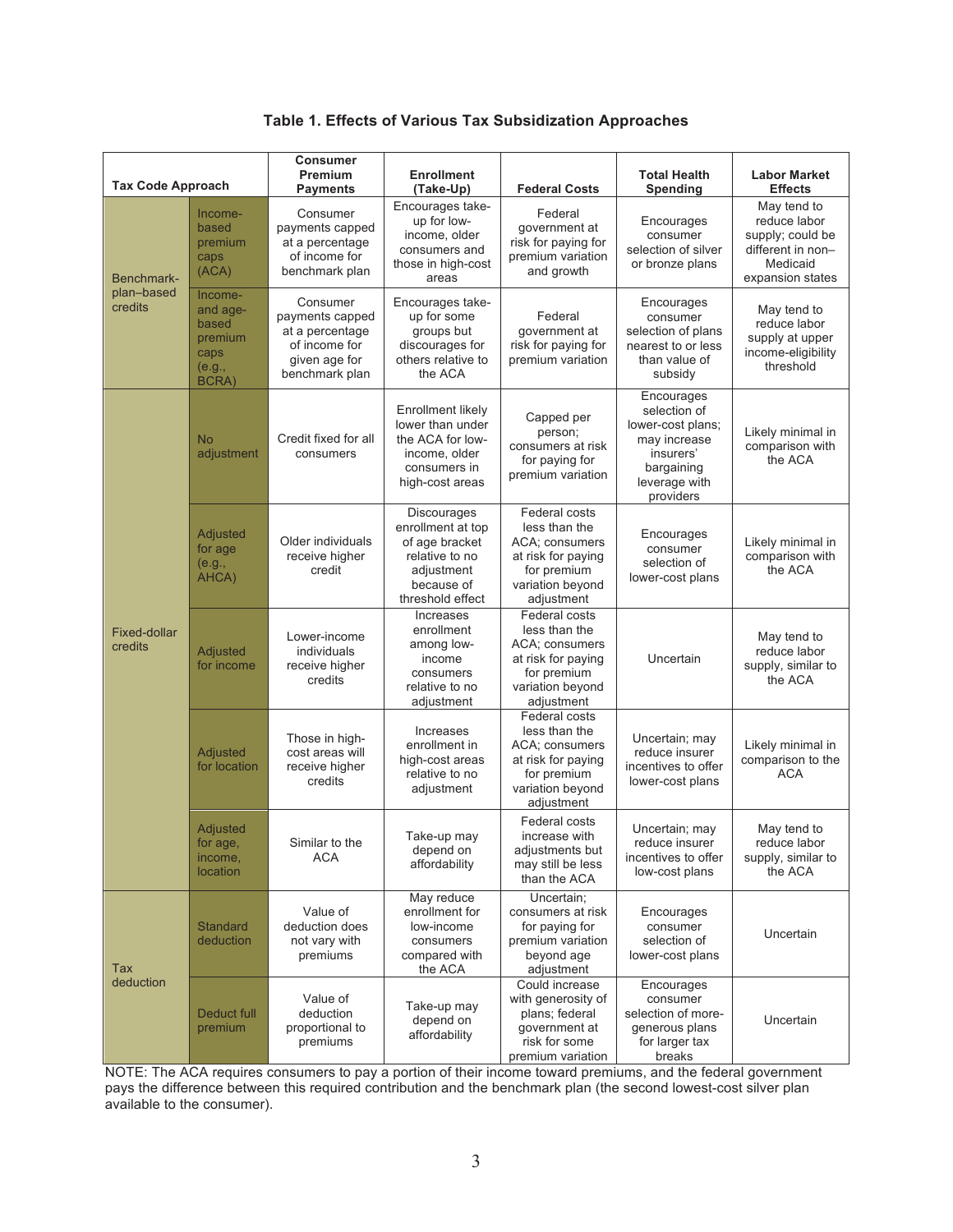# Benchmark-Plan–Based Approach

 $\overline{a}$ 

Under the benchmark-plan based approach, the value of the tax credit is pegged to the value of a certain plan, called the *benchmark*. Consumers are required to pay for a certain portion of the benchmark premium, and the federal government pays the remainder. The ACA and the BCRA, proposed in the Senate on June 22, 2017, follow this approach but select different benchmark plans and set different credit values.

Health insurance plans under the ACA are categorized into four tiers—bronze, silver, gold, and platinum—based on the average amount of health spending that the plan covers. With a silver plan, the plan pays on average 70 percent of enrollees' health care expenditures; enrollees' pay for the remaining 30 percent of expenditures through cost-sharing at the point of service (e.g., deductibles, copays). A gold plan pays for an average of 80 percent of enrollees' health expenditures, which is similar to the generosity of employer-sponsored insurance (Gabel et al., 2012). Under the ACA, eligible enrollees can receive tax credits that equal the difference between the second lowest-cost silver plan in a consumer's area (the *benchmark plan*) and an income-based percentage contribution. For 2016, the income-based contribution ranged from 2.03 percent of income for those with incomes between 100 and 133 percent of the federal poverty level (FPL) to 9.66 percent of income for those with annual incomes between 300 and 400 percent of the FPL. $<sup>1</sup>$  This required contribution to purchase the benchmark plan translates to</sup> approximately \$239 annually for a consumer making 100 percent of the FPL and \$4,548 for a consumer making 400 percent of the FPL for 2016. The federal government then pays the difference between the required contribution and the cost of the benchmark plan. Each year, the required percentage contribution is adjusted based on the ratio of premium growth in the employer insurance market to income growth. This approach caps the enrollee's premium contribution as a percentage of his or her income as long as the enrollee purchases the benchmark plan. If consumers purchase a cheaper plan, they pay less, and if they purchase a more expensive plan, they pay the difference between the premium and the tax credit. To be eligible for the ACA's tax credits, consumers must have incomes between 100 and 400 percent of the FPL and no alternative source of affordable coverage, such as through an employer or Medicaid.

While the ACA's approach caps the required contribution as a percentage of income, an alternative method is to cap the required contribution based on both age and income. Under this

<sup>&</sup>lt;sup>1</sup> Under the ACA, the tax credit is applied for those with incomes between 100 and 400 percent of the FPL. For states that expanded Medicaid, those up to 138 percent of the FPL would be eligible for Medicaid and thus not eligible for a tax credit. See IRS Form 8962 [\(https://www.irs.gov/pub/irs-pdf/i8962.pdf\)](https://www.irs.gov/pub/irs-pdf/i8962.pdf). The 2016 required contributions were calculated using the 2015 poverty levels. Annual income at 100 percent of the FPL was \$11,770 for 2015.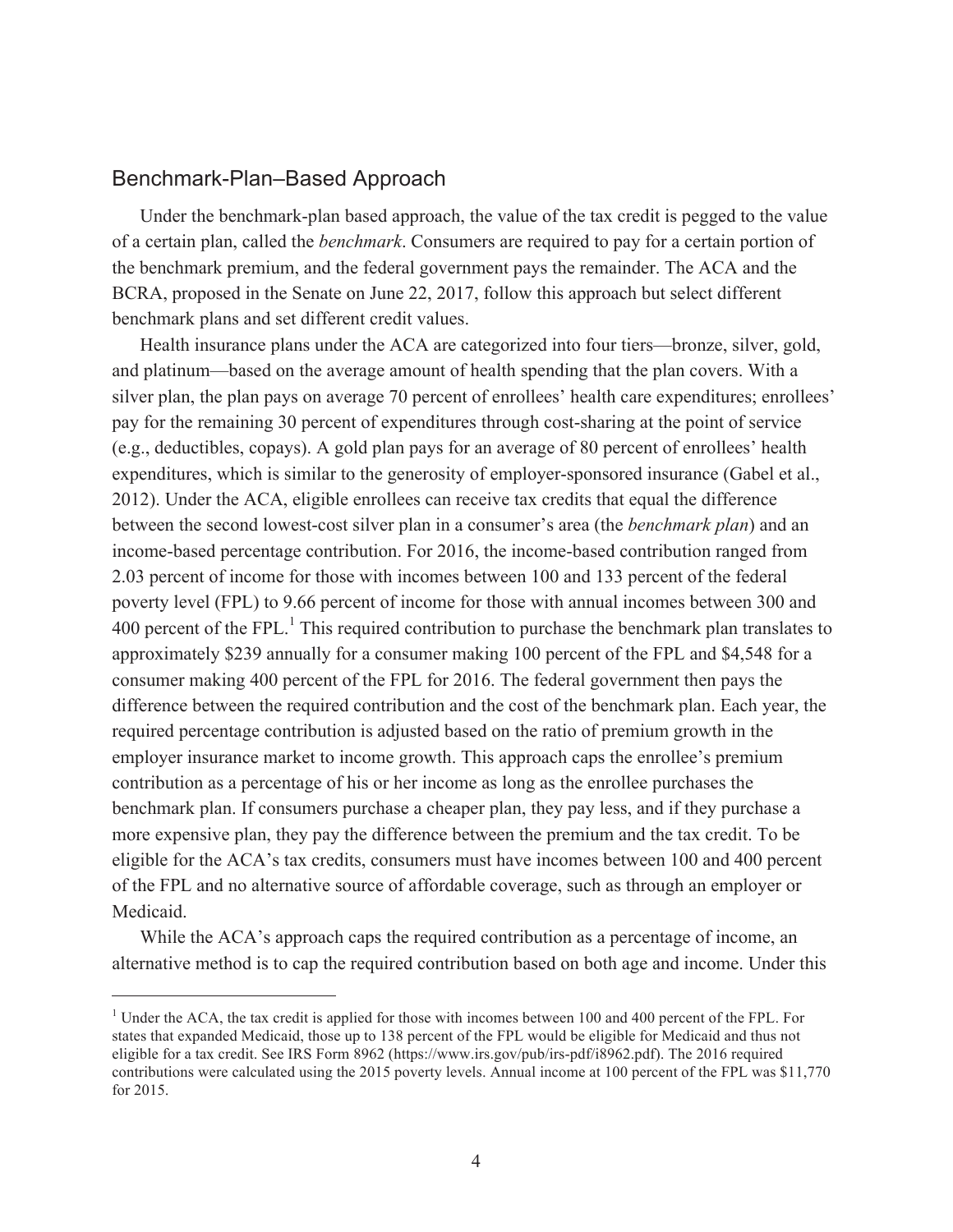approach, older consumers with higher incomes are required to pay a higher percentage of their income toward premiums than younger or lower-income consumers are, reflecting that premiums are higher for older individuals. The BCRA uses this approach, setting the required cap to 2 percent (for all ages) for those under the FPL, ranging up to 16.2 percent for those ages 60–64 making 350 percent of the FPL (which is \$41,580 annually for 2016) (U.S. Senate, 2017). The BCRA lowers the ACA's upper income-eligibility threshold from 400 percent of the FPL to 350 percent. These required contributions translate to \$238 annually for those under the FPL and \$6,736 annually for those ages  $60-64$  making 350 percent of the FPL.<sup>2</sup> Under the BCRA, the benchmark is the median premium among plans with an actuarial value of 58 percent, which currently is roughly equivalent to a bronze plan. Consumers would pay approximately 42 percent of the costs out-of-pocket compared with the ACA's 30 percent under the silver plan.

# Fixed-Dollar Tax Credit

 $\overline{a}$ 

An alternative approach to subsidizing health insurance would be to give everyone (or a subset of individuals) a fixed-dollar tax credit to purchase coverage that reduces tax liabilities by the amount of the credit. This approach caps the federal government's contribution per person. For example, in the 2008 presidential election, Senator John McCain proposed giving all single adults a \$2,500 tax credit to purchase insurance (families would have received \$5,000) (Oberlander, 2008). This type of tax credit could be adjusted for age, income, or location, and eligibility could be limited based on such factors as whether the enrollee had an offer of jobbased coverage. The AHCA, the recent reform proposal that passed the House of Representatives on May 4, 2017, would provide age-adjusted tax credits ranging from \$2,000 for those under age 30 to \$4,000 for those over age 60 (U.S. House of Representatives, 2017). The AHCA would also limit eligibility to those without job-based or public coverage, and the credits would be phased out for individuals with annual incomes over \$75,000 (\$150,000 for married couples).

Tax credits could be further adjusted for differences in health insurance premiums across locations. Geographic adjustments could be set using a price index based on the price of local medical care, using Medicare data, for example. One approach could be to create an index based on actual and standardized costs to capture differences in local wages and prices but avoid capturing the practice patterns or preferences of Medicare enrollees for types of care that may differ across locations (Cubanski, Neuman, and White, 2015; Eibner and Nowak, 2016).

 $^{2}$  These values assume that the BCRA credits would be calculated in a similar fashion to the ACA's, where the 2016 poverty thresholds are used to calculate the value of the 2017 tax credit.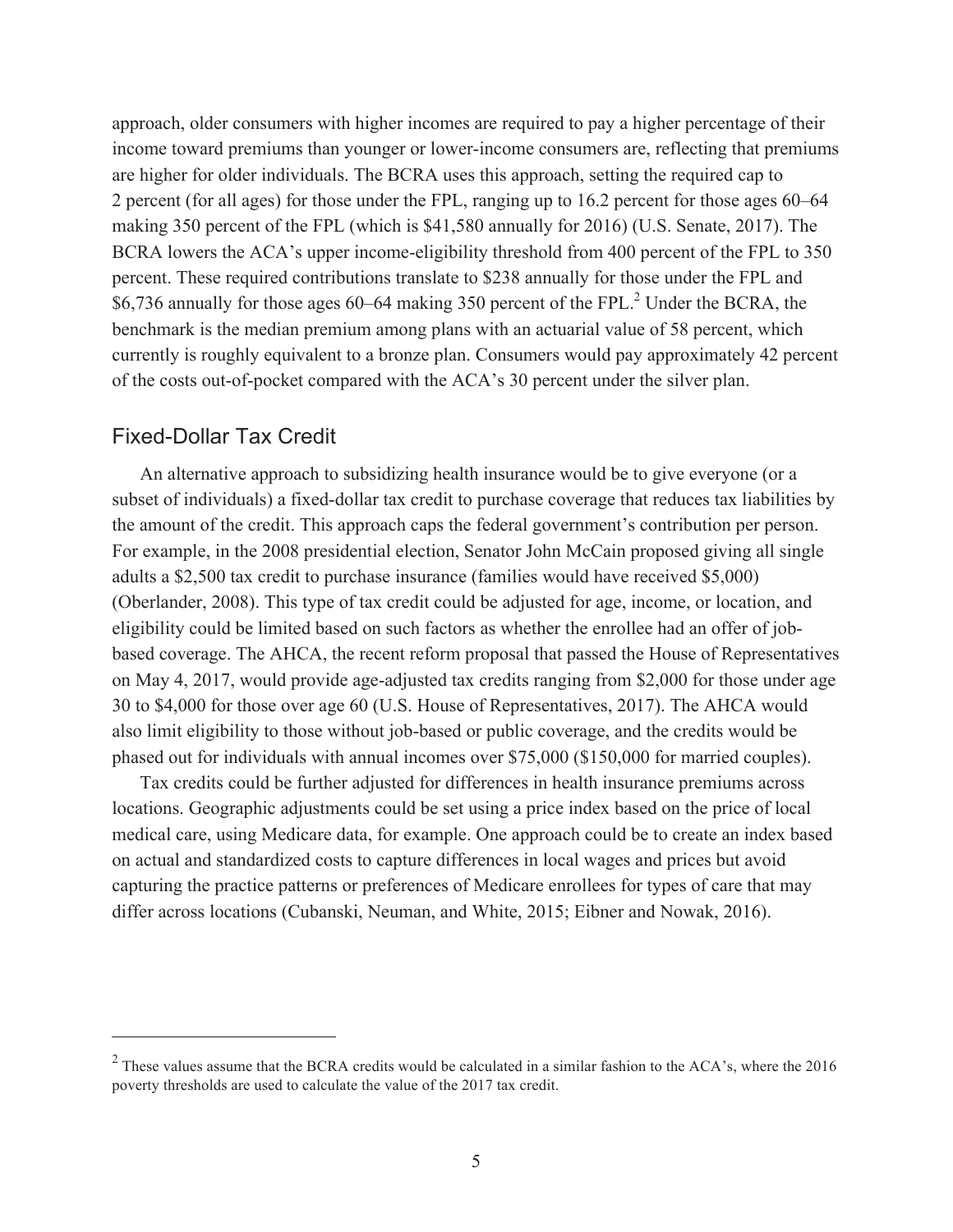# Tax Deduction

Numerous politicians, including Bob Dole, Mitt Romney, George W. Bush, and Donald Trump, have proposed tax deductions for individual market coverage (Dole Kemp 96, 1996; Reischauer, 2007; Romney, 2012; Collins et al., 2012; Levey, 2016). A standard deduction would allow people with insurance to deduct a fixed sum from their taxable incomes. For example, the House Republican Study Committee recently proposed a \$7,500 standard deduction for individuals and \$20,500 for families (Republican Study Committee, 2017). Alternatively, a tax deduction could allow enrollees to deduct the full cost of the premium from their taxable incomes. A hybrid approach might allow enrollees to deduct the full cost of the premium, as long as it did not exceed a prespecified amount.

A tax deduction approach that allows for the full premium (or a large portion of it) to be deducted is similar to the current tax subsidization approach used to support employer health insurance. Americans who receive health insurance through their employers have long benefited from a tax exclusion that allows the costs of health insurance to be deducted from income, thus lowering a person's income and payroll taxes. Premiums paid by employers are exempt from income and payroll taxes, as is the portion paid by employees, under specific circumstances. Those who are self-employed can deduct the full cost of the price of the insurance from their income taxes but not payroll taxes.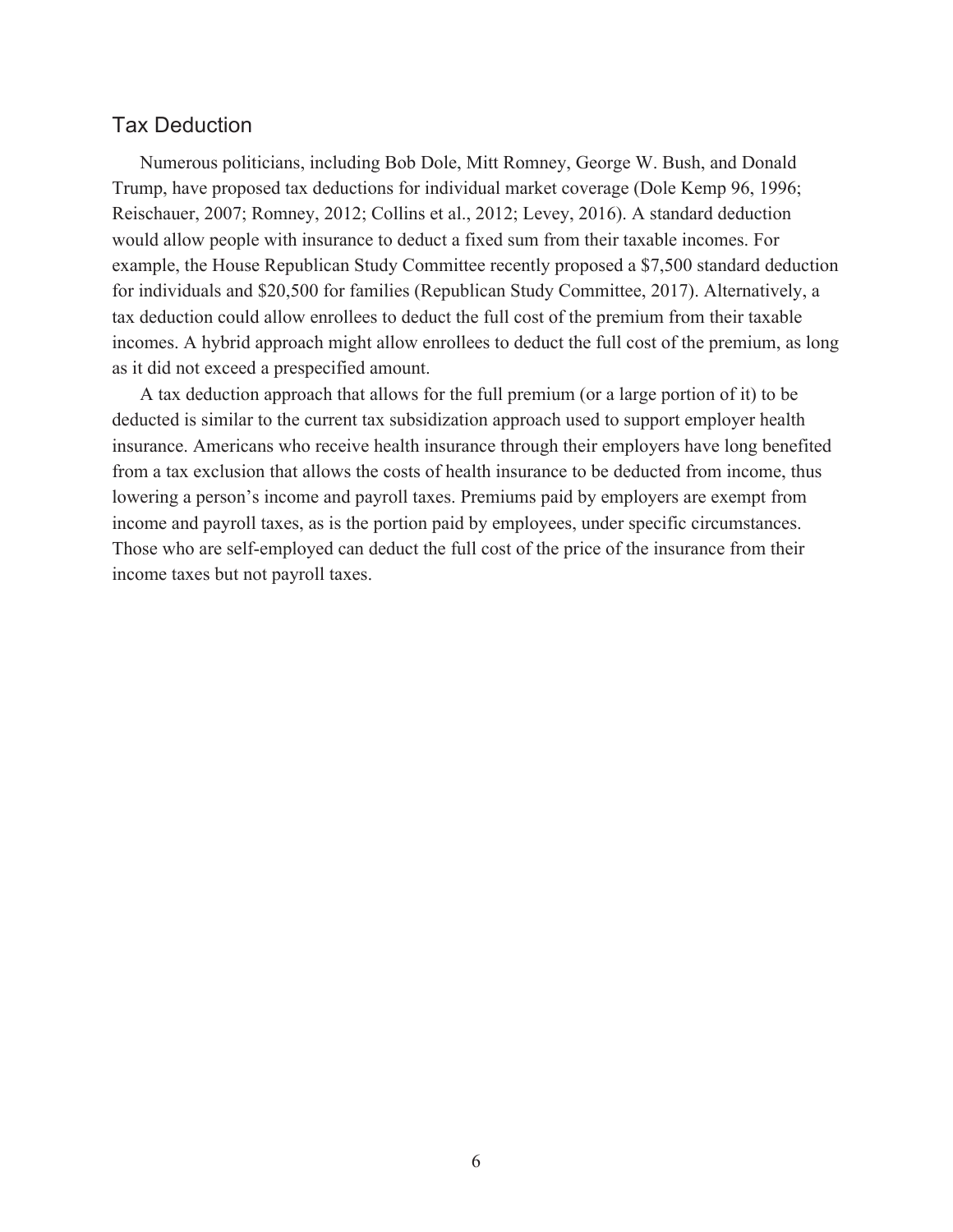# Consumer Premium Contributions

Both the structure and the size of the tax subsidy approach can alter how much consumers contribute toward premiums. The main difference between benchmark-plan–based approaches and fixed-dollar tax credits is that, under benchmark-plan–based approaches, consumers bear less risk in terms of variation in premiums over time or across locations. Tax deduction–based approaches tend to subsidize higher-income households that pay higher taxes, while both benchmark-plan–based approaches and fixed-dollar tax credits tend to tend to do more to subsidize lower-income households.

# *Benchmark-Plan–Based Approach*

 $\overline{a}$ 

For eligible individuals, this approach ensures that consumers who choose either the benchmark or a cheaper plan will not pay more than a fixed percentage of income toward health insurance. If consumers wish to enroll in a plan that is more generous than the benchmark, they must finance the additional premiums out-of-pocket. Total premiums can vary with geographic location and with an individual's age. Under this approach, individuals are insulated from geographic variation in premiums if they choose the benchmark or a cheaper plan.

While eligible individuals are assured that they will not pay more than a fixed percentage of income if they choose the benchmark or a cheaper plan, both the ACA and the BCRA limit eligibility at certain income levels. The ACA's approach leaves some people without access to the credits. The ACA, as passed, intended that all states would expand their Medicaid programs to include adults up to 138 percent of the FPL. However, a Supreme Court ruling determined that states could choose whether they wanted to expand their Medicaid programs under the ACA (*National Federation of Independent Business v. Sebelius*, 2012). As a result, individuals with incomes below 100 percent of the FPL cannot claim the credit, leaving an estimated 2.6 million low-income consumers in states that did not expand their Medicaid programs without access to affordable coverage (Garfield and Damico, 2016). Those with incomes above 400 percent of the FPL (for reference, 400 percent of the FPL is \$48,240 for a single individual in 2017) are also ineligible regardless of premium levels. Because older individuals in high-cost areas can face high premiums, some individuals with incomes just above the 400 percent the FPL eligibility threshold may also find it difficult to afford insurance. For example, benchmark premiums for 60-year-olds exceed \$10,000 in approximately 38 percent of ratings areas.<sup>3</sup> Finally, although the

<sup>&</sup>lt;sup>3</sup> Author analysis of the HIX Compare Dataset; see Robert Wood Johnson Foundation, 2017.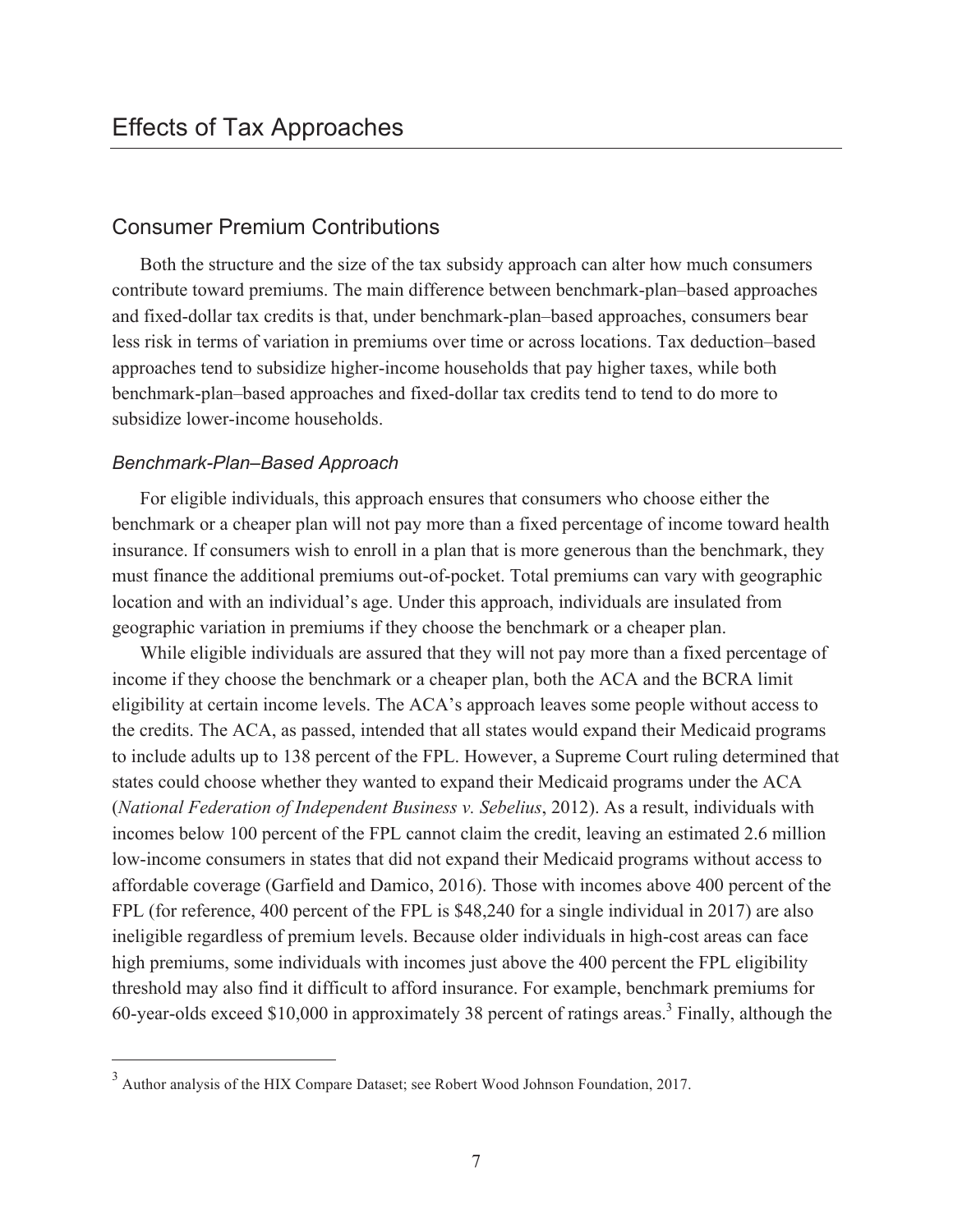ACA allows people with access to employer coverage to claim the credit if their employer offer is determined to be unaffordable, the definition of *affordability* leaves some families with expensive employer insurance unable to access the credits (Burkhauser, Lyons, and Simon, 2011; Nowak, Saltzman, and Cordova,  $2016$ .<sup>4</sup>

The BCRA would provide tax credits to low-income individuals in states that have not expanded their Medicaid programs, a population left without affordable coverage under the ACA. Because the BCRA also proposes to reduce federal funding for the Medicaid program, it is possible that current enrollees may lose access to the Medicaid program. Reductions in Medicaid eligibility could increase the number of people who are eligible for tax credits compared with the ACA. The BCRA approach proposes lowering the upper income-eligibility threshold for the tax credits from 400 to 350 percent of the FPL and extending tax credits to individuals with incomes below the poverty level. Reducing the upper limit for receiving tax credits relative to the ACA could increase the number of middle-income families that find it difficult to afford insurance.

Because the credit under the BCRA would be tied to the median bronze plan (plans with 58 percent actuarial value), the credit value will be lower than under the ACA (the ACA uses the second lowest-cost silver plan as a benchmark, which has an actuarial value of approximately 70 percent). This means that consumers may need to make higher premium contributions under the BCRA to purchase insurance with similar levels of coverage.

#### *Fixed-Dollar Tax Credit*

 $\overline{a}$ 

Under a capped-tax-credit approach, the federal government would contribute the same amount per person, regardless of premium prices. Such credits could provide the same benefit to all enrollees, regardless of age, income, or local costs. Because premiums can vary with age and location, older individuals and those who live in high-cost areas would pay more to enroll in coverage. Further, without any adjustments, the same level of subsidization would be provided to low- and high-income individuals, regardless of their ability to pay. Under this strategy, certain consumers must pay higher premiums because of age or geography, and all consumers take on the risk of paying for fluctuations in premiums over time.

Capped federal tax credits could be adjusted for such factors as age, income, and geography. If adjusted for all three factors, the capped approach would be similar to the approach used under the ACA. However, a key distinction is that, with flat federal contributions, the tax credit does not necessarily respond to changes in health insurance premiums that may occur over time. Tax credits would be set at specific amount, perhaps with variation for age or other factors, and indexed over time to a prespecified inflation factor, such as the consumer price index. If health

<sup>4</sup> Specifically, the affordability of the employer offer is based on the employee premium contribution for *single* coverage, regardless of whether the worker has a family. Because employee premium contributions for family coverage are typically higher than the contribution for single coverage, some families may not have an affordable option but are unable to access the ACA's tax credits.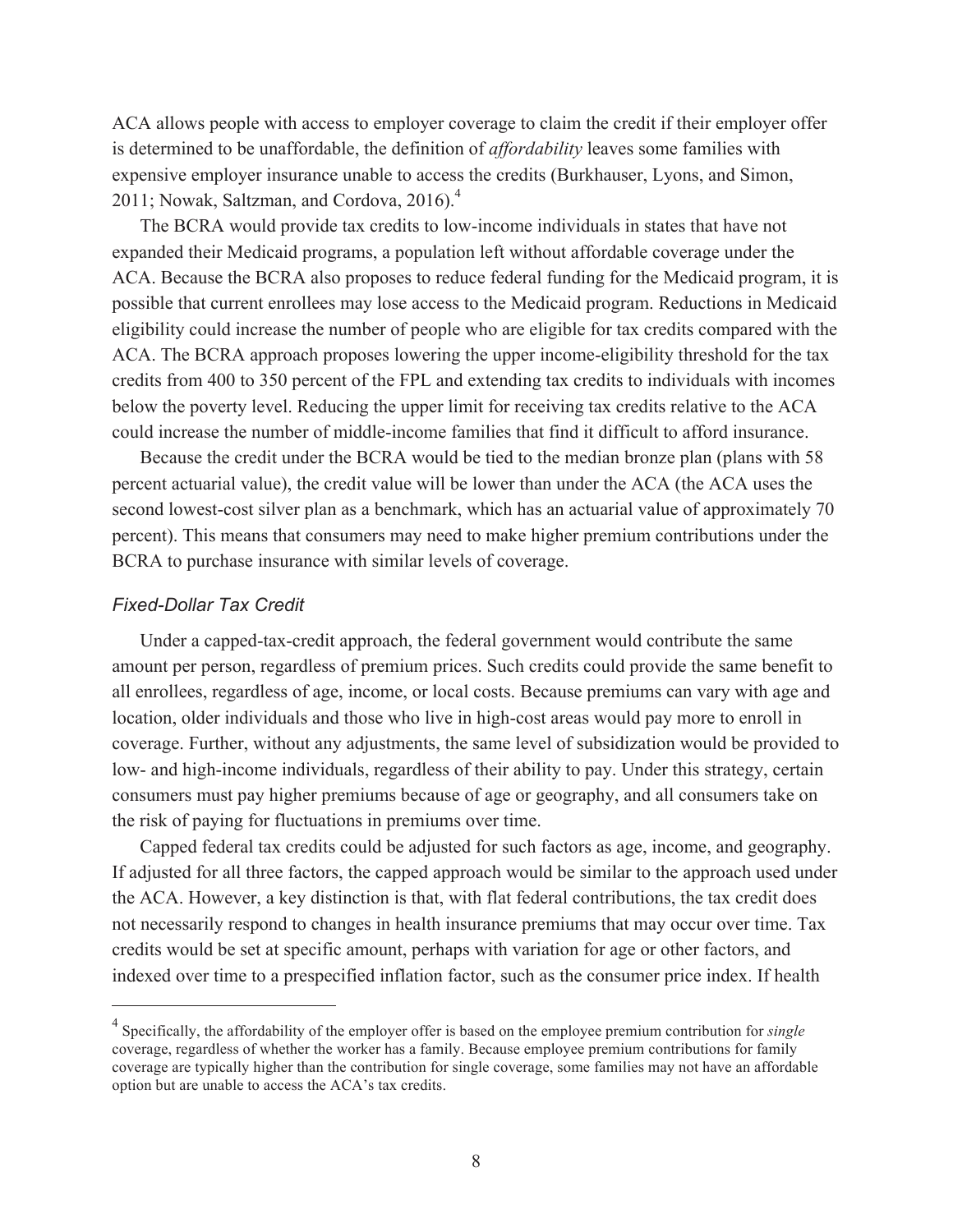care costs outpace inflation, consumers would be required to pay an increasing share of the premium. The ACA's required consumer contribution is also adjusted over time based on premium growth in the *employer* market relative to income growth. As a result, the federal government bears more of the risk of premium inflation under the ACA's approach, particularly if premiums in the individual market grow at a faster rate than employer-sponsored insurance premiums.

# *Tax Deduction*

Tax deductions provide a premium subsidy that is proportional to the individual's marginal tax rate. Because tax rates in the United States increase with income, higher-income individuals pay more in taxes but also benefit more from this approach. Table 2 provides a stylized example in which premium payments are fully tax-deductible for individuals making \$50,000 annually (with a 25 percent marginal tax rate) and \$200,000 annually (with a 33 percent marginal tax rate). The after-tax value of the deduction is equal to the premium multiplied by the marginal tax rate. For a \$5,000 premium, the deduction would be worth \$1,250 at a 25 percent marginal tax rate and \$1,650 at a 33 percent marginal tax rate.

|                           | \$50,000 Annual Income,               |                          | \$200,000 Annual Income,              |                          |  |
|---------------------------|---------------------------------------|--------------------------|---------------------------------------|--------------------------|--|
|                           | <b>25 Percent Marginal Tax Rate</b>   |                          | <b>33 Percent Marginal Tax Rate</b>   |                          |  |
|                           | <b>No Deduction</b><br><b>Allowed</b> | <b>Deduction Allowed</b> | <b>No Deduction</b><br><b>Allowed</b> | <b>Deduction Allowed</b> |  |
| Income                    | \$50,000                              | \$50,000                 | \$200,000                             | \$200,000                |  |
| Premium                   | \$5,000                               | \$5,000                  | \$5,000                               | \$5,000                  |  |
| Taxable income            | \$50,000                              | \$45,000                 | \$200,000                             | \$195,000                |  |
| Marginal tax rate         | 25%                                   | 25%                      | 33%                                   | 33%                      |  |
| Taxes owed                | \$8.271                               | \$7.021                  | \$49.529                              | \$47.879                 |  |
| Savings from<br>reduction |                                       | \$1.250                  |                                       | \$1,650                  |  |

#### **Table 2. Example of Savings from Tax Deduction for Health Insurance**

NOTE: This table reflects the 2016 marginal tax rates.

Some recent proposals have called for a standard deduction that allows individuals to deduct a fixed amount (e.g., \$7,500) from their tax returns if they purchase insurance. A standard deduction is invariant to the premium level and thus provides the same benefit regardless of age, geographic location, or plan benefit generosity. This implicitly benefits those who are younger and those who live in lower-cost areas but who have the same income, since these groups of consumers will face less costly premiums. However, because higher-income individuals face higher marginal tax rates, the standard deduction would provide a greater benefit to higherincome individuals.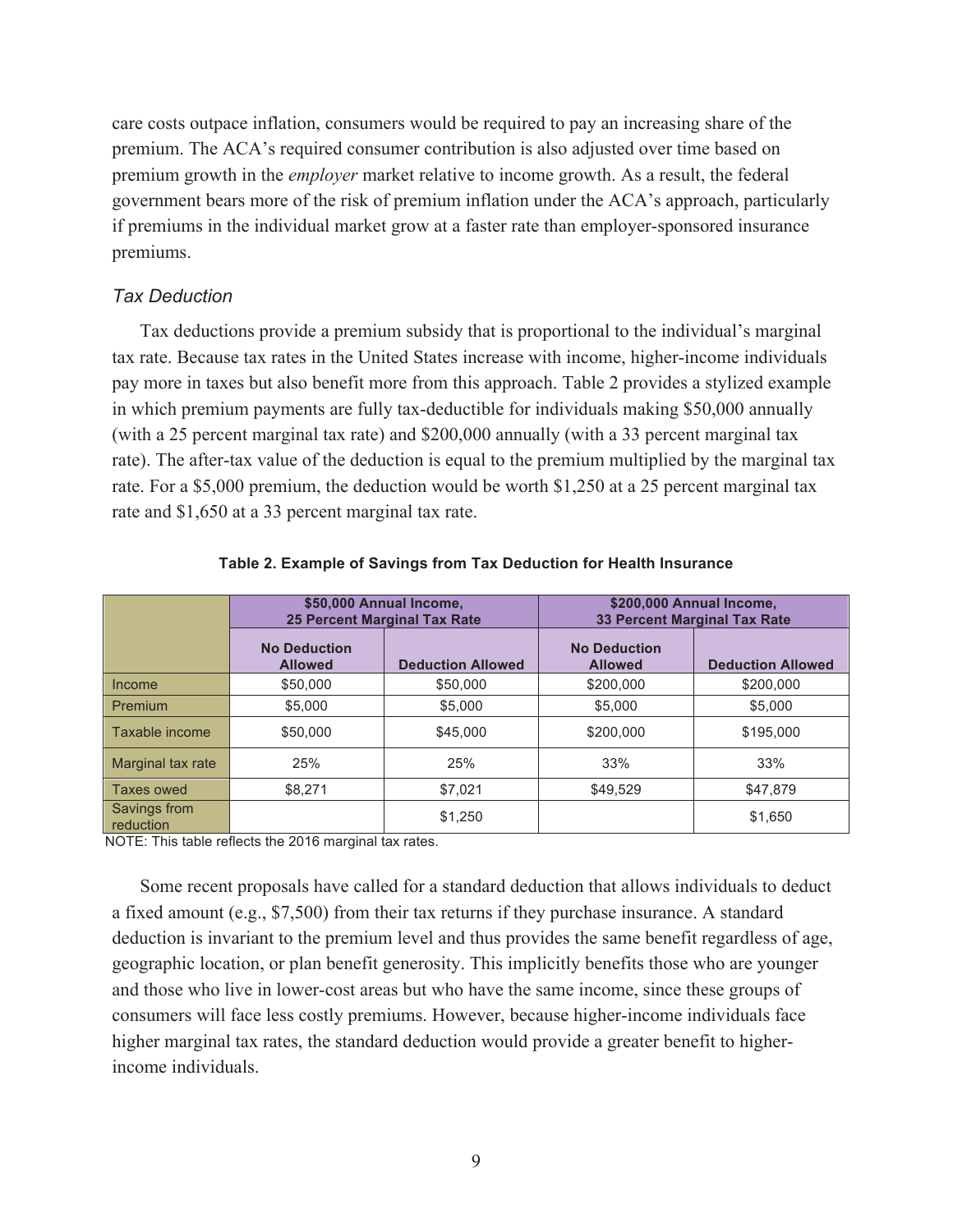# Eligibility and Enrollment

Tax subsidy approaches, either credits or deductions, can affect health insurance enrollment by making health insurance coverage more affordable. Many policymakers view increased enrollment in health insurance as a desirable outcome in and of itself because health insurance provides financial protection for enrollees, may improve health outcomes, and is associated with lower mortality (Hadley, 2003; Finkelstein et al., 2012; Saksena, Hsu, and Evans, 2014; Sommers, Long, and Baicker, 2015). Additionally, enrollment can affect the insurance risk pool, the base of individuals paying into the system to help subsidize the cost of those with significant health care needs. In general, larger risk pools are less susceptible than smaller risk pools to premium variation and swings in insurer profitability from year to year. Because people who are on the fence about enrolling tend to be healthier and less expensive than those who enroll, increasing enrollment may also reduce average spending and therefore lead to lower premiums. However, the effect on premiums may depend on how tax-based subsidies are targeted. For example, tax credits that provide more support to older and lower-income individuals may tend to bring in older or less healthy individuals than would tax credits targeted to younger and middle-class enrollees.

The impacts of benchmark-plan–based approaches, fixed-dollar tax credits, and tax deductions on enrollment largely depend on the size of the credit or deduction and on any eligibility restrictions, rather than on the general approach of the programs. Groups who are eligible for larger credits or deductions are more likely to choose to enroll. The benchmark-plan– based approach or the fixed-dollar tax credits can be adjusted to make the size of the credits larger for certain groups, such as older consumers or those living in high-cost areas. Eligibility restrictions, such as limiting eligibility for certain income groups, would affect enrollment for all three approaches. Further, credits paid in advance may encourage enrollment more than deductions, especially among credit-constrained households.

#### *Benchmark-Plan–Based Approach*

 $\overline{a}$ 

The benchmark-plan–based approach may restrict eligibility based on income and other factors and may affect enrollment through the generosity of the credit.

The ACA's tax credits reduce individual market premiums for those with incomes between 100 and 400 percent of the FPL who have no other affordable source of coverage.<sup>5</sup> In part because of these tax credits, studies estimate that individual-market enrollment grew from 11.4 percent of the U.S. population in 2013 to 16.3 percent in 2015—a growth of nearly 5 percentage points, according to the Census Bureau's estimates of directly purchased health insurance (not purchased through an employer) (Barnett and Vornovitsky, 2016). At the same time, there is

<sup>5</sup> Consumers living in states that chose to expand their Medicaid eligibility to adults are eligible for ACA marketplace credits starting at 138 percent of the FPL.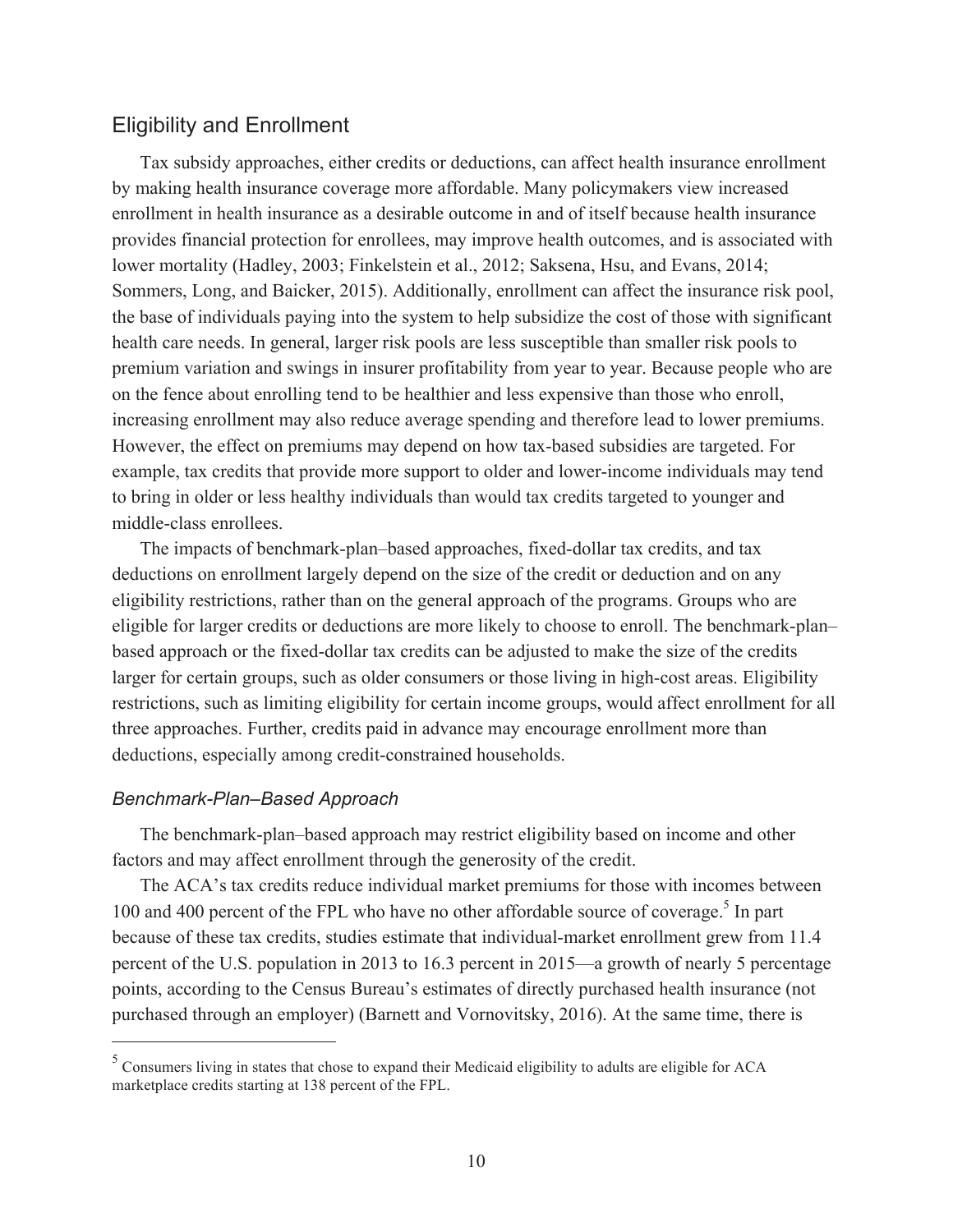evidence that enrollees in the ACA's individual market may be somewhat sicker and more expensive than those who would have enrolled prior to the law. For example, insurers reported large losses in the individual market in the first three years of the ACA marketplaces (Mathews, 2016). Some sources expect these losses to level off as insurers become more adept at pricing for the risk in this market (S&P Global Market Intelligence, 2017). The worsening of the risk pool is likely due to factors other than the tax credits, such as the ACA's requirement that insurers offer coverage to all applicants and that premiums cannot vary based on health status. The tax credits themselves almost certainly stabilize the risk pool by providing an incentive for younger and healthier people to remain enrolled (Eibner and Saltzman, 2014; Blumberg, Buettgens, and Holahan, 2015).

As described above, the ACA's credits are available to a limited group of individuals—those with incomes between 100 and 400 percent of the FPL and no affordable option for coverage from another source. The BCRA would decrease eligibility for those with annual incomes between 350 and 400 percent of the FPL, compared with the ACA, but proposes to expand eligibility to lower-income individuals in states that chose to expand their Medicaid programs (as the Medicaid expansion is phased out). The age and income structure of the BCRA approach encourages healthier and younger individuals to enroll in the marketplaces while potentially reducing enrollment among those who are older, who will need to pay more toward premiums than under the ACA.

# *Fixed-Dollar Tax Credit*

 $\overline{a}$ 

A capped contribution would likely be made available to a broader group of enrollees than the ACA's tax credits are. Some proposals, such as Health and Human Services Secretary Tom Price's Empowering Patients First Act (H.R. 3400), have proposed making capped tax credits available to all Americans, regardless of income or eligibility for other programs. Other proposals limit the scope of capped tax credits. For example, the AHCA would provide credits to everyone without access to job-based or public coverage, and the full credit amount would be available to all families with incomes below \$75,000 for single filers and \$150,000 for married couples filing jointly. The credits would be capped at \$14,000 per family and would phase out by \$100 for every \$1,000 above the thresholds; this means that a minimal level of credit could potentially be available to large families with incomes as high as \$290,000.<sup>6</sup> The AHCA's tax credit would also be available to low-income adults in states that have not expanded their Medicaid programs.

<sup>&</sup>lt;sup>6</sup>A family owed the maximum credit would get \$14,000 if its income was below \$150,000; above \$150,000, the tax credit would decline by \$100 for every \$1,000 in income above the cap, reaching zero at \$290,000. There are many family configurations that could receive the maximum credit—one example would be a family with two married parents in their 40s and four children.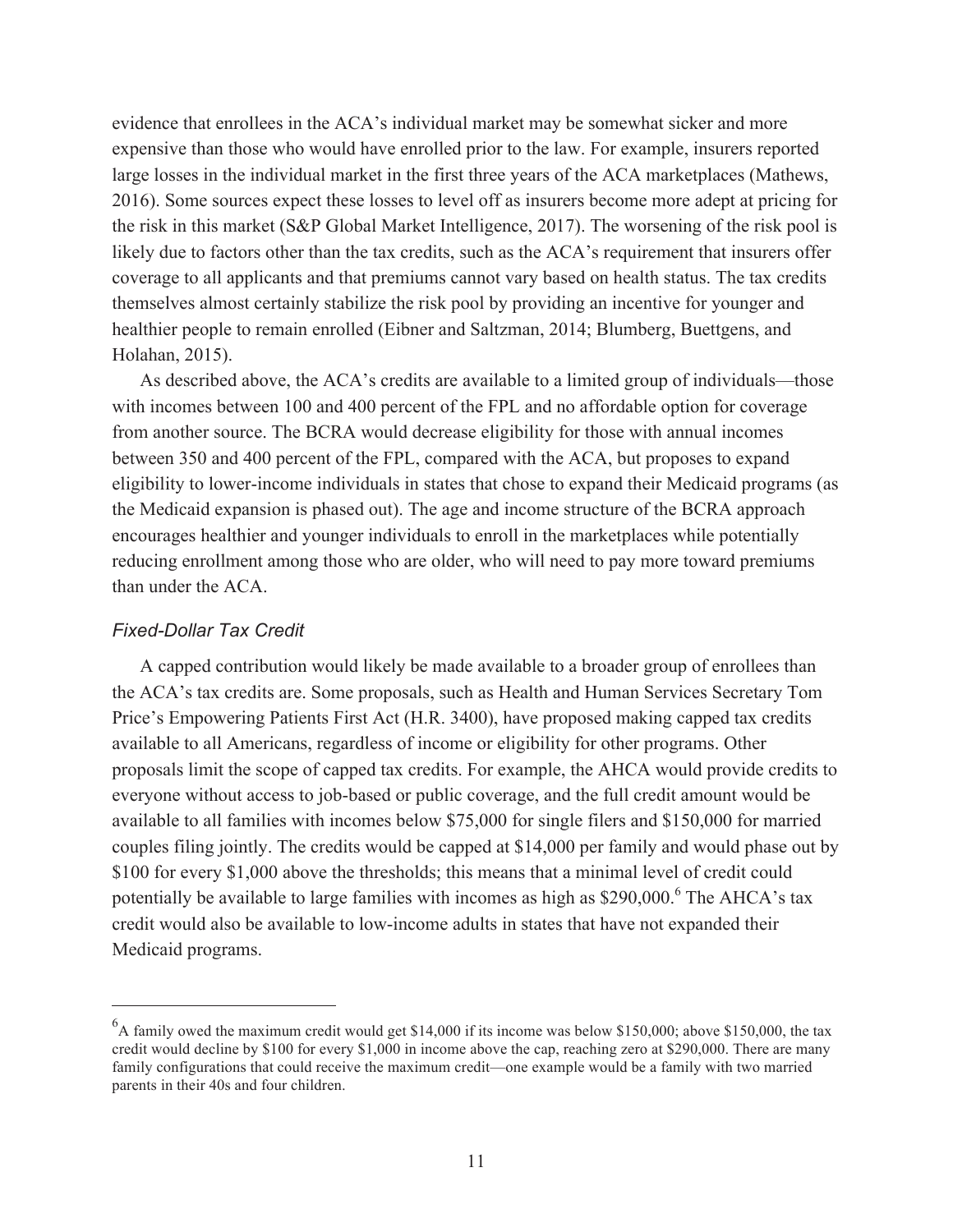Under a capped approach, consumers' ability to afford health insurance coverage could depend on characteristics that influence premiums, such as location and age. Without adjustment for income, we would expect to see lower take-up among lower-income relative to higherincome people. Older people likely have higher demand for health insurance than younger people do, so they may be willing to enroll even if tax credits are small relative to the premium. However, because older individuals are still sensitive to premium prices, we would expect enrollment to increase with larger tax credits. RAND's analysis of the AHCA—which would incorporate tax credits that are less generous for older adults relative to the ACA—found that, in 2026, the number of uninsured individuals over the age of 50 would increase by 139 percent relative to current law, and the number of uninsured individuals with incomes below 200 percent of the FPL would increase by 102 percent relative to current law (Eibner, Liu, and Nowak, 2017). We would expect similar results for geographic areas with higher costs, assuming that capped tax credits were not adjusted for local variation in premiums. For example, it is likely that the AHCA's tax credit for a 40-year-old would cover the full premium in parts of Texas but less than a quarter of the premium in Alaska.<sup>7</sup> Several other analyses estimate that those in high-cost areas may find coverage unaffordable with AHCA tax credits (Cox, Claxton, and Levitt, 2017; Cutler, Bertko, and Spiro, 2017).

Under current proposals (e.g., the  $A HCA$ ), health insurers can charge more for each additional year of age, but the tax credit is flat within age brackets and varies across brackets (e.g., \$2,500 for ages 30–39 and \$3,000 for ages 40–49). This credit structure has the potential to result in "notches" or cliffs in which the consumer's out-of-pocket premium falls at certain ages even though the total premium increases. For example, a 39-year-old could be required to pay more in premiums than a 40-year-old to purchase the same plan. This could reduce enrollment among those at the upper end of each age group.

# *Tax Deduction*

 $\overline{a}$ 

A deduction would be available to everyone who files a tax return, unless there were limits on who could take the deduction that were included as part of the policy. Because low-income individuals have low marginal tax rates and in some cases pay no income taxes, a tax deduction may be of little value to this group. Yet low-income individuals are more likely to be uninsured than higher-income individuals are. Prior to the introduction of the Medicaid expansion and the ACA marketplaces in 2014, 26 percent of nonelderly with incomes below the FPL were uninsured, compared with only 7 percent for those with incomes above 400 percent of the FPL. These numbers dropped to 19 percent and 5 percent, respectively, in 2015 (Kaiser Family

 $<sup>7</sup>$  Benchmark premiums for a 40-year-old individual range from \$2,473 in parts of Texas to \$11,400 in parts of</sup> Alaska for 2017. Author analysis of the HIX Compare Dataset (Robert Wood Johnson Foundation, 2017).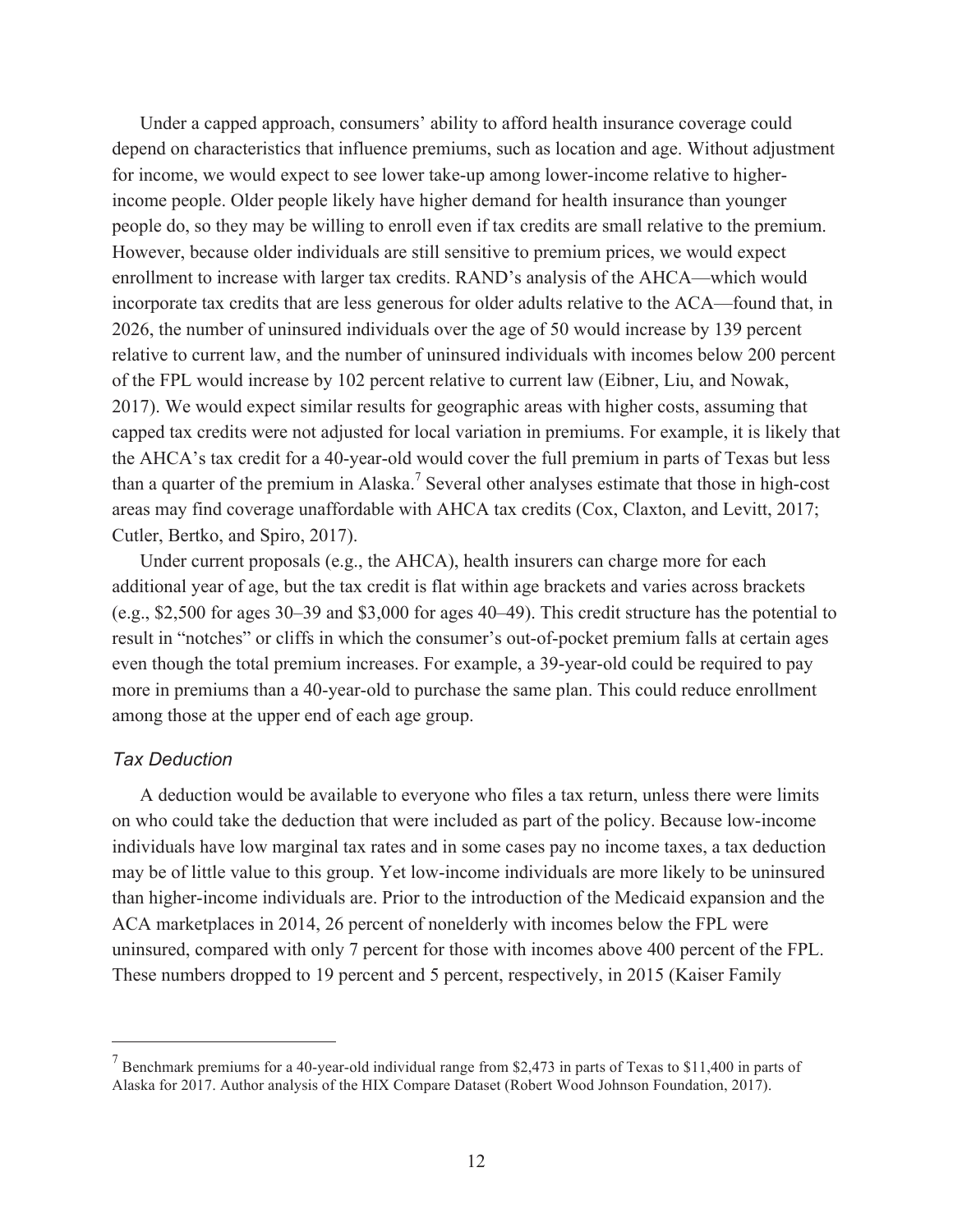Foundation, undated). Without providing sufficient incentive to lower-income individuals, a tax deduction may be a relatively ineffective method of increasing insurance enrollment.

Under a tax deduction, the timing of the payout of the credit differs from the other approaches. The ACA and some current proposals that cap the federal contribution pay the credits in advance directly to insurers so individuals receive the help at the time of purchase. In contrast, tax deductions are only realized when individuals file their taxes. This means that consumers have to pay the premium up front and receive the benefit in terms of lower tax payments later. This could be problematic for low-income consumers who might not have the ability to pay the whole health insurance premium up front. Further, a tax deduction cannot reduce the individual's tax liability by more than his or her total taxable income. Hence, for some low-income consumers who pay little or no income tax, the value of the tax deduction may be further limited.

# Federal Costs

The cost to the federal government will depend on the approach chosen, the size of the subsidy (credit or deduction), the number of people eligible, and the number of people purchasing health insurance (thus taking up the subsidy). The government bears the most risk under benchmark-plan–based approaches and deductions of the full amount of premiums, relative to fixed-dollar tax credits or fixed-dollar deductions. This occurs because the government will bear the additional costs of premium increases over time.

#### *Benchmark-Plan–Based Approach*

The ACA's approach limits eligibility for the credit to certain incomes and, among those eligible, requires higher payments from those with higher incomes, both of which place some limits on the extent of federal spending. The BCRA modifies this approach by selecting a less generous benchmark plan and requiring older and higher-income individuals to pay a larger share of their incomes toward premiums. The Congressional Budget Office (CBO) estimated that there would be fewer individuals insured under the BCRA and that federal costs for the credits would be less than under the ACA, but it is uncertain whether this is due to the changing of the tax credit structure from the ACA or whether it might be due to other changes in the BCRA, such as eliminating the individual mandate (CBO, 2017b).

In both the ACA and the BCRA approaches, the federal government pays the difference between the required contribution as a percentage of income for the benchmark plan and the cost of the benchmark plan in the consumer's location. This results in higher federal payments for older individuals (for whom insurance is more expensive), lower-income individuals, and those living in high-cost areas. Because consumers do not pay more if the benchmark plan costs more, the federal government bears the risk of sharp increases in insurance costs over time or because some areas are more expensive than others. Although the ACA's method established a provision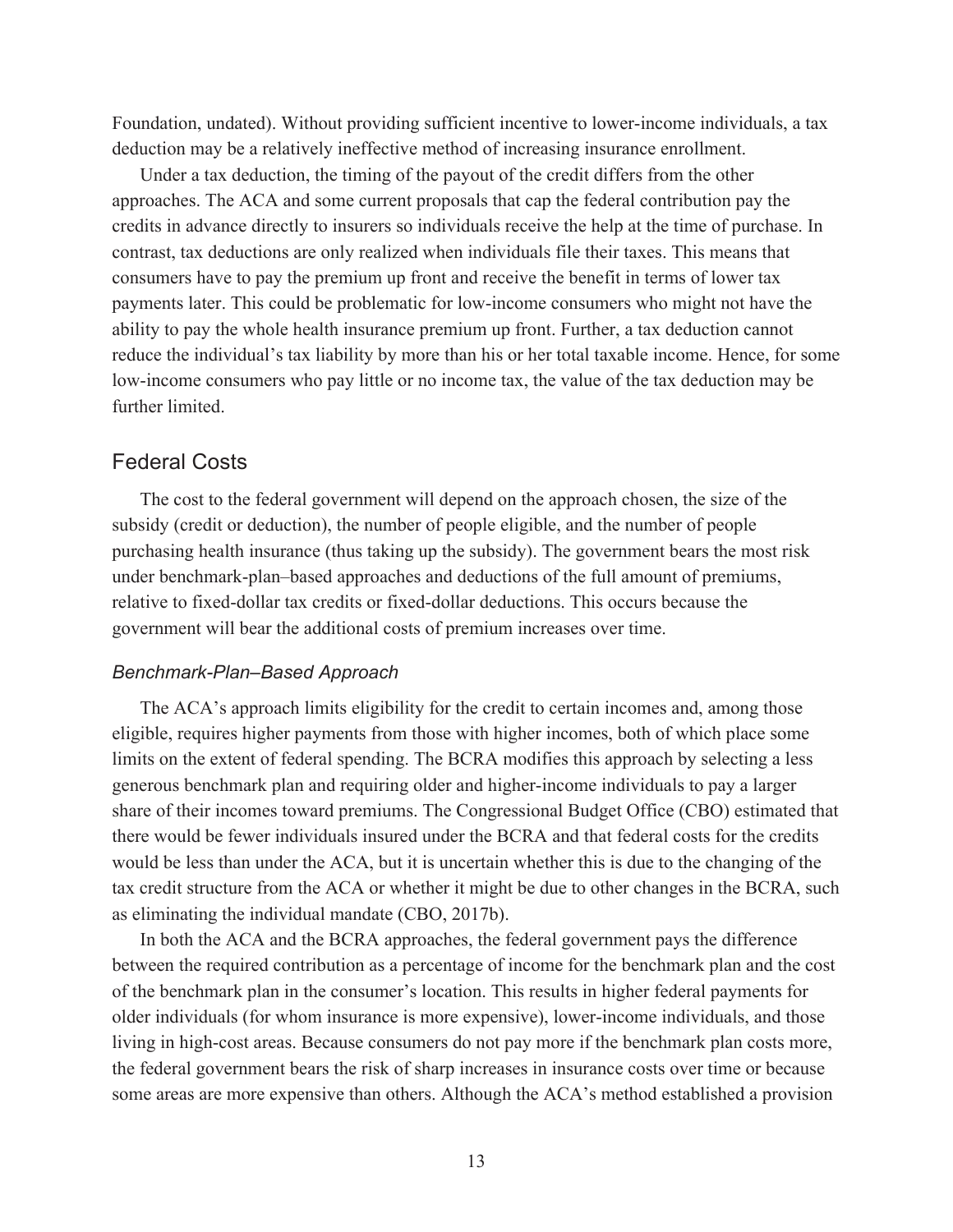to update the enrollees' percentage contribution amounts over time based on the ratio of premium costs to income growth, the adjustment is based on premium costs in the *employer*  market (IRS, 2014). Hence, the federal government is at particular risk for excess spending growth if premium growth in the individual market diverges from growth in employer insurance costs. This structure means that adverse selection into the individual market will tend to increase the federal government's tax credit liability, because individual market premiums will rise without commensurate increases in the employer market.

In one interesting example, Alaska's relatively small individual insurance market<sup>8</sup> suffered from substantial adverse selection problems, with a small number of expensive individuals contributing to high premiums for the entire risk pool. One insurer, Premera Blue Cross, said that 37 individuals accounted for over \$11 million in health spending in 2015 (Feidt, 2015). To stabilize the individual market, the state created a reinsurance program to reimburse insurers for high-cost cases in 2016 (State of Alaska Office of the Governor, 2016). Subsequently, the state filed a waiver request with the federal government to share the cost of the reinsurance program. In its waiver application, Alaska cited savings to the federal government of approximately \$51.6 million in premium tax credits by lowering average premiums with the reinsurance program (State of Alaska, 2016).

## *Fixed-Dollar Tax Credits*

 $\overline{a}$ 

Fixed-dollar tax credits would limit the federal government's per-person contribution to a known amount each year, requiring consumers to pay premiums in excess of the credit. Under a capped contribution, the federal government does not bear additional risk if insurance premiums increase over time and may spend less if fewer consumers choose to claim the credit when premiums rise (e.g., because of affordability issues). Conversely, with a capped contribution, the federal government does not achieve any savings if premiums grow more slowly than the inflation rate used to adjust the credit.

It is unclear whether a capped contribution would be more or less expensive than an alternative subsidization method—this would depend on the total value of the capped contribution. However, there are some features of capped contributions that could make them more costly from the federal government's perspective:

- The higher the credit value, the more expensive the credit will be from the federal government's perspective. This is due both to the larger credit amount and because a higher tax credit may lead to greater take-up.
- If credits are available to a larger segment of the population, the federal government's credit liability will be larger. If credits are broadly available—to those with higher incomes or those with job-based coverage, for example—credits may be claimed by

<sup>8</sup> Approximately 23,000 consumers in 2016 were enrolled in Alaska's ACA marketplace compared with Florida's approximately 1.7 million, for example (Assistant Secretary for Planning and Evaluation, 2016).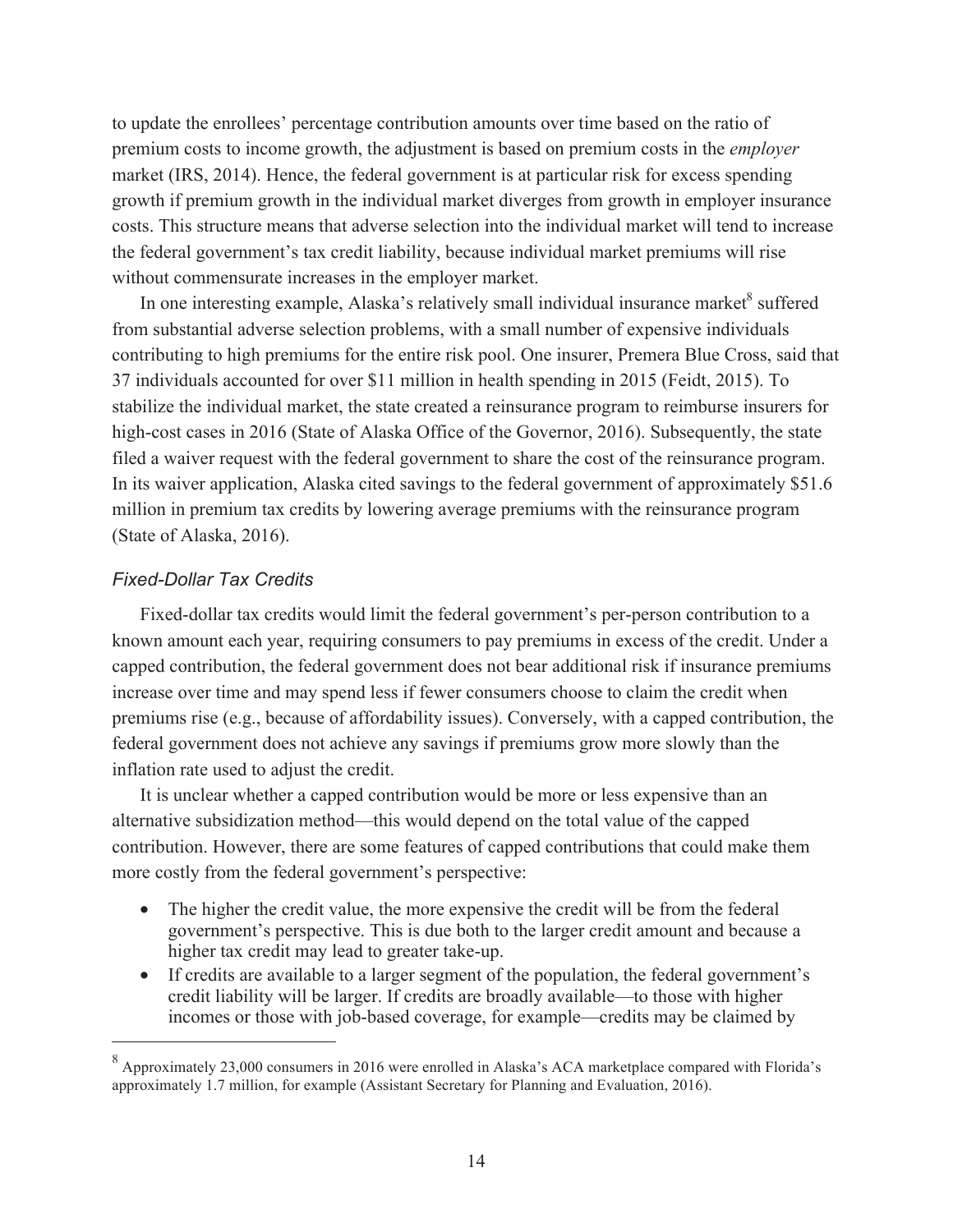people who would have enrolled in coverage without the credit. This will increase the cost to the federal government without commensurate increases in insurance enrollment among the uninsured.

• The lower the cost of insurance, the higher the total cost of the credit to the federal government. If insurance premiums are low, more people will claim the credit, and this will increase the federal government's credit liability. Proposals that would allow insurers to offer limited-benefit plans—for example, by eliminating key benefits or reducing the generosity of coverage—may make it easier for insurers to offer plans that are close to or under the value of the credit. This could make insurance relatively costless to individuals, increasing the number of people who will claim the credit. In some scenarios, the federal government's tax credit liability could increase while the quality of insurance diminishes, leaving consumers with plans that expose them to significant financial risk. In its score of the AHCA, the CBO estimated that "a few million people would buy policies that would not cover major medical risks" (CBO, 2017a), since the AHCA, as passed by the House of Representatives, would allow some states to opt out of the pricing rules for insurers and the requirement that insurance plans cover essential health benefits.

#### *Tax Deductions*

 $\overline{a}$ 

The tax deduction approach could increase federal spending if eligibility is expanded or could decrease federal spending if the average dollar value per person decreases, although both of these effects are dependent on the other. Increasing the eligibility to upper-income individuals could increase federal spending, since more individuals would be eligible than under the ACA. Using a method that allows for the full premium to be deducted could also increase federal spending over the standard-deduction approach, by encouraging consumers to select moregenerous health plans to receive a larger tax break. However, the tax deduction method is likely to result in a lower average per-person subsidy than under the ACA, which will likely decrease costs to the federal government. For example, a RAND analysis of Trump's health plan during the 2016 election campaign found that a full ACA repeal and replacement with a tax deduction for full premiums would result in higher consumer payments (including premiums and out-ofpocket payments) and would reduce federal spending on health insurance by approximately \$39 billion (Saltzman and Eibner, 2016).<sup>9</sup> If the value of the tax deduction is less than the ACA's credit and results in fewer people taking the deduction, then this will also reduce federal spending, compared with the ACA. Given that consumers will have to pay the full premium up front, this may be a significant deterrent for lower-income individuals. Additionally, there are many lower-income individuals who may pay little or no tax for whom the deduction results in a negligible reduction in their tax liabilities, thus further dampening enrollment.

<sup>9</sup> However, the full repeal of the ACA's taxes and other revenue-generating mechanisms would result in a *net* \$41 billion increase in the deficit under a tax deduction approach, according to RAND's analysis.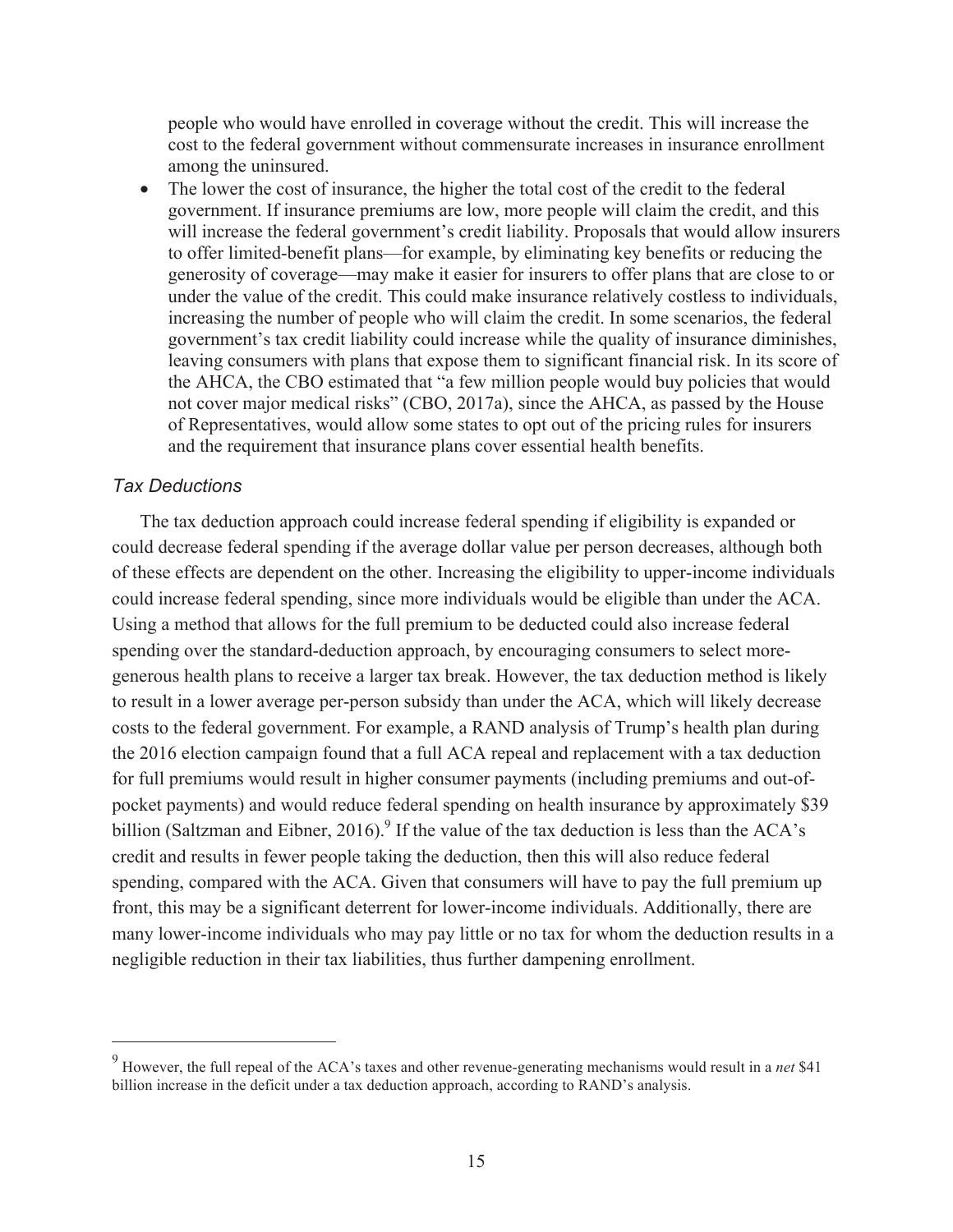# Total Health System Costs

Approaches to subsidizing health insurance through the tax code may have consequences for total health spending through several mechanisms. First, increasing enrollment in health insurance coverage will increase total health system spending because consumers are able to access health services at a reduced cost, which may be a desired policy outcome. Second, an approach that encourages individuals to enroll in high-deductible plans, which have lower premiums but higher out-of-pocket costs, might result in lower utilization (Manning et al., 1987; Goldman, Joyce, and Zheng, 2007), thus lowering total health system spending, compared with a scenario with more-generous health plans. Third, tax subsidization approaches may have a secondary effect on health system costs through their effects on health insurers' bargaining power. With a smaller enrollment base, health plans could have less negotiating power, an effect that could lead to higher prices and hence higher spending per enrollee.

The size of the credit or deduction, under any approach, will affect consumers' plan choices, and lower credits or deductions would encourage the selection of less generous plans. The fixeddollar credit would likely give insurers the most bargaining leverage with providers.

#### *Benchmark-Plan–Based Approach*

Since the ACA's major coverage expansions took effect, health spending in the United States increased, a factor that is at least partially attributable to the increase in insurance enrollment (A. Martin et al., 2017). Per capita spending in the individual market also increased because the ACA expanded the scope of health insurance benefits available in these plans and instituted community rating (Assistant Secretary for Planning and Evaluation, 2017; Pauly, Harrington, and Leive, 2015). As discussed, previous studies have shown that people enrolled in moregenerous plans tend to use more care. Nevertheless, the ACA's approach to subsidizing individual-market enrollment has some features that may reduce spending through encouraging the selection of certain plans. In particular, because the tax credit is pegged to the cost of a silver plan, enrollees have a disincentive to enroll in high actuarial-value plans (e.g., 80 or 90 percent), and, in fact, the majority of enrollees selected silver (68 percent) or bronze plans (23 percent) (Assistant Secretary for Planning and Evaluation, 2016).

The BCRA proposes to use the median premium plan among those with 58 percent actuarial value, which are the bronze plans under the ACA. These plans have lower premiums and higher cost sharing than the silver plans under the ACA and thus will likely reduce spending since consumers will be paying a larger share of medical expenses out-of-pocket. In their evaluation of the provisions in the BCRA, the CBO finds that the average deductible of a bronze plan is \$6,000, combining both medical and prescription drugs, compared with \$3,600 for a silver plan (CBO, 2017b). Given that high-deductible plans have been shown to reduce utilization, this approach may lower overall health system spending (Buntin et al., 2011).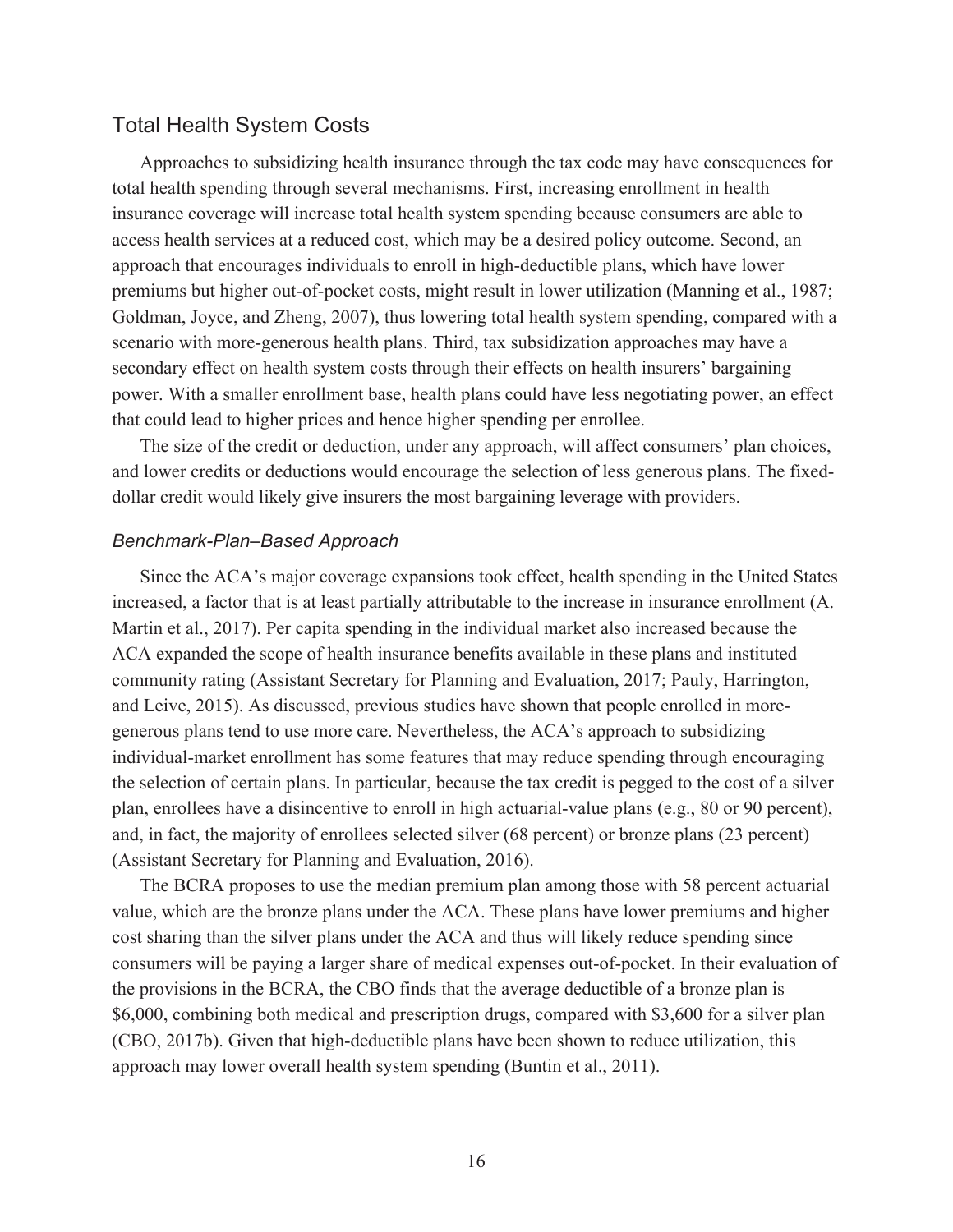Additionally, pegging the credit to a benchmark plan (the second lowest-cost silver plan under the ACA or the median plan with an actuarial value of 58 percent under the BCRA) should encourage insurers to compete on price to offer the benchmark or a lower-priced plan. The competitive effect of the ACA's approach may be tempered in areas with only one or two insurers—for 2017, approximately 13 percent of the country's 498 ratings areas will have one insurer, and 21 percent will have two (Holahan, Blumberg, and Wengle, 2017).<sup>10</sup> It is likely that the same competitive effect would occur under the BCRA as under the ACA—insurers would want to have plans that are at or below the median bronze plan. The maximum subsidy might apply to more plans in the given area than under the ACA's method, since 50 percent of the plan offerings would be at or below the median, instead of pegging the subsidy to the second lowestcost silver plan. However, using the median as the benchmark could have an unintended consequence: Insurers might increase the number of higher-cost bronze plans offered, with the goal of raising the median premium. This could be done by offering plans with broad networks or by negotiating less forcefully with providers.

Insurers have at least two leverage points to negotiate lower provider reimbursement rates. First, they could threaten to leave the provider out of their networks. Second, they could leverage the fact that, if prices are too high, premium costs could become too high to maintain high levels of enrollment, ultimately leading to reductions in provider revenue. With price-linked subsidies, insurers lose the second bargaining chip. This loss may be especially important in markets that have few providers, and hence where the threat of leaving a provider out of the network may not seem credible. Since the ACA's tax credits are linked to premiums, insurers may have less leverage to negotiate prices with providers than they would if there were no tax subsidies or if the tax subsidies were capped.

Outside the ACA's credit structure, some have argued that price-linked credits can increase health system costs. Jaffe and Shepard use data from the Massachusetts health insurance expansion that preceded the ACA and concluded that using a price-linked subsidy results in 5–10 percent higher subsidies than using a fixed-dollar credit that is set independently of prices (Jaffe and Shepard, 2017). This phenomenon has been shown to exist in other markets, such as Medicare Advantage. To set premiums in Medicare Advantage, the Centers for Medicare and Medicaid Services establishes a county-level benchmark price for covering the cost of the average fee-for-service enrollee, against which Medicare Advantage insurers can bid. If the insurer bids a lower price than the benchmark, the insurer can keep some of the difference to provide extra benefits to Medicare beneficiaries. Recent work finds that Medicare Advantage plans increase their bids \$0.53 for every dollar the benchmark price increases (Song, Landrum, and Chernew, 2013), and other work finds that only a small amount of increased reimbursement

 $\overline{a}$ 

 $10$  The number of ratings areas across the United States continues to be in flux as states modify their ratings areas. For example, Idaho is switching to six rather than seven ratings areas for the 2018 plan year (State of Idaho, 2017).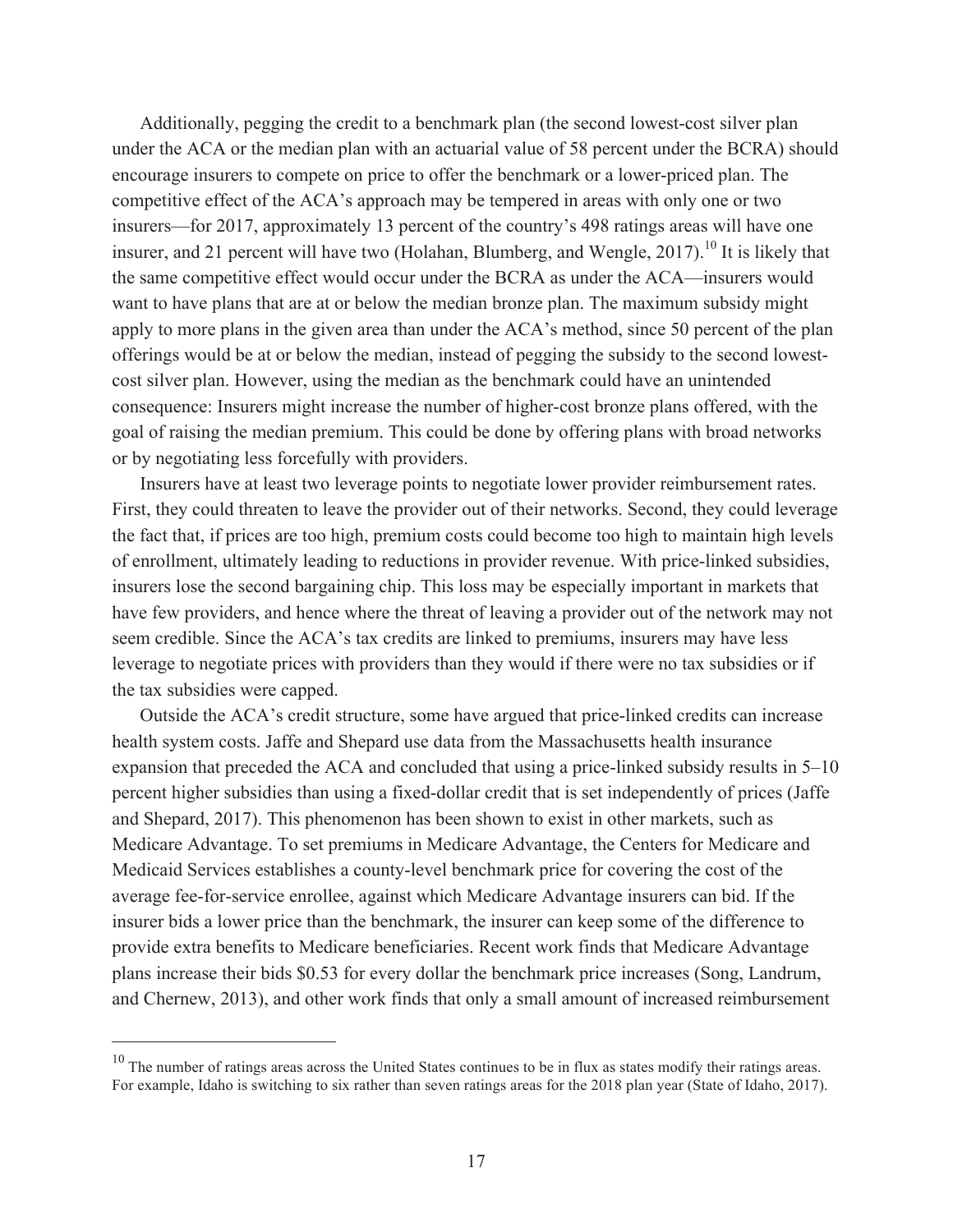to plans is passed to beneficiaries in additional benefits (Duggan, Starc, and Vabson, 2016). While some have made this argument in relation to the ACA, the benchmark-linked credit is structured so that it may avoid these pitfalls. As we discussed, pegging the value of the subsidy to the benchmark plan may encourage competition among insurers to offer the benchmark or a lower-priced plan under the ACA's approach. It is unclear whether other approaches to selecting the benchmark, such as the median bronze plan proposed in the BCRA, would have the same competitive effect if insurers offer more higher-priced plans to increase the value of the median plan.

#### *Fixed-Dollar Tax Credit*

Capping the federal contribution per consumer could reduce total spending relative to the ACA by incentivizing consumers to choose plans that cost near or less than the value of the credit. Under this method, consumers pay any difference between the credit and the premium, encouraging them to choose the plan with the lowest premium after taking into account the credit value. This may result in consumers choosing a less generous plan. In plans with lower premiums, there are fewer benefits, more-limited networks, or consumers face greater out-ofpocket costs, which may reduce their health care consumption, as has been seen with the introduction of high-deductible health plans (Buntin et al., 2011; Reddy et al., 2014). Consumers would be less likely to pick lower-cost plans if the level of the credit is higher or if adjustments for age or income allow for the purchase of more-generous coverage.

The advantage of the capped federal contribution method is that it may give insurers greater bargaining power with providers to lower negotiated prices and premiums. As the number of adjustment factors is increased, the credit becomes more similar to the ACA credits, and insurers' bargaining is thus reduced.

#### *Tax Deduction*

A standard deduction could potentially decrease total spending compared with the ACA, since the deduction does not vary by the type of plan selected, and consumers may decide to select less generous plans than the ACA's silver or bronze plans. Insurers' ability to sell less generous plans is dependent on whether ACA replacement plans allow states to waive the essential health benefit requirements.

Allowing the full cost of the premium to be deducted could increase consumer selection of more-generous plans. In the example in Table 2, premiums are fully tax deductible, which is similar to the approach currently used in the employer-based insurance system. With this approach, the value of the deduction increases with premiums, which can vary because of local premium costs or benefit generosity, for example. Because plans with more-generous benefits (e.g., low deductibles, small copayments, more services covered, broad networks) cost more, allowing premiums to be fully tax-deductible may encourage people to enroll in more-expensive plans and use more services, leading to health care cost growth (Gruber and Washington, 2005).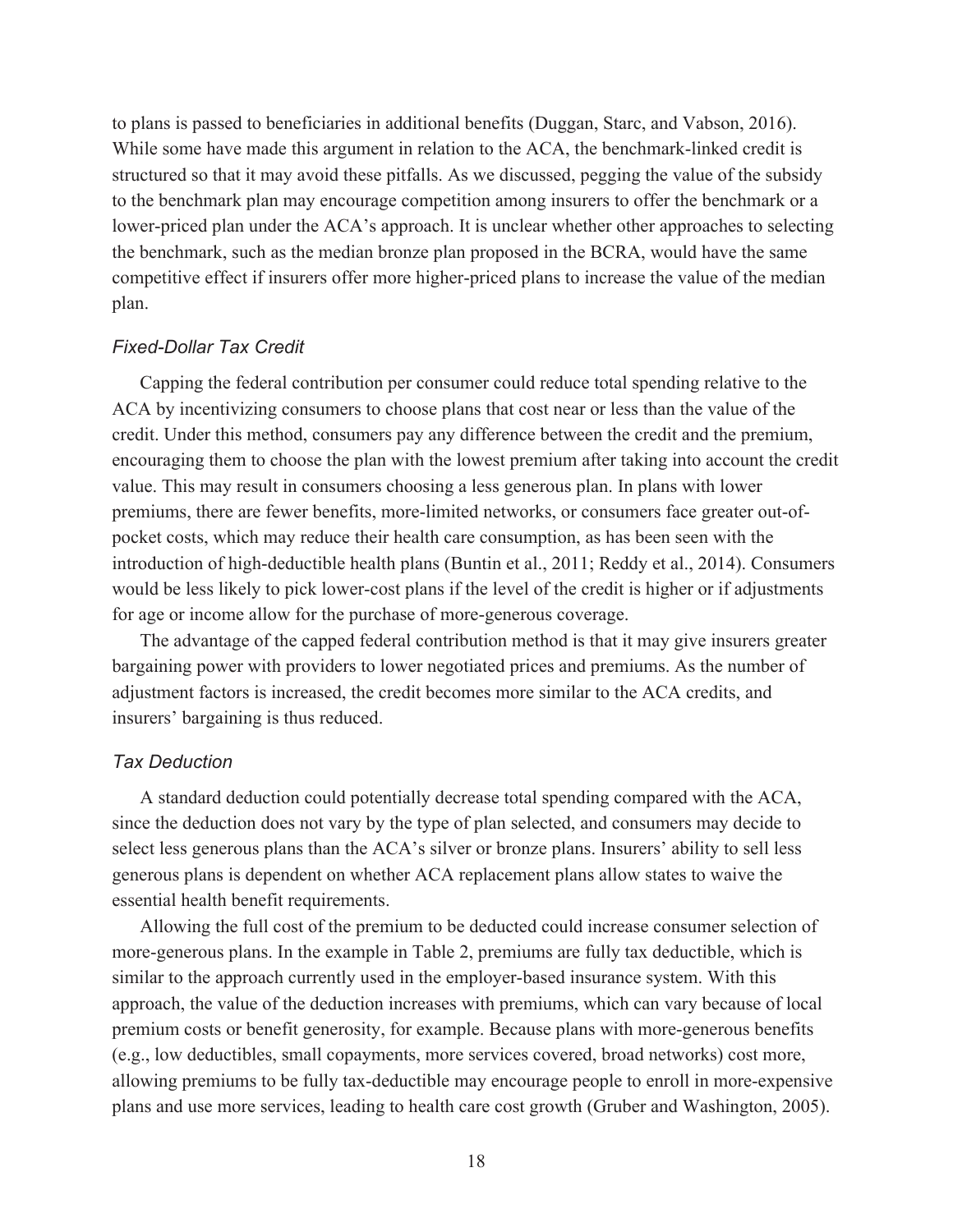# Labor Market Effects

Tax subsidies—either credits or deductions—can affect the decision to work and the number of hours worked. Economists have identified at least four pathways through which tax subsidies can influence labor supply:

- 1. **Income effects**: A tax credit or deduction could lead some individuals to decrease the amount worked, because the tax subsidy allows them to maintain the same level of aftertax income with fewer labor hours.
- 2. **Substitution effects**: In some cases, tax subsidies may change individuals' marginal tax rates, affecting their after-tax wages. Policies that reduce an individual's marginal tax rate may cause the individual to work more, because the income earned after accounting for taxes is higher.
- 3. **Cliff effects**: Limiting eligibility for deductions or credits to certain income levels may encourage individuals to enter or exit the workforce or alter income (e.g., by working more or fewer hours) to stay within the eligibility thresholds. Once eligible, there may be additional incentives to adjust hours worked or take a lower-paying job to qualify for increased subsidy levels.
- 4. **Job-lock effects**: In some cases, individuals may remain in their jobs to retain access to employer-sponsored health insurance, a phenomenon also known as *job-lock* (U.S. Government Accountability Office, 2011). Employer-sponsored health insurance is already heavily subsidized in the tax code. By reducing the price of nonemployer coverage, the expansion of tax subsidies to nongroup health insurance may reduce joblock. Job-lock may be particularly relevant for workers close to age 65, or workers with chronic health conditions, who use more health care and thus are in greater need of health insurance.

Below, we discuss how the alternative approaches to subsidizing health insurance may affect labor force participation, bearing in mind income, substitution, cliff, and job-lock effects. Income and cliff effects are possible in all approaches, because each approach can be designed to have eligibility or the value of the subsidy vary with income. Furthermore, any approach that decouples access to insurance from employment could reduce job-lock.

# *Benchmark-Plan–Based Approach*

In theory, the benchmark-plan–based approaches (including the ACA and the BCRA) could affect labor supply through all four pathways, as long as either the value of the credit or eligibility depends on income. The ACA has considerable potential to reduce job-lock because people with access to job-based coverage are ineligible for the tax credits, weakening the incentive to work to obtain health insurance. Some have argued that this subsidy design could encourage individuals who would otherwise work more than 30 hours per week (the threshold for determining a full-time worker under the ACA) to reduce hours to qualify for a tax credit in the ACA marketplaces. Early evidence suggests that the ACA might have increased part-time work (Mulligan, 2014; Dillender, Heinrich, and Houseman, 2016). However, it is not clear whether this is due to workers voluntarily reducing their hours in the manner described above or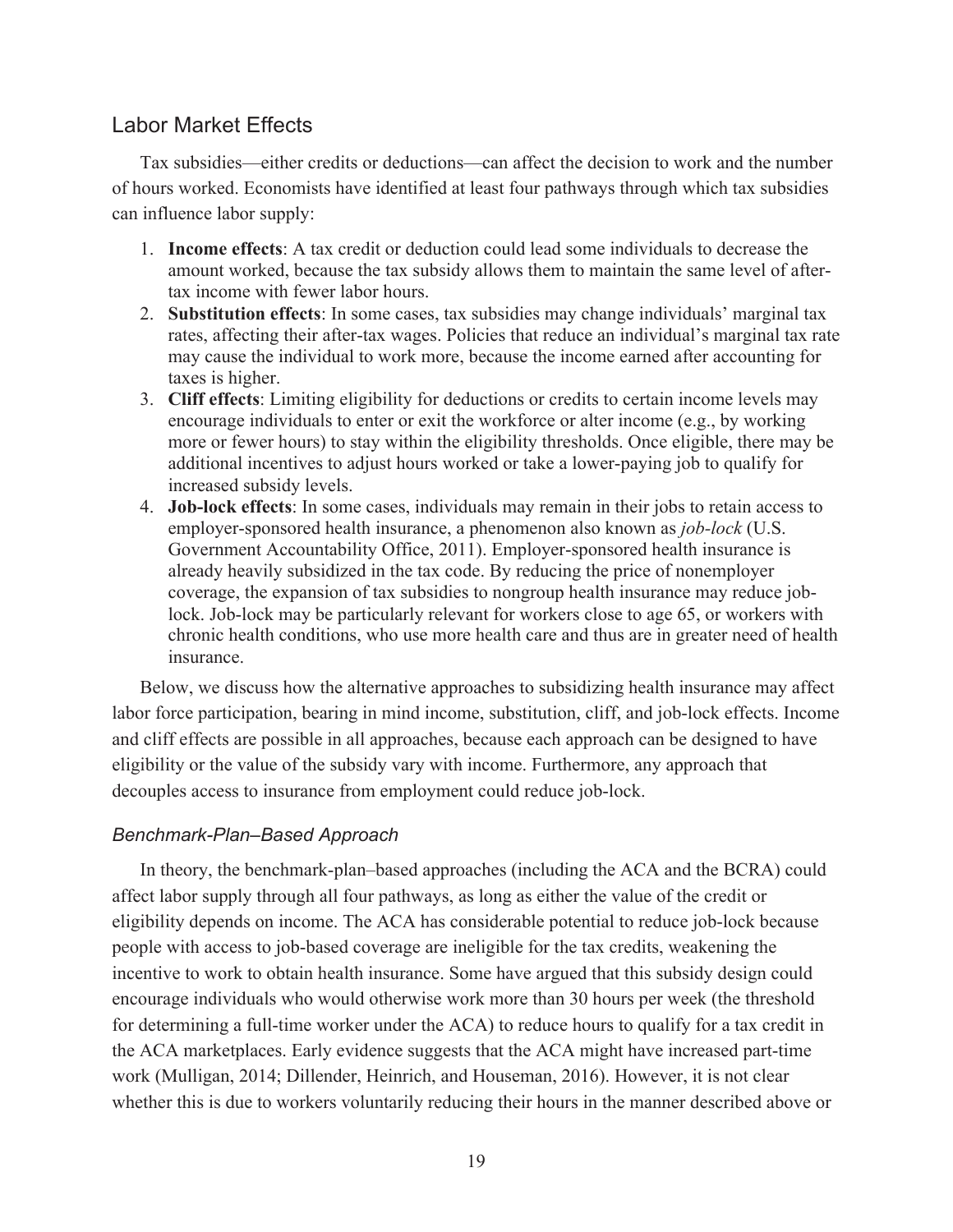to other factors.<sup>11</sup> Furthermore, either the ACA or the BCRA could decrease the amount of labor supplied through a substitution effect. The value of the credits decreases as income rises up to 400 percent of the FPL (or 350 percent, in the BCRA). As the credit decreases, this also decreases individuals' after-tax wages, which may cause them to reduce the amount of labor they supply.

The ACA and the BCRA also create eligibility cliffs that may affect individuals' labor supply. However, in the case of the ACA, these effects vary depending on states' Medicaid expansion decisions. In states that have expanded their Medicaid programs, individuals lose eligibility for Medicaid at 138 percent of the FPL and then face diminishing tax credits as their incomes rise, losing access to tax credits entirely at 400 percent of the FPL (or sooner, if their total premium is below the income-dependent contribution requirement). These changes in program and tax credit eligibility create disincentives to work, particularly for people close to key eligibility thresholds (100 percent of the FPL and 400 percent of the FPL for the ACA, and 350 percent of the FPL for the BCRA). Under the ACA, people in nonexpansion states with incomes below 100 percent of the FPL may be ineligible for Medicaid and are caught in a coverage gap since they qualify for neither Medicaid nor premium tax credits in the ACA marketplaces. For those in this coverage gap, the ACA marketplace eligibility cliff at 100 percent of the FPL may *encourage*, rather than discourage, work. Specifically, someone just below the 100 percent the FPL eligibility threshold may increase labor hours to qualify for tax credits. For those with incomes above 100 percent of the FPL, however, the fact that tax credits fall as income rises may tend to reduce labor supply.

Because of these labor market incentives and other requirements for employers to supply health coverage that may affect employers' demand for labor, the CBO estimated that between 2017 and 2024, the ACA would reduce hours worked by 1.5 to 2 percent and would reduce the number of full-time workers by 2 to 2.5 million (CBO, 2014). However, to date, there is mixed evidence that the ACA led to reduced labor supply thus far (Abraham and Royalty, 2017; Kaestner et al., 2015; Gooptu et al., 2016; Moriya, Selden, and Simon, 2016; Mulligan, 2014; Dillender, Heinrich, and Houseman, 2016).

#### *Capped Federal Contribution*

 $\overline{a}$ 

In discussing his *A Better Way* health reform proposal, which included fixed-dollar credits that do not vary with income, House Speaker Paul Ryan argued that "a flat, simple form of assistance . . . would grow the economy and ensure that work pays" (Ryan, 2016). Because a flat contribution that does not vary with income would eliminate cliff effects, this approach removes

 $11$  One key factor is the ACA's employer mandate to offer affordable health coverage to full-time workers (30 or more hours per week) or pay a penalty, which may encourage employers to reduce the number of full-time positions they offer.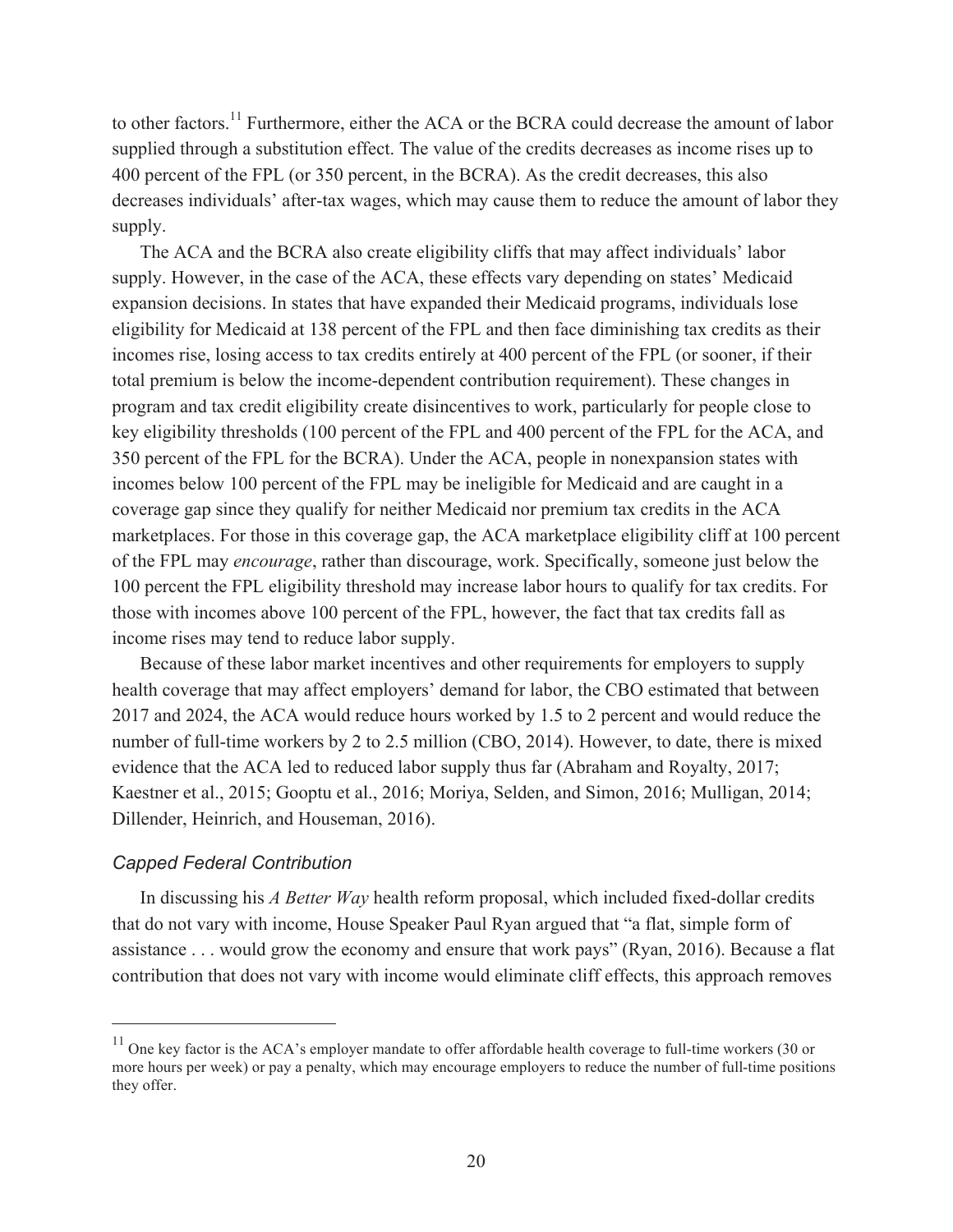one channel through which tax subsidization could discourage work. However, capped contributions could still lead to income effects and reduce job-lock, decreasing labor supply relative to what might be expected if nongroup health insurance were unsubsidized. Further, recent policy proposals allow capped contributions to vary with individuals' incomes, an approach that would reinstate cliff effects. The AHCA, for example, phases out the tax credits for those making more than \$75,000 annually (\$150,000 for married couples filing jointly). Eligibility cliffs at these relatively high income levels might have little effect on labor force participation, because higher-income individuals often have access to employer-sponsored coverage.

# *Tax Deduction*

A tax deduction for individual-market health insurance could create both incentives and disincentives to work. Because the deduction would increase after-tax income for those purchasing health insurance, it could reduce labor supply through an income effect. However, for some individuals, the ability to claim the deduction may push them into a lower tax bracket and therefore reduce the marginal tax rate. Because a lower marginal tax rate increases the after-tax value of an extra dollar of income earned, those who move into a lower tax bracket may have greater incentive to work (the substitution effect). The tax deduction also reduces the negative impact of moving into a higher tax bracket, because when the marginal tax rate goes up, the value of the deduction also increases. It is unclear whether a tax deduction would lead to significant job-lock effects; although someone could leave a job and still claim the deduction, the value of the deduction diminishes as income falls.

Because these effects move in different directions and may have different implications depending on individuals' income and marginal tax rates, we cannot be sure how tax deductions would affect overall labor force participation.

# Other Design Issues

In this section, we describe several other issues related to the design and implementation of the tax subsidization approaches that can affect the cost to the federal government and the takeup of the credit by consumers.

## *Administrative Complexity*

*Administrative complexity* refers to the level of effort required to implement and administer the tax-based subsidy. In discussing administrative complexity, we focus on the effort required by the federal government. In the "Consumer Understanding of the Credits or Deductions" section below, we consider how alternative approaches to providing tax subsidies may affect consumers.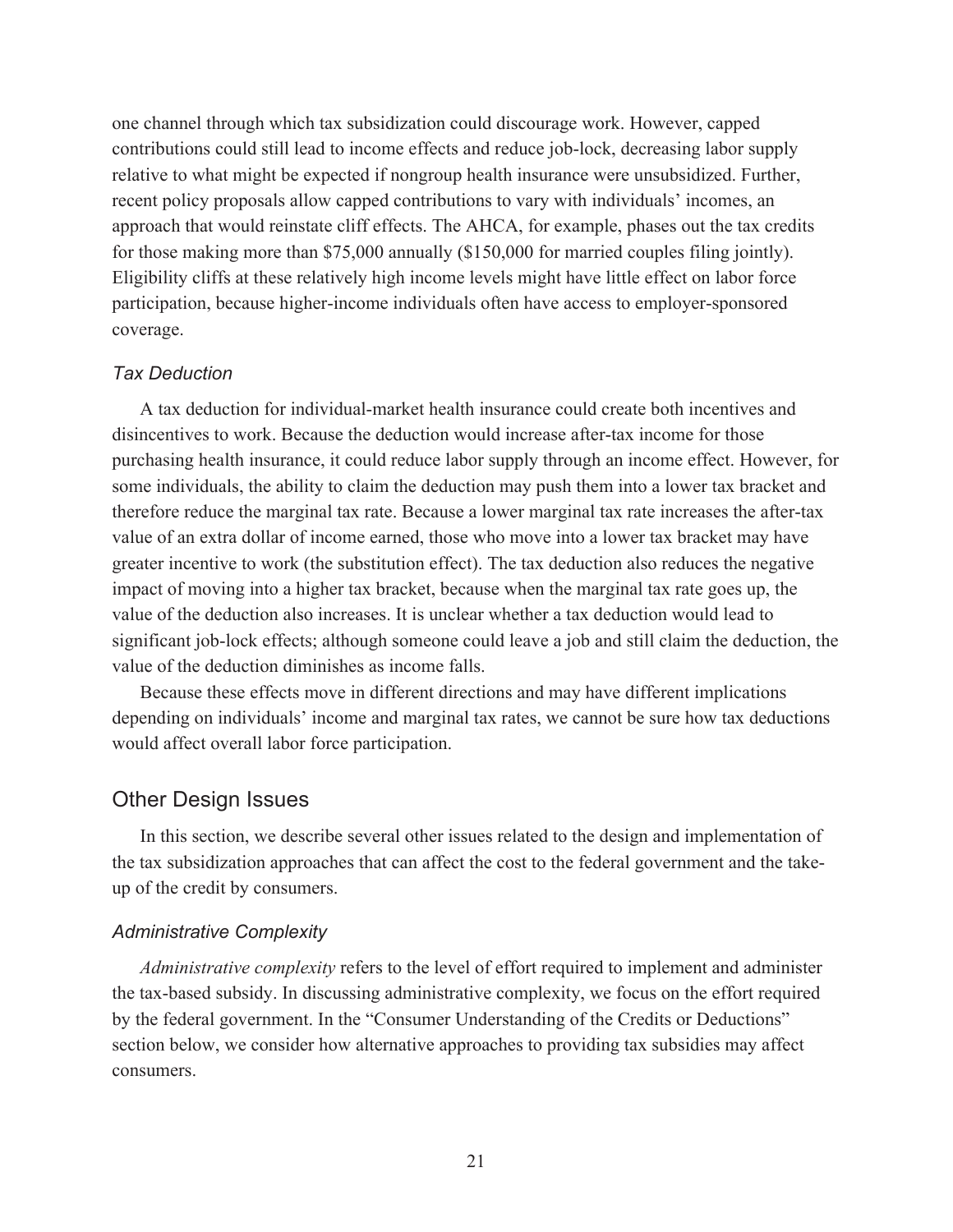From the federal government's perspective, the ACA's tax credits may be more complicated to administer than the other tax subsidization approaches considered in this report. For example, the U.S. Government Accountability Office states that "[i]mplementing [the ACA's] tax-related provisions is a significant undertaking for IRS and requires extensive coordination, not only within IRS but also with multiple agencies and external partners" (U.S. Government Accountability Office, 2016). The ACA's tax credit varies with income, family size, age, and geographic region, so the federal government must calculate a unique tax credit amount for each ACA marketplace enrollee. Further, the ACA marketplaces (the Centers for Medicare and Medicaid Services on behalf of either the federally run or the state-based ACA marketplaces) must verify eligibility using information from several federal agencies, including the IRS, the Social Security Administration, and the Department of Homeland Security, which they then provide to the IRS (IRS, 2017). Forms must be filed on behalf of taxpayers by either the ACA marketplace, the insurance provider, or the employer to document that the person had coverage through one of these channels (IRS, 2016). Credits then must be paid to insurance companies, with adjustments for cost-sharing reductions that subsidize out-of-pocket cost-sharing for eligible enrollees with incomes under 250 percent of the FPL.

Finally, because credits are paid in advance based on estimated income, they must be reconciled with actual income when enrollees file their tax returns in the subsequent year. Consumers must file Form 8962 to reconcile the credit, and the IRS must verify the information. Additional complexity may arise because consumers may need to pay back all or part of the credit at the end of the year if their incomes increased. The government may also need to reimburse consumers who experienced an unexpected decline in income and thus were owed more premium tax credit than was paid. This extra amount is paid through a refund to the taxpayer. One report that has documented the IRS's ability to process and reconcile the tax credits found that, while 97 percent of returns were processed correctly for the 2016 filing season, data lags between agencies continued to hamper the process (Treasury Inspector General for Tax Administration, 2017a). The BCRA builds off the ACA's method, and therefore is unlikely to be less complex to administer than the ACA.

A capped tax credit may be simpler to administer than the ACA's method, particularly if the government were to provide the same fixed-dollar amount for all enrollees. In particular, if a fixed-dollar credit were available to all enrollees, the government would not need to assess eligibility, verify income, or calculate unique credit amounts for each enrollee. However, even with a fixed-dollar credit, the government would likely need to assess whether the individual had obtained insurance, which would introduce administrative complexity. The administrative complexity could increase if fixed-dollar credits were paid in advance, or paid directly to insurers. Further, any adjustments to the credit—such as to account for age, income, or geography—would increase the administrative burden. For example, adjustments for geographic variation in premiums would require the government to develop an adjustment methodology (e.g., based on the Medicare price index) and update these adjustment factors over time.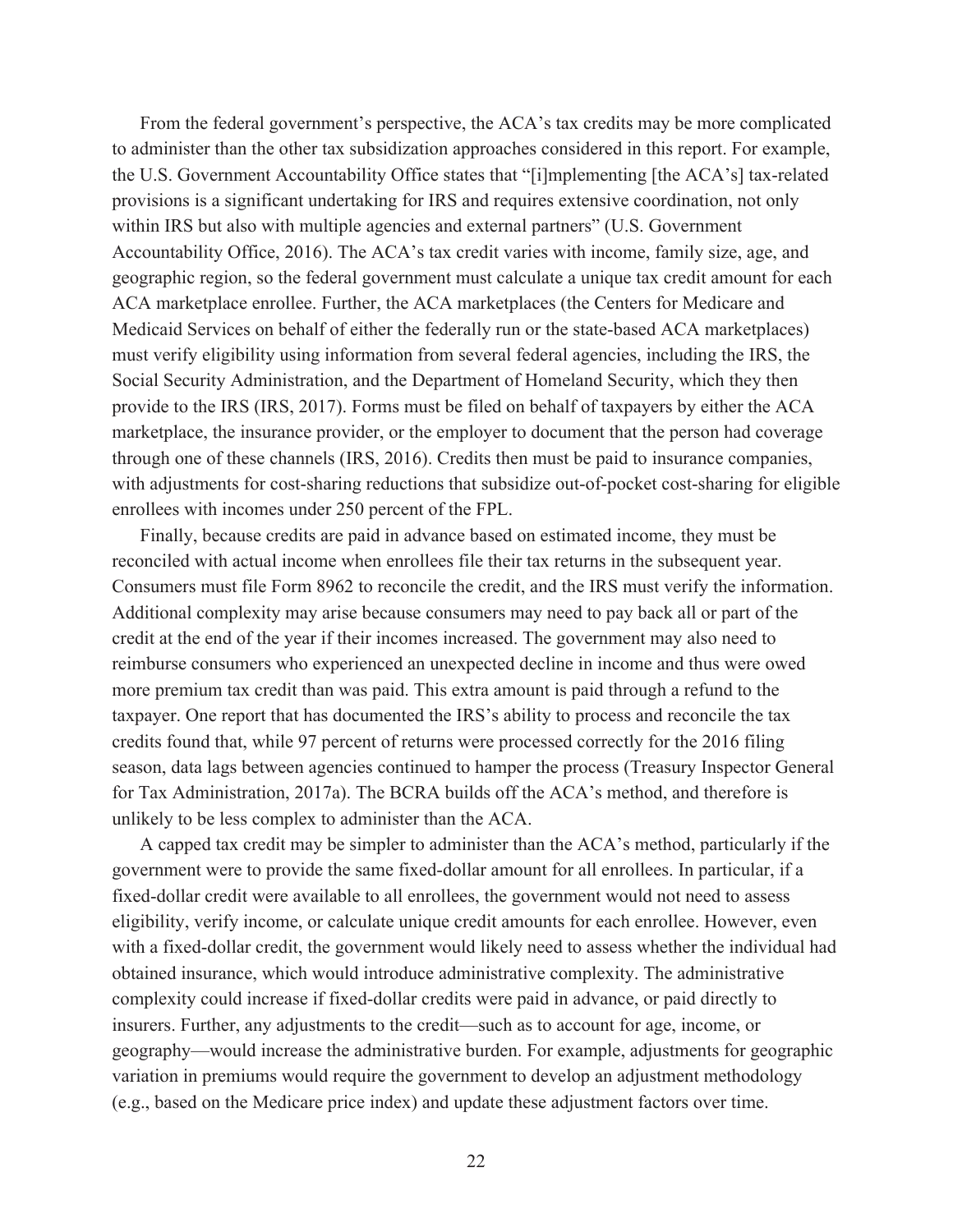Similarly, rules that preclude certain groups, such as those with employer-based coverage, from accessing the tax credits would increase administrative complexity by necessitating that the government obtain and verify applicants' eligibility. A capped tax credit that varied with age, income, and geography, and that was not available to those with job-based coverage, could become as complicated to administer as the ACA's current tax credits.

A standard deduction for individual-market insurance would probably be simpler to administer than the ACA's tax credits are; however, several design decisions about implementing a standard deduction may add administrative complexity. A standard deduction could be incorporated into the tax-filing process with minor modifications to existing rules and tax forms, although the IRS would need to verify that health insurance had been purchased. Additionally, a deduction for the full premium would require taxpayers to report, and the government to verify, the amount of the health insurance premium. Another design decision for the tax deduction method is whether the deduction would only be available for those who itemize their deductions.

#### *Consumer Understanding of the Credits or Deductions*

Consumers' understanding of available subsidies, and how these subsidies ultimately affect premium payments, may vary across approaches. There is little to guide us on what matters more to consumers: the size of the tax-based subsidy or the net premium payment required to obtain insurance. There is evidence from other programs that nonmonetary costs can influence the likelihood that eligible individuals enroll in public programs. Nonmonetary costs can include the application complexity, lack of information, or stigma about the program (such as with programs targeted at those with low incomes) (Remler and Glied, 2003). Several studies have shown low levels of health literacy among consumers, meaning that consumers may not understand all of the financial ramifications of the health plans they select (Barcellos et al., 2014; Loewenstein et al., 2013). For example, a lower-premium plan may have much higher out-of-pocket costs on average, or the plan might have limited benefits or networks. Although tax code approaches may encourage the selection of less generous plans, it is not clear that consumers understand the ramifications of this; we discussed this issue in the "Total Health System Costs" section.

The ACA's approach has not been well understood by many consumers, and it is likely that any other benchmark-plan–based approach would be similarly confusing for consumers. Early reports from the open-enrollment periods showed confusion over how the value of the ACA's tax credit is calculated, particularly for the first years of the ACA marketplaces (Gurley-Calvez et al., 2017; Martin et al., 2014). However, ACA marketplace plan selection and enrollment platforms show premiums net of the person's tax credit, which may reduce confusion for consumers about the amount they are actually paying, even if they do not understand how the credit was calculated. The BCRA would likely be similar to the ACA in this regard, although varying consumers' required premium contributions not only by income but also by age could make it more difficult for consumers to understand.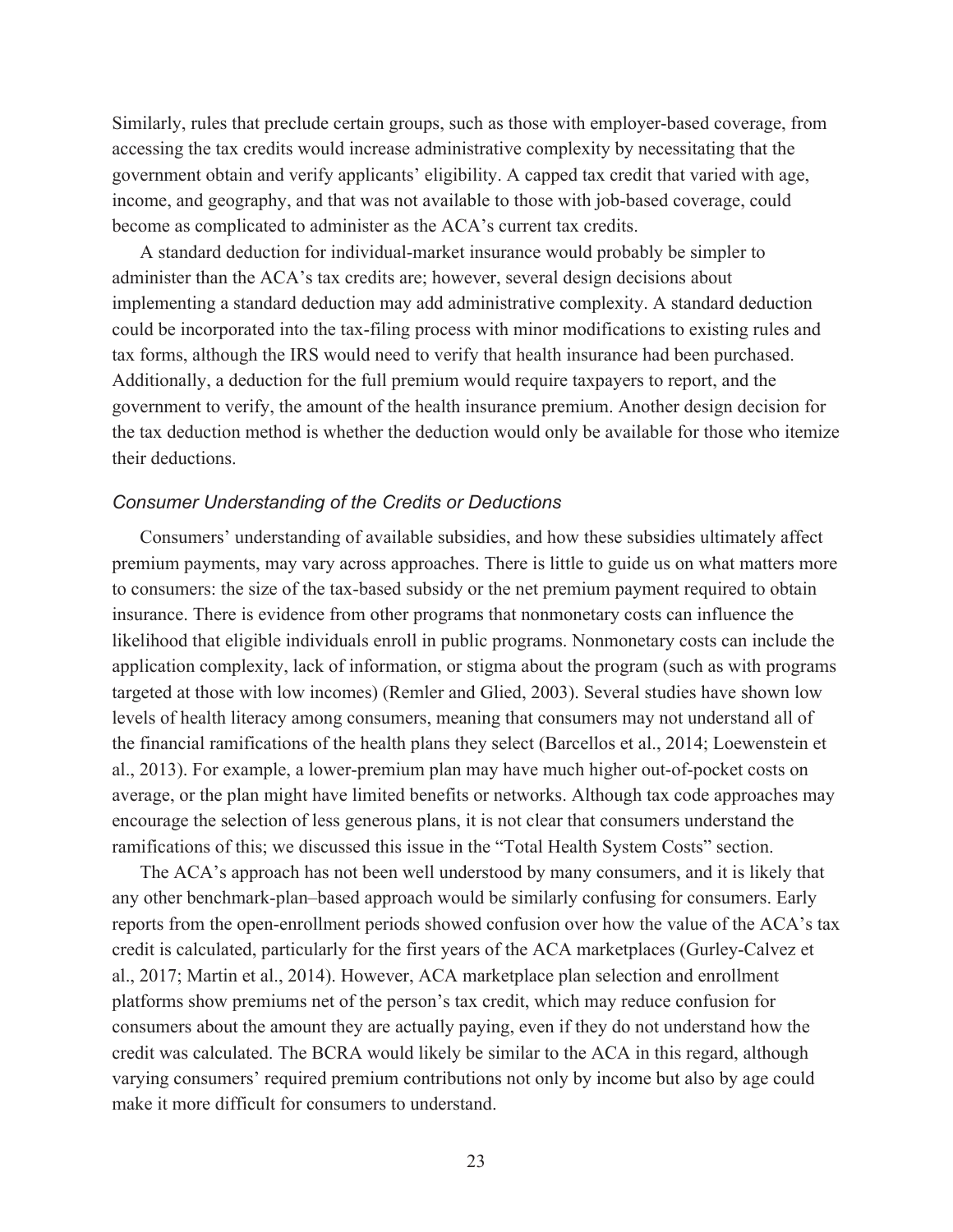The capped federal contribution per person may be relatively easy to understand, but it is unclear whether consumers would easily be able to calculate how much they would owe in premiums. Further, if tax credit amounts varied based on such characteristics as age, income, and geography, consumers might not have a clear idea of the size of their credits. In the early 2000s, a special tax credit (called the Health Coverage Tax Credit [HCTC]) was created that now pays 72.5 percent of premiums for individuals who have lost their jobs to international trade (the job moved overseas) or who receive a pension through the Pension Benefit Guaranty Corporation. The take-up of the program has been very low (less than 1 percent of individuals identified as eligible in a recent audit of the program [Treasury Inspector General for Tax Administration, 2017b), and a recent report estimates that approximately 13,000 individuals will take the credit in 2016 (Fernandez, 2016). An early report on the program attributed the low take-up to the unaffordability of insurance premiums even with the credit and consumer confusion regarding the complexity of the program: "At in-person outreach events, many workers have required oneon-one sessions lasting 20 minutes or longer to explain HCTCs. Obviously, a larger-scale program cannot depend on such individualized instruction" (Dorn and Kutyla, 2004).

It is unclear whether consumers would find tax deductions (standard or full premium) confusing. There are some individuals who have opted to take the self-employed deduction for the individual market for health insurance, so there is some evidence that it is possible. Take-up may vary by education or income levels. While not related to health insurance, another common set of tax incentives exists for educational expenses. The Government Accountability Office found that 14 percent of eligible taxpayers did not claim one of the educational benefits in 2009 (U.S. Government Accountability Office, 2012). The report hypothesized that taxpayers might not have been aware of their eligibility or might have been confused about how to claim the benefits.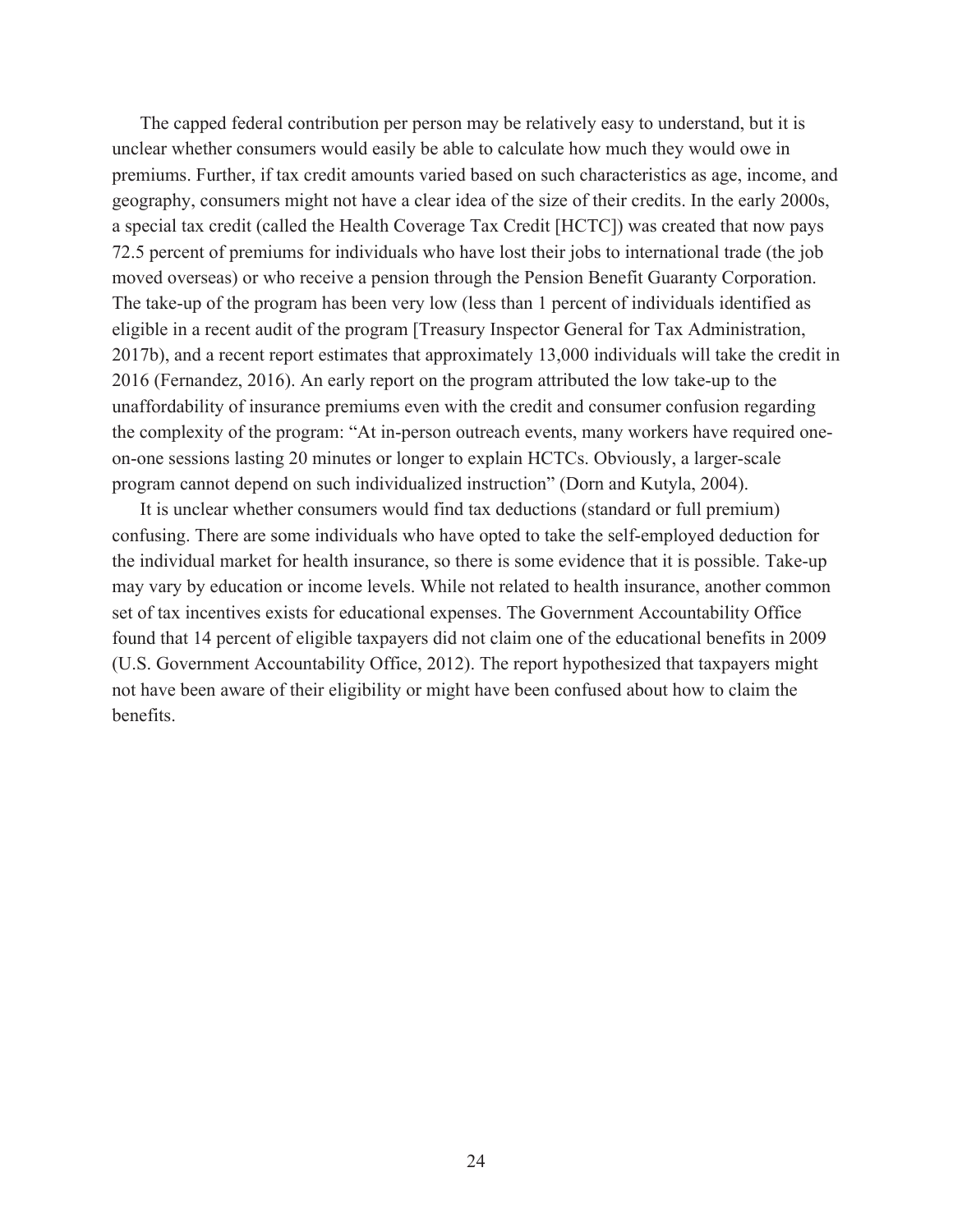# **Conclusions**

The main goal of subsidizing the purchase of health insurance through the tax code is to increase health insurance enrollment. There are many ways of providing tax-based subsidies, and there are unavoidable trade-offs between the three approaches. While the ACA's approach is designed to limit consumer premium payments to an affordable level for eligible consumers, it does not directly limit federal spending per enrollee. An alternative approach that provides a capped federal contribution for each enrollee might better constrain federal spending, although this would depend on the value of the credit and the eligibility criteria. As demonstrated with the AHCA or the BCRA, an approach that substantially reduces federal spending might also reduce health insurance enrollment relative to current law. Among the approaches considered, the tax deduction may be the least effective at promoting health insurance enrollment, because it would require consumers to shoulder the full cost of premiums up front and because it provides smaller benefits to low-income consumers, who are also less likely to be insured.

Tax-based subsidies that increase health insurance enrollment are likely to increase health systems costs, because consumers who have health insurance tend to use more care than those who are uninsured. However, some approaches to subsidizing health insurance may do a better job at constraining costs than others. In particular, approaches that encourage the use of highdeductible health plans or that encourage insurers to negotiate lower payments with providers may lead to lower per capita spending than approaches that increase the subsidy as health spending increases. Yet higher deductibles and lower provider payment rates may have other unintended effects, such as leaving consumers with unaffordable out-of-pocket costs or limited access to care.

Any approach using income-based eligibility will have some impact on work incentives, and, of the approaches discussed here, the ACA's may have the largest effect on work incentives because it has multiple income eligibility points. Fixed credits will likely have little impact on work incentives, unless they are scaled with income, and tax deductions will have an uncertain impact on work incentives.

The administrative complexity of each approach must also be taken into account, particularly in the expense incurred by administering the approach compared with the number of individuals likely to purchase the coverage. High administrative costs for few people enrolling may be an inefficient way to increase the take-up of private health insurance. Consumer confusion may also affect the likelihood of taking up the given subsidy. If fewer consumers take up the subsidy, federal costs may decline.

There are pivotal trade-offs inherently involved in any type of subsidy for the purchase of health insurance in the private market. It is easy to criticize each tax code approach when focusing solely on one outcome, such as the number of individuals likely to be insured or the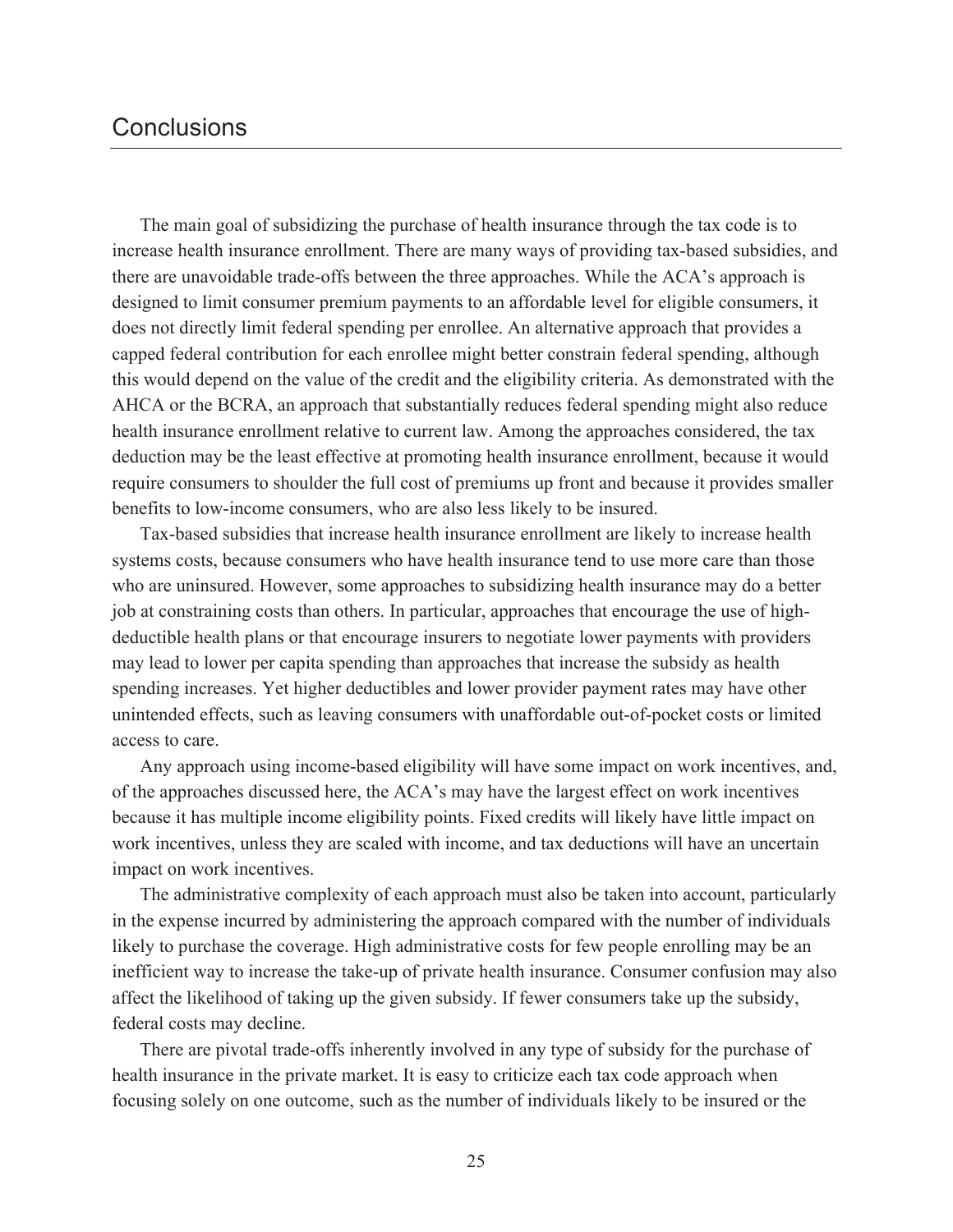federal spending involved in each scenario. Policymakers must take into account a broad set of outcomes, as well as potential unintended consequences, when weighing possible alternative reform proposals. This report sheds light on a few of the complex issues policymakers will need to consider as they move to repeal, replace, modify, or repair the ACA.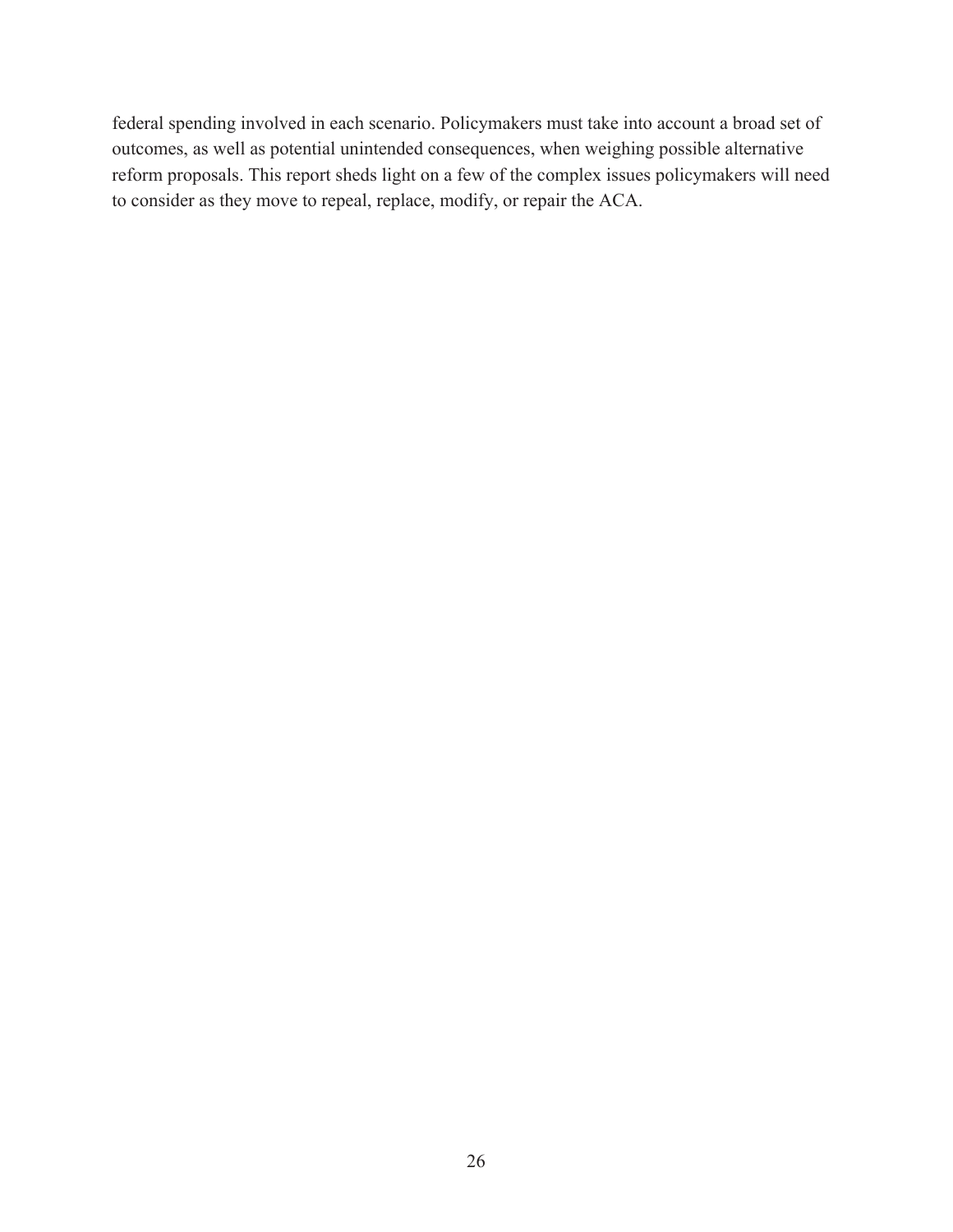- Abraham, Jean, and Anne B. Royalty, *How Has the Affordable Care Act Affected Work and Wages?* Philadelphia: Leonard Davis Institute of Health Economics, University of Pennsylvania, 2017. As of June 29, 2017: <https://ldi.upenn.edu/brief/how-has-affordable-care-act-affected-work-and-wages>
- Assistant Secretary for Planning and Evaluation, *Health Insurance Marketplaces 2016 Open Enrollment Period: Final Enrollment Report*, Washington, D.C.: U.S. Department of Health and Human Services, 2016. As of June 29, 2017: [https://aspe.hhs.gov/pdf-report/health-insurance-marketplaces-2016-open-enrollment-period](https://aspe.hhs.gov/pdf-report/health-insurance-marketplaces-2016-open-enrollment-period-final-enrollment-report)final-enrollment-report

———, *Individual Market Premium Changes: 2013–2017*, Washington, D.C.: U.S. Department of Health and Human Services, 2017. As of June 29, 2017: <https://aspe.hhs.gov/pdf-report/individual-market-premium-changes-2013-2017>

- Barcellos, S. H., A. C. Wuppermann, K. G. Carman, S. Bauhoff, D. L. McFadden, A. Kapteyn, J. K. Winter, and D. Goldman, "Preparedness of Americans for the Affordable Care Act," *Proceedings of the National Academy of Sciences of the United States of America*, Vol. 111, No. 15, April 2014, pp. 5497–5502.
- Barnett, Jessica C., and Marina S. Vornovitsky, *Health Insurance Coverage in the United States: 2015*, Washington, D.C.: U.S. Census Bureau, 2016. As of June 29, 2017: <https://www.census.gov/content/dam/Census/library/publications/2016/demo/p60-257.pdf>
- Blumberg, Linda J., Matthew Buettgens, and John Holahan, *The Implications of a Supreme Court Finding for the Plaintiff in King vs. Burwell: 8.2 Million More Uninsured and 35% Higher Premiums*, Washington, D.C.: Urban Institute, 2015. [http://www.urban.org/sites/default/files/publication/49246/2000062-The-Implications-King](http://www.urban.org/sites/default/files/publication/49246/2000062-The-Implications-King-vs-Burwell.pdf)vs-Burwell.pdf
- Buntin, M. B., A. M. Haviland, R. McDevitt, and N. Sood, "Healthcare Spending and Preventive Care in High-Deductible and Consumer-Directed Health Plans," *American Journal of Managed Care*, Vol. 17, No. 3, March 2011, pp. 222–230.
- Burkhauser, Richard V., Sean Lyons, and Kosali I. Simon, "The Importance of the Meaning and Measurement of 'Affordable' in the Affordable Care Act," *NBER Working Paper*, No. 17279, 2011. As of June 29, 2017: <http://www.nber.org/papers/w17279>
- CBO—*See* Congressional Budget Office.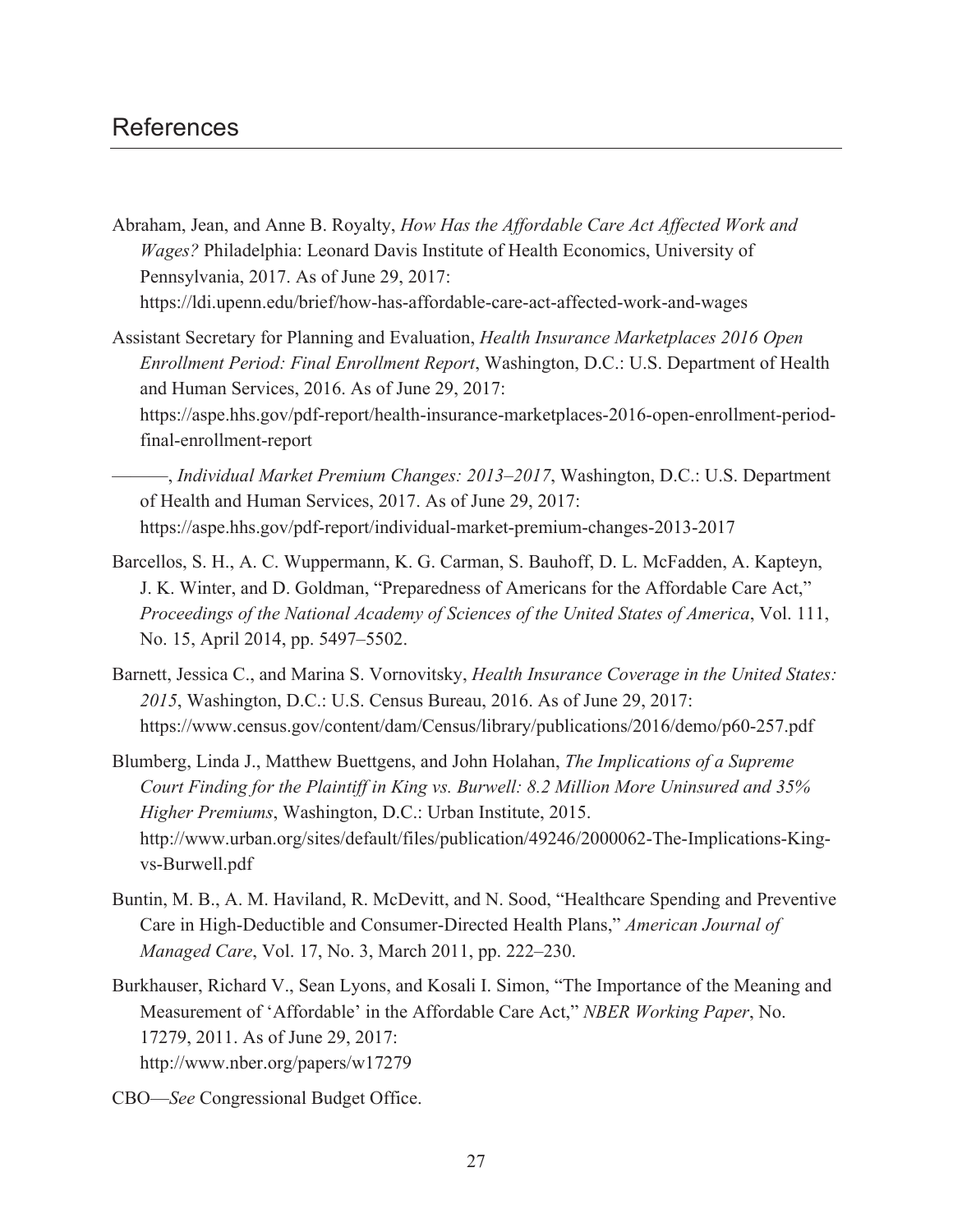- Collins, Sara R., Stuart Guterman, Rachel Nuzum, Mark A. Zezza, Tracy Garber, and Jennie Smith, *Health Care in the 2012 Presidential Election: How the Obama and Romney Plans Stack Up*, New York: Commonwealth Fund, 2012. As of June 29, 2017: http://www.commonwealthfund.org/~/media/files/publications/fund[report/2012/oct/1636\\_collins\\_hlt\\_care\\_2012\\_presidential\\_election\\_final\\_cpi\\_revised\\_10\\_02](http://www.commonwealthfund.org/~/media/files/publications/fund-report/2012/oct/1636_collins_hlt_care_2012_presidential_election_final_cpi_revised_10_02_2012.pdf) \_2012.pdf
- Congressional Budget Office, *Labor Market Effects of the Affordable Care Act: Updated Estimates*, Washington, D.C., 2014. As of June 29, 2017: <https://www.cbo.gov/sites/default/files/cbofiles/attachments/45010-breakout-AppendixC.pdf>

———, *Congressional Budget Office Cost Estimate: H.R. 1628 American Health Care Act of 2017*, Washington, D.C., May 4, 2017a. As of June 29, 2017: [https://www.cbo.gov/system/files/115th-congress-2017-](https://www.cbo.gov/system/files/115th-congress-2017-2018/costestimate/hr1628aspassed.pdf) 2018/costestimate/hr1628aspassed.pdf

- ———, *H.R. 1628, Better Care Reconciliation Act of 2017*, Washington, D.C., June 26, 2017b. As of June 29, 2017: <https://www.cbo.gov/publication/52849>
- Cox, Cynthia, Gary Claxton, and Larry Levitt, *How Affordable Care Act Repeal and Replace Plans Might Shift Health Insurance Tax Credits*, Menlo Park, Calif.: Kaiser Family Foundation, 2017. As of June 29, 2017: [http://files.kff.org/attachment/Issue-Brief-How-Affordable-Care-Act-Repeal-and-Replace-](http://files.kff.org/attachment/Issue-Brief-How-Affordable-Care-Act-Repeal-and-Replace-Plans-Might-Shift-Health-Insurance-Tax-Credits)Plans-Might-Shift-Health-Insurance-Tax-Credits
- Cubanski, Juliette, Tricia Neuman, and Chapin White, *The Latest on Geographic Variation in Medicare Spending: A Demographic Divide Persists but Variation Has Narrowed*, Menlo Park, Calif.: Kaiser Family Foundation, 2015. As of June 29, 2017: [http://files.kff.org/attachment/report-the-latest-on-geographic-variation-in-medicare](http://files.kff.org/attachment/report-the-latest-on-geographic-variation-in-medicare-spending-a-demographic-divide-persists-but-variation-has-narrowed)spending-a-demographic-divide-persists-but-variation-has-narrowed
- Cutler, David, John Bertko, and Topher Spiro, "Study: ACA Enrollees' Costs Would Spike Under Republican Plans," *Vox*, February 24, 2017. As of June 29, 2017: [http://www.vox.com/the-big-idea/2017/2/24/14722152/obamacare-aca-health-care-costs](http://www.vox.com/the-big-idea/2017/2/24/14722152/obamacare-aca-health-care-costs-premiums-costs-increase)premiums-costs-increase
- Dillender, M., C. Heinrich, and S. Houseman, "Effects of the Affordable Care Act on Part-Time Employment: Early Evidence," working paper, Kalamazoo, Mich.: W. E. Upjohn Institute for Employment Research, 2016. As of June 29, 2017: [https://research.upjohn.org/cgi/viewcontent.cgi?article=1276&context=up\\_workingpapers](https://research.upjohn.org/cgi/viewcontent.cgi?article=1276&context=up_workingpapers)
- Dole Kemp 96, "Where Bob Dole Stands on Health Care," web page, 1996. As of June 29, 2017: <http://www.dolekemp96.org/agenda/issues/health.htm>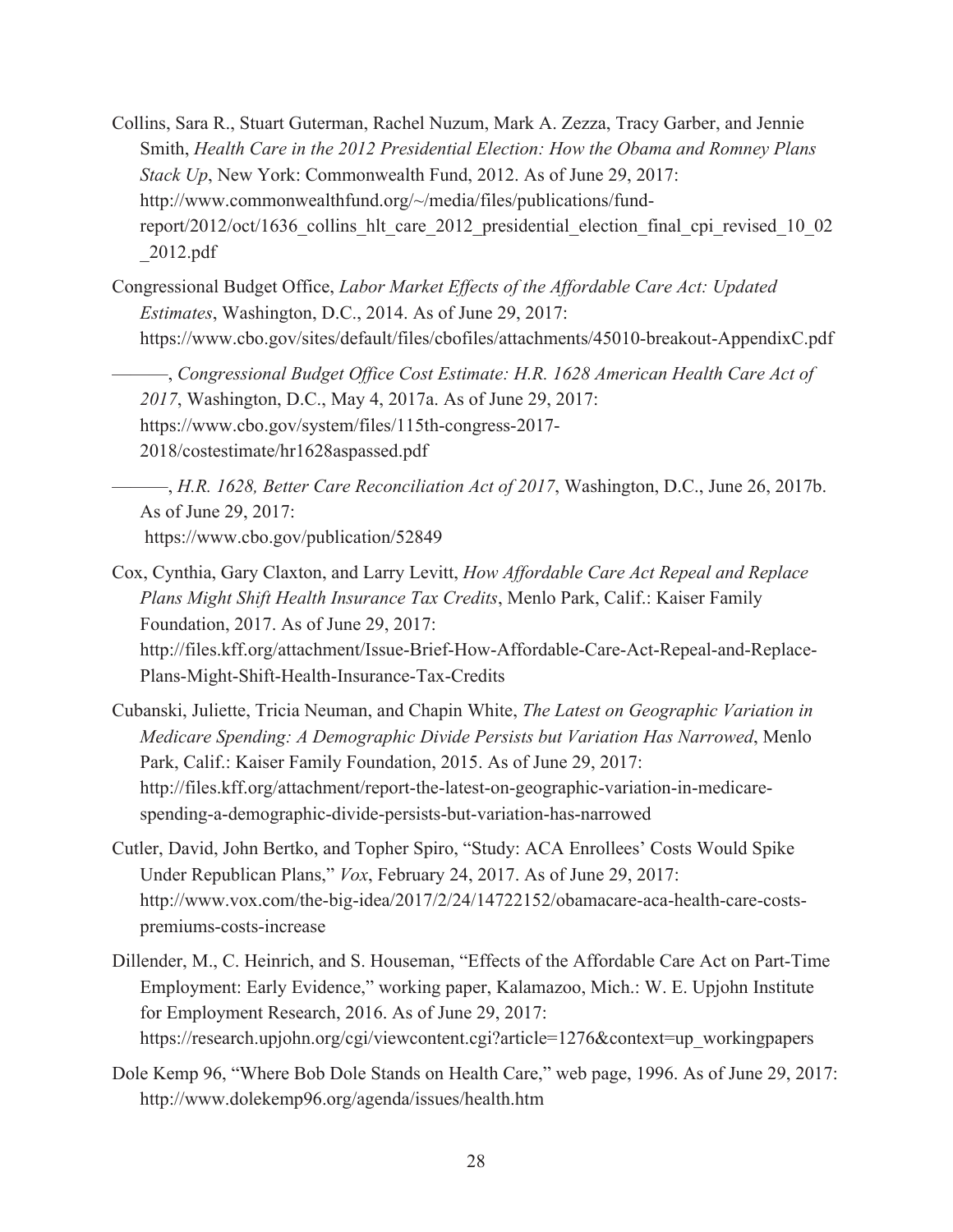- Dorn, Stan, and Todd Kutyla, *Health Coverage Tax Credits Under the Trade Act of 2002: A Preliminary Analysis of Program Operation*, New York: Commonwealth Fund, 2004. As of June 29, 2017: http://www.commonwealthfund.org/~/media/files/publications/issue-brief/2004/apr/health[coverage-tax-credits-under-the-trade-act-of-2002/721\\_dorn\\_taxcredits\\_tradeact2002-pdf.pdf](http://www.commonwealthfund.org/~/media/files/publications/issue-brief/2004/apr/health-coverage-tax-credits-under-the-trade-act-of-2002/721_dorn_taxcredits_tradeact2002-pdf.pdf)
- Duggan, M., A. Starc, and B. Vabson, "Who Benefits When the Government Pays More? Pass-Through in the Medicare Advantage Program," *Journal of Public Economics*, Vol. 141, September 2016, pp. 50–67.
- Eibner, Christine, Jodi Liu, and Sarah Nowak, *The Effects of the American Health Care Act on Health Insurance Coverage and Federal Spending in 2020 and 2026*, Santa Monica, Calif.: RAND Corporation, RR-2003-CMF, 2017. As of June 29, 2017: [https://www.rand.org/pubs/research\\_reports/RR2003.html](https://www.rand.org/pubs/research_reports/RR2003.html)
- Eibner, Christine, and Sarah Nowak, *Technical Appendix: Rethinking the Affordable Care Act's "Cadillac Tax": A More Equitable Way to Encourage "Chevy" Consumption*, New York: Commonwealth Fund, 2016. As of June 29, 2017: [http://www.commonwealthfund.org/~/media/files/publications/issue](http://www.commonwealthfund.org/~/media/files/publications/issue-brief/2015/dec/1852_nowak_aca_cadillac_tax_appendix.pdf)brief/2015/dec/1852 nowak aca cadillac tax appendix.pdf
- Eibner, Christine, and Evan Saltzman, *Assessing Alternative Modifications to the Affordable Care Act: Impact on Individual Market Premiums and Insurance Coverage*, Santa Monica, Calif.: RAND Corporation, RR-708-DHHS, 2014. As of June 29, 2017: [https://www.rand.org/pubs/research\\_reports/RR708.html](https://www.rand.org/pubs/research_reports/RR708.html)
- Feidt, Annie, "Alaskans Face Tough Choices Because of High Insurance Costs," Alaska Public Radio Network, 2015. As of June 29, 2017: <http://khn.org/news/alaskans-face-tough-choices-because-of-high-insurance-costs/>
- Fernandez, Bernadette, *The Health Coverage Tax Credit (HCTC): In Brief*, Washington, D.C.: Congressional Research Service, December 6, 2016. As of June 29, 2017: <https://fas.org/sgp/crs/misc/R44392.pdf>
- Finkelstein, A., S. Taubman, B. Wright, M. Bernstein, J. Gruber, J. P. Newhouse, H. Allen, K. Baicker, and Oregon Health Study Group, "The Oregon Health Insurance Experiment: Evidence from the First Year," *Quarterly Journal of Economics*, Vol. 127, No. 3, August 2012, pp. 1057–1106.
- Gabel, J. R., R. Lore, R. D. McDevitt, J. D. Pickreign, H. Whitmore, M. Slover, and E. Levy-Forsythe, "More Than Half of Individual Health Plans Offer Coverage That Falls Short of What Can Be Sold Through Exchanges as of 2014," *Health Affairs*, Vol. 31, No. 6, June 2012, pp. 1339–1348.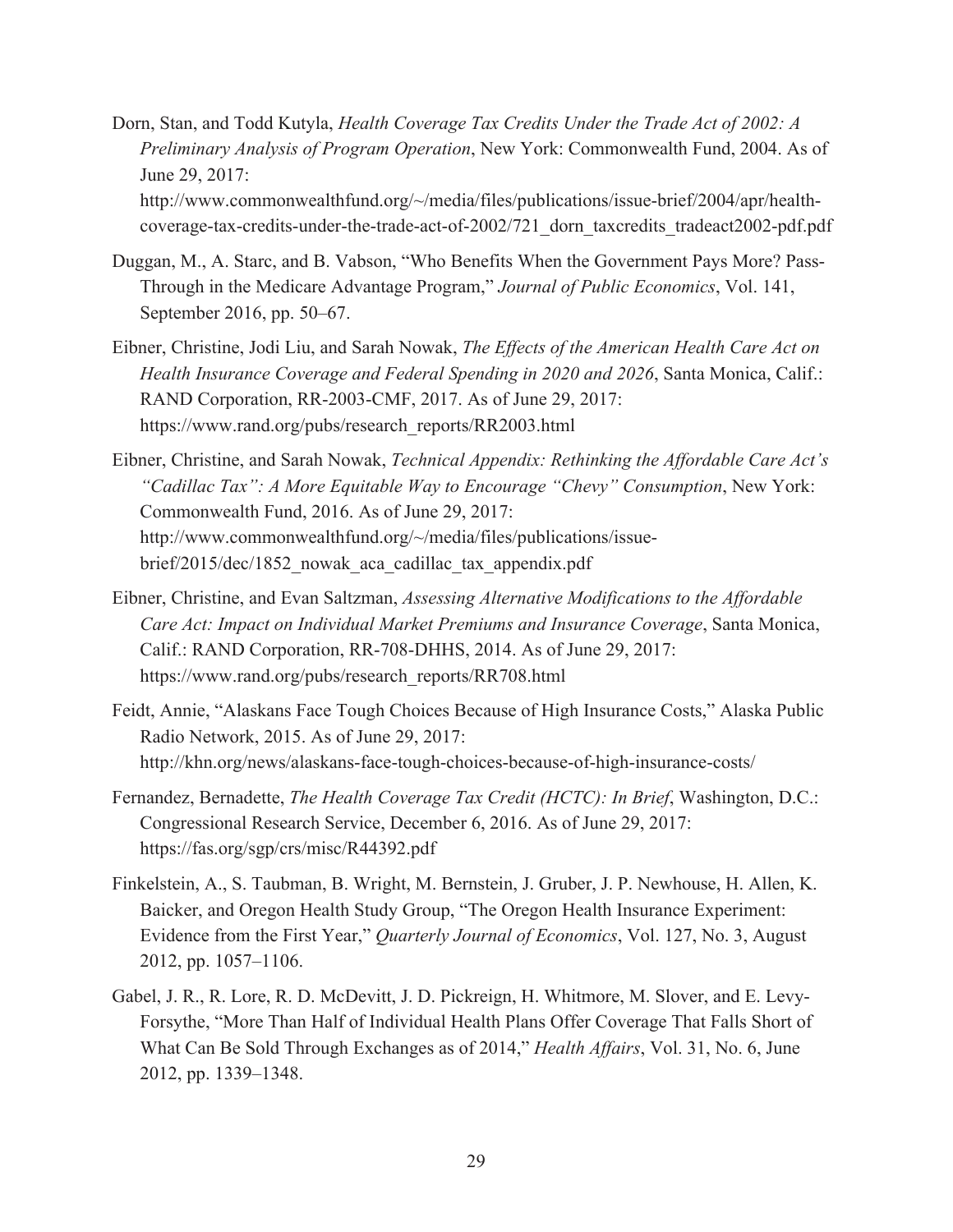- Garfield, Rachel, and Anthony Damico, *The Coverage Gap: Uninsured Poor Adults in States that Do Not Expand Medicaid*, Menlo Park, Calif.: Kaiser Family Foundation, Issue Brief 8659-05, 2016. As of June 29, 2017: [http://kff.org/uninsured/issue-brief/the-coverage-gap-uninsured-poor-adults-in-states-that-do](http://kff.org/uninsured/issue-brief/the-coverage-gap-uninsured-poor-adults-in-states-that-do-not-expand-medicaid/)not-expand-medicaid/
- Goldman, Dana P., Geoffrey F. Joyce, and Yuhui Zheng, "Prescription Drug Cost Sharing: Associations with Medication and Medical Utilization and Spending and Health," *JAMA: The Journal of the American Medical Association*, Vol. 298, July 2007, pp. 61–69.
- Gooptu, A., A. S. Moriya, K. I. Simon, and B. D. Sommers, "Medicaid Expansion Did Not Result in Significant Employment Changes or Job Reductions in 2014," *Health Affairs (Millwood)*, Vol. 35, No. 1, January 2016, pp. 111–118.
- Gruber, J., and E. Washington, "Subsidies to Employee Health Insurance Premiums and the Health Insurance Market," *Journal of Health Economics*, Vol. 24, No. 2, March 2005, pp. 253–276.
- Gurley-Calvez, T., J. Hembree, J. Mosley, T. LaPierre, M. Aslam, E. V. M. Jones, and M. Zimmerman, "Lessons from a Broad-Based ACA Outreach Effort: Promises and Pitfalls," *Journal of Health Care for the Poor and Underserved*, Vol. 28, No. 1, February 2017, pp. 46–57.
- Hadley, J., "Sicker and Poorer—the Consequences of Being Uninsured: A Review of the Research on the Relationship Between Health Insurance, Medical Care Use, Health, Work, and Income," *Medical Care Research and Review*, Vol. 60, Suppl. 2, June 2003, pp. 3S–75S, 76S–112S.
- Holahan, John, Linda J. Blumberg, and Erik Wengle, *What Characterizes the Marketplaces with One or Two Insurers?* Washington, D.C.: Urban Institute, May 2017. As of June 29, 2017: [http://www.rwjf.org/content/dam/farm/reports/issue\\_briefs/2017/rwjf437144](http://www.rwjf.org/content/dam/farm/reports/issue_briefs/2017/rwjf437144)
- IRS, Examination of Returns and Claims for Refund, Credit, or Abatement; Determination of Correct Tax Liability, 26 Code of Federal Regulations 601.105, 2014. As of June 29, 2017: <https://www.irs.gov/pub/irs-drop/rp-14-37.pdf>
	- ———, "Questions and Answers About Health Care Information Forms for Individuals (Forms 1095-A, 1095-B, and 1095-C)," web page, December 6, 2016. As of June 29, 2017: [https://www.irs.gov/affordable-care-act/questions-and-answers-about-health-care](https://www.irs.gov/affordable-care-act/questions-and-answers-about-health-care-information-forms-for-individuals)information-forms-for-individuals
	- ———, "The Health Insurance Marketplace," web page, March 21, 2017. As of June 29, 2017: [https://www.irs.gov/affordable-care-act/individuals-and-families/the-health-insurance](https://www.irs.gov/affordable-care-act/individuals-and-families/the-health-insurance-marketplace)marketplace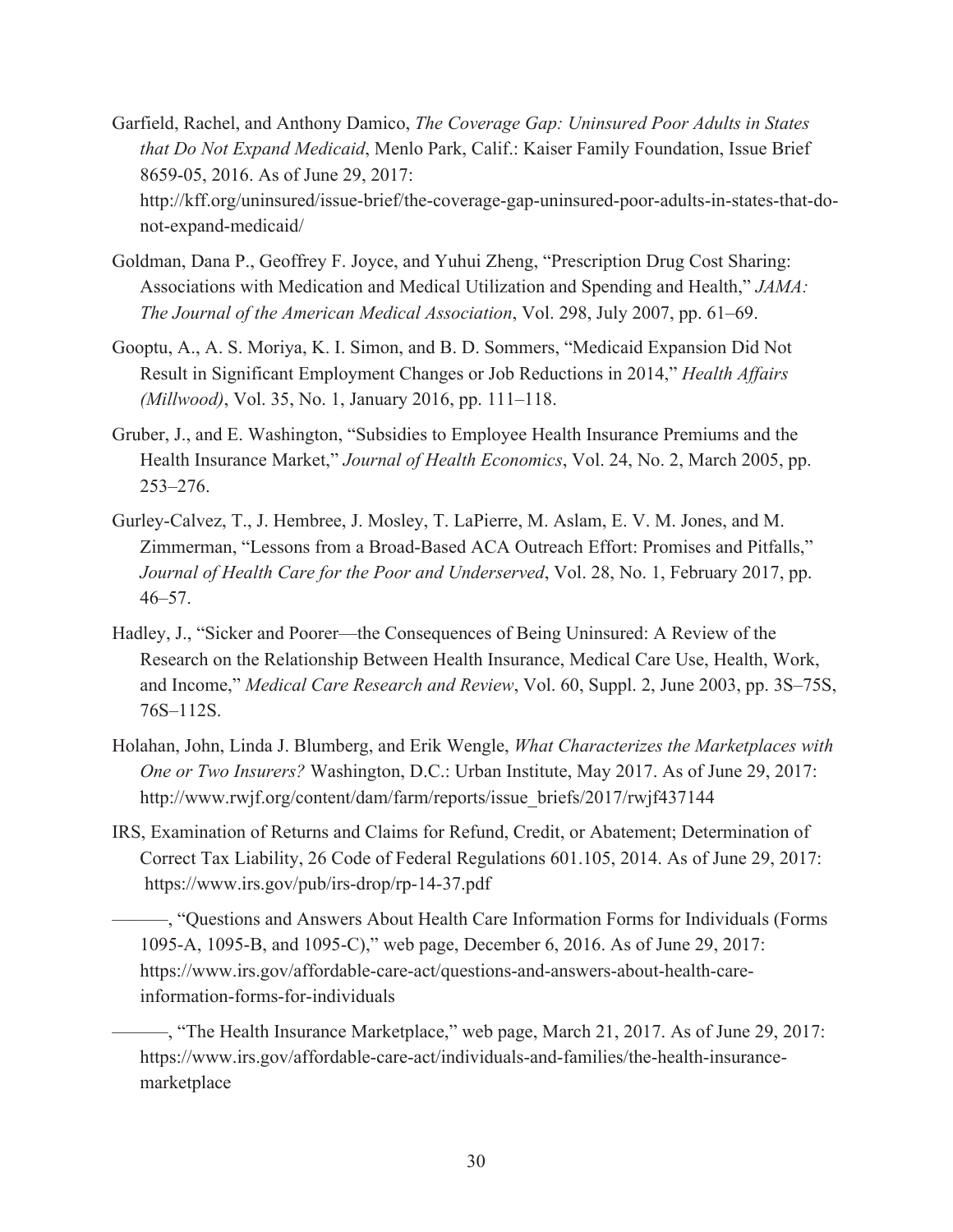Jaffe, Sonia P., and Mark Shepard, "Price-Linked Subsidies and Health Insurance Markups," working paper, Cambridge, Mass.: National Bureau of Economic Research, 2017. As of June 29, 2017:

<http://www.nber.org/papers/w23104>

- Kaestner, Robert, Bowen Garrett, Anuj Gangopadhyaya, and Caitlyn Fleming, "Effects of ACA Medicaid Expansions on Health Insurance Coverage and Labor Supply," working paper, Cambridge, Mass.: National Bureau of Economic Research, 2015. As of June 29, 2017: <http://www.nber.org/papers/w21836>
- Kaiser Family Foundation, "Uninsured Rates for the Nonelderly by Federal Poverty Level (FPL)," web page, undated. As of June 29, 2017: http://kff.org/uninsured/state-indicator/rate-by[fpl/?currentTimeframe=0&sortModel=%7B%22colId%22:%22Location%22,%22sort%22:%](http://kff.org/uninsured/state-indicator/rate-by-fpl/?currentTimeframe=0&sortModel=%7B%22colId%22:%22Location%22,%22sort%22:%22asc%22%7D) 22asc%22%7D
- Levey, Noam N., "Trump Promised a 'Beautiful' Healthcare Plan, but It's Pretty Basic," *Los Angeles Times*, March 3, 2016. As of June 29, 2016: <http://www.latimes.com/nation/la-na-trump-healthcare-20160303-story.html>
- Loewenstein, G., J. Y. Friedman, B. McGill, S. Ahmad, S. Linck, S. Sinkula, J. Beshears, J. J. Choi, J. Kolstad, D. Laibson, B. C. Madrian, J. A. List, and K. G. Volpp, "Consumers' Misunderstanding of Health Insurance," *Journal of Health Economics*, Vol. 32, No. 5, September 2013, pp. 850–862.
- Manning, Willard G., Joseph P. Newhouse, Naihua Duan, Emmett B. Keeler, and Arleen Leibowitz, "Health Insurance and the Demand for Medical Care: Evidence from a Randomized Experiment," *American Economic Review*, Vol. 77, No. 3, June 1987, pp. 251– 277.
- Martin, A. B., M. Hartman, B. Washington, A. Catlin, and National Health Expenditure Accounts, "National Health Spending: Faster Growth in 2015 as Coverage Expands and Utilization Increases," *Health Affairs*, Vol. 36, No. 1, January 2017, pp. 166–176.
- Martin, Laurie T., Nazleen Bharmal, Janice C. Blanchard, Melody Harvey, and Malcolm Williams, *Barriers to Enrollment in Health Coverage in Colorado*, Santa Monica, Calif.: RAND Corporation, RR-782-COHF, 2014. As of June 29, 2017: [https://www.rand.org/pubs/research\\_reports/RR782.html](https://www.rand.org/pubs/research_reports/RR782.html)
- Mathews, Anna Wilde, "Aetna Joins Rivals in Projecting Loss on Affordable Care Act Plans for 2016," *Wall Street Journal*, August 2, 2016. As of June 29, 2017: <https://www.wsj.com/articles/aetna-tops-views-stops-aca-expansion-plans-1470134736>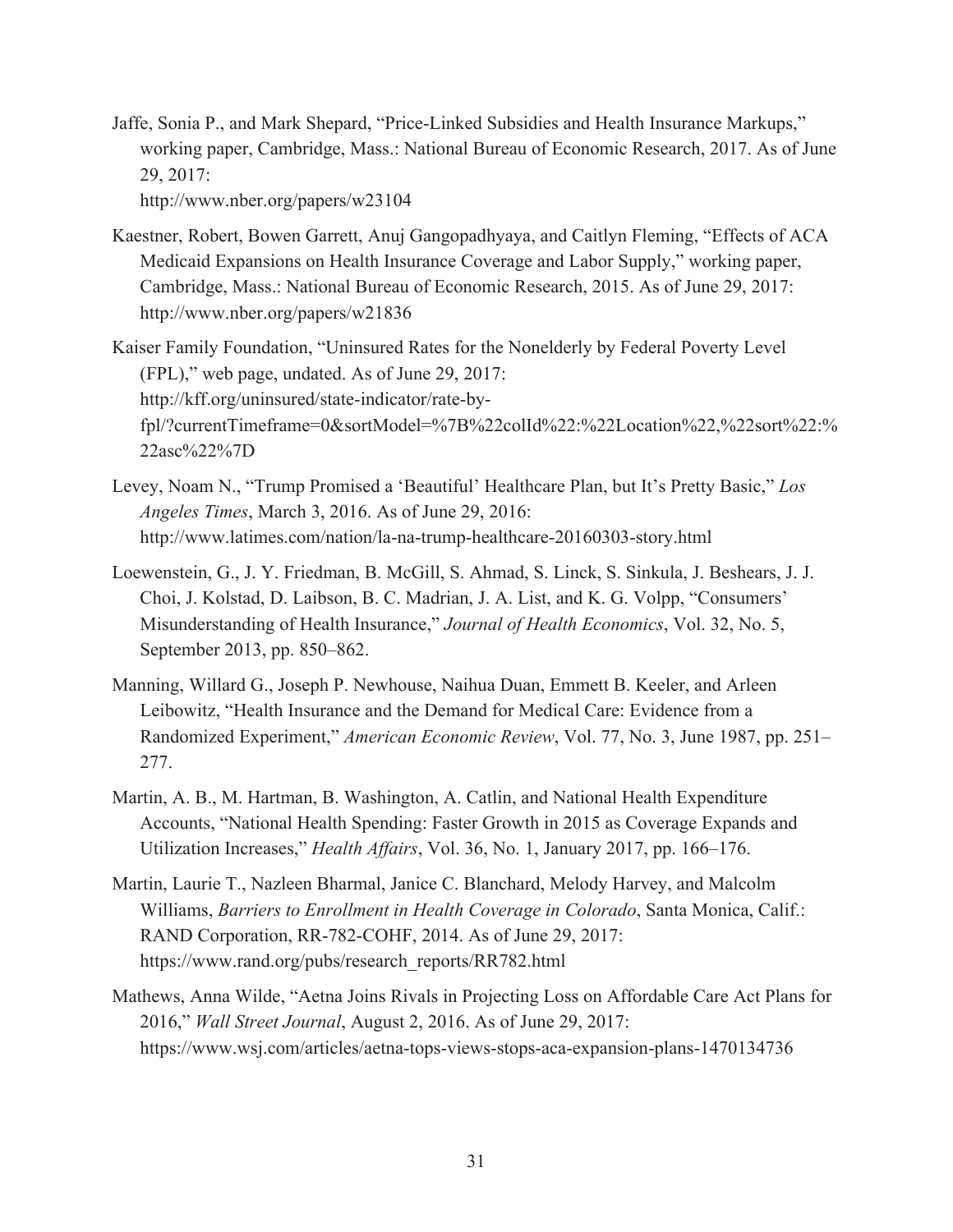- Moriya, A. S., T. M. Selden, and K. I. Simon, "Little Change Seen in Part-Time Employment as a Result of the Affordable Care Act," *Health Affairs*, Vol. 35, No. 1, January 2016, pp. 119– 123.
- Mulligan, Casey B., *The Affordable Care Act and the New Economics of Part-Time Work*, Arlington, Va.: Mercatus Center, George Mason University, 2014. As of June 29, 2017: <https://www.mercatus.org/system/files/Mulligan-ACA-Part-TimeWork.pdf>
- *National Federation of Independent Business v. Sebelius*, 567 U.S. 519 (2012), 183 L. Ed. 2d 450, 132 S.Ct. 2566. As of June 29, 2017: <https://www.supremecourt.gov/opinions/11pdf/11-393c3a2.pdf>
- Nowak, Sarah, Evan Saltzman, and Amado Cordova, "Alternatives to the ACA's Affordability Firewall," *RAND Health Quarterly*, Vol. 5, No. 4, May 2016, p. 3.
- Oberlander, J., "The Partisan Divide—The McCain and Obama Plans for US Health Care Reform," *New England Journal of Medicine*, Vol. 359, No. 8, August 2008, pp. 781–784.
- Pauly, M., S. Harrington, and A. Leive, "'Sticker Shock' in Individual Insurance Under Health Reform?" *American Journal of Health Economics*, Vol. 1, No. 4, Fall 2015, pp. 494–514.
- Reddy, S. R., D. Ross-Degnan, A. M. Zaslavsky, S. B. Soumerai, J. F. Wharam, "Impact of a High-Deductible Health Plan on Outpatient Visits and Associated Diagnostic Tests," *Medical Care*, Vol. 52, No. 1, January 2014, pp. 86–92.
- Reischauer, R. D., "Benefits with Risks—Bush's Tax-Based Health Care Proposals," *New England Journal of Medicine*, Vol. 356, No. 14, April 2007, pp. 1393–1395.
- Remler, D. K., and S. A. Glied, "What Other Programs Can Teach Us: Increasing Participation in Health Insurance Programs," *American Journal of Public Health*, Vol. 93, No. 1, January 2003, pp. 67–74.
- Republican Study Committee, American Health Care Reform Act of 2017, U.S. House of Representatives, H.R. 277, January 4, 2017. As of July 10, 2017: [http://rsc.walker.house.gov/files/Initiatives/AHCRA%20-](http://rsc.walker.house.gov/files/Initiatives/AHCRA%20-%20Final%20Bill%20Text%20115th.pdf) %20Final%20Bill%20Text%20115th.pdf
- Robert Wood Johnson Foundation, HIX Compare 2014–2017 Datasets, April 26, 2017. As of June 30, 2017: <http://www.rwjf.org/en/library/research/2017/04/hix-compare-2014-2017-datasets.html>
- Romney, Mitt, "Replacing Obamacare with Real Health Care Reform," *New England Journal of Medicine*, Vol. 367, No. 15, October 2012, pp. 1377–1381.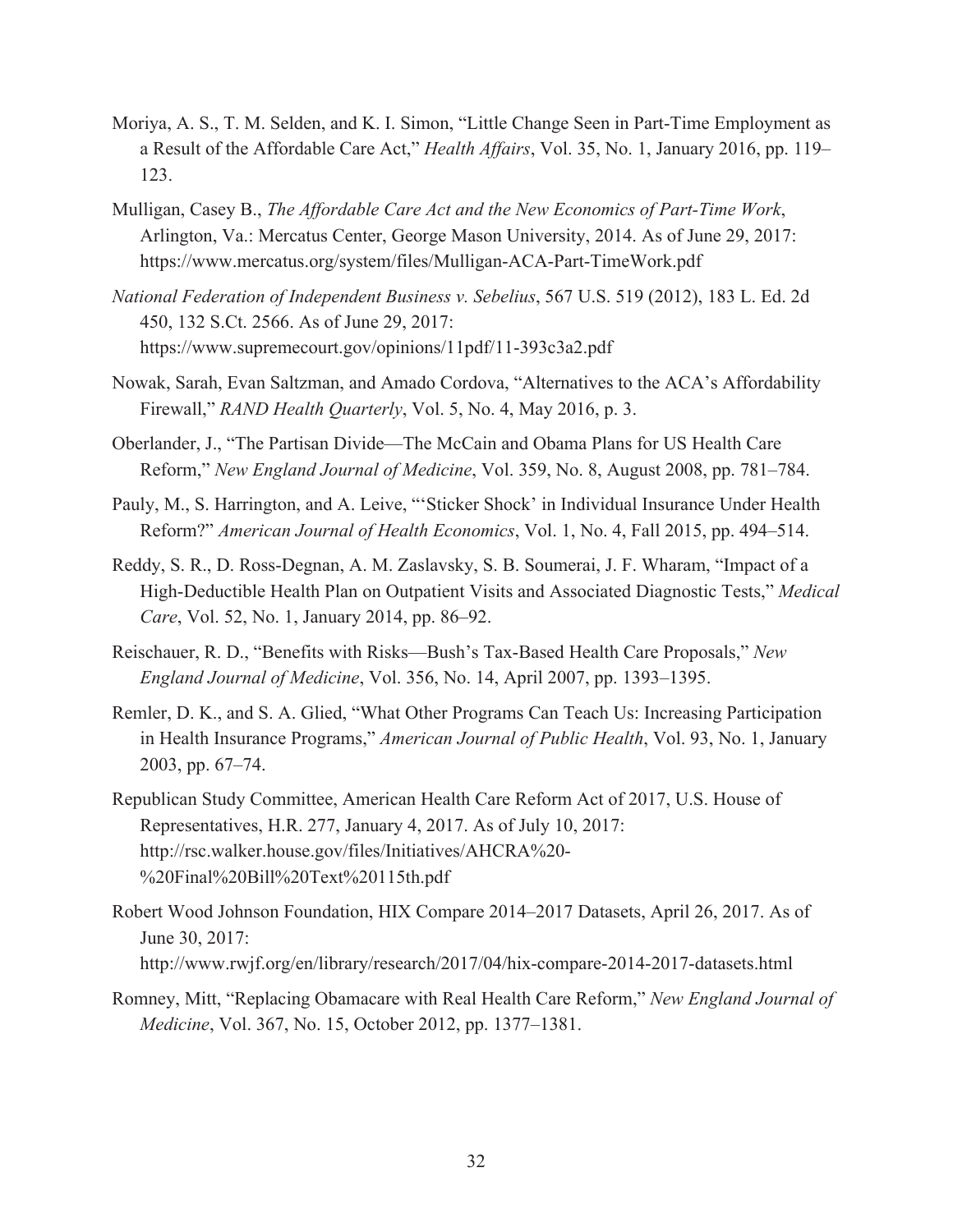- Ryan, Paul, *A Better Way: A Vision for a Confident America*, Abetterway.speaker.gov, June 22, 2016. As of June 29, 2017: [http://abetterway.speaker.gov/\\_assets/pdf/ABetterWay-HealthCare-PolicyPaper.pdf](http://abetterway.speaker.gov/_assets/pdf/ABetterWay-HealthCare-PolicyPaper.pdf)
- S&P Global Market Intelligence, "The U.S. ACA Individual Market Showed Progress in 2016, but Still Needs Time to Mature," April 7, 2017. As of May 26, 2017: [https://www.spglobal.com/our-insights/The-US-ACA-Individual-Market-Showed-Progress-](https://www.spglobal.com/our-insights/The-US-ACA-Individual-Market-Showed-Progress-In-2016-But-Still-Needs-Time-To-Mature.html)In-2016-But-Still-Needs-Time-To-Mature.html
- Saksena, P., J. Hsu, and D. B. Evans, "Financial Risk Protection and Universal Health Coverage: Evidence and Measurement Challenges," *PLOS Medicine*, Vol. 11, No. 9, September 2014.
- Saltzman, Evan, and Christine Eibner, *Donald Trump's Health Care Reform Proposals: Anticipated Effects on Insurance Coverage, Out-of-Pocket Costs, and the Federal Deficit*, New York: Commonwealth Fund, 2016. As of June 29, 2017: http://www.commonwealthfund.org/~/media/files/publications/issuebrief/2016/sep/1903\_saltzman\_trump\_hlt\_care\_reform\_proposals\_ib\_v2.pdf
- Sommers, B. D., S. K. Long, and K. Baicker, "Changes in Mortality After Massachusetts Health Care Reform," *Annals of Internal Medicine*, Vol. 162, No. 9, May 2015, pp. 668–669.
- Song, Z. R., M. B. Landrum, and M. E. Chernew, "Competitive Bidding in Medicare Advantage: Effect of Benchmark Changes on Plan Bids," *Journal of Health Economics*, Vol. 32, No. 6, December 2013, pp. 1301–1312.
- State of Alaska, *Alaska 1332 Waiver Application*, Juneau, Department of Commerce, Community, and Economic Development, Division of Insurance, December 30, 2016. As of June 29, 2017: [https://www.commerce.alaska.gov/web/Portals/11/Pub/Alaska-1332-Waiver-Application](https://www.commerce.alaska.gov/web/Portals/11/Pub/Alaska-1332-Waiver-Application-with-Attachments-Appendices.pdf?ver=2017-01-05-112938-193)with-Attachments-Appendices.pdf?ver=2017-01-05-112938-193
- State of Alaska Office of the Governor, "Governor Walker Thanks Legislature for Safeguarding Alaskans' Healthcare Access," web page, June 5, 2016. As of June 29, 2017: [https://gov.alaska.gov/newsroom/2016/06/governor-walker-thanks-legislature-for](https://gov.alaska.gov/newsroom/2016/06/governor-walker-thanks-legislature-for-safeguarding-alaskans-healthcare-access/)safeguarding-alaskans-healthcare-access/
- State of Idaho, *2018 Idaho Standards for Individual and Small Group Health Benefit Plans and Qualified Dental Plans*, Boise, 2017. As of June 29, 2017: [http://www.doi.idaho.gov/company/docs/Idaho\\_2018\\_HBP\\_Standards.pdf](http://www.doi.idaho.gov/company/docs/Idaho_2018_HBP_Standards.pdf)
- Treasury Inspector General for Tax Administration, *Affordable Care Act: Verification of Premium Tax Credit Claims During the 2016 Filing Season*, Washington, D.C., March 2, 2017a. As of June 29, 2017:

<https://www.treasury.gov/tigta/auditreports/2017reports/201743022fr.pdf>